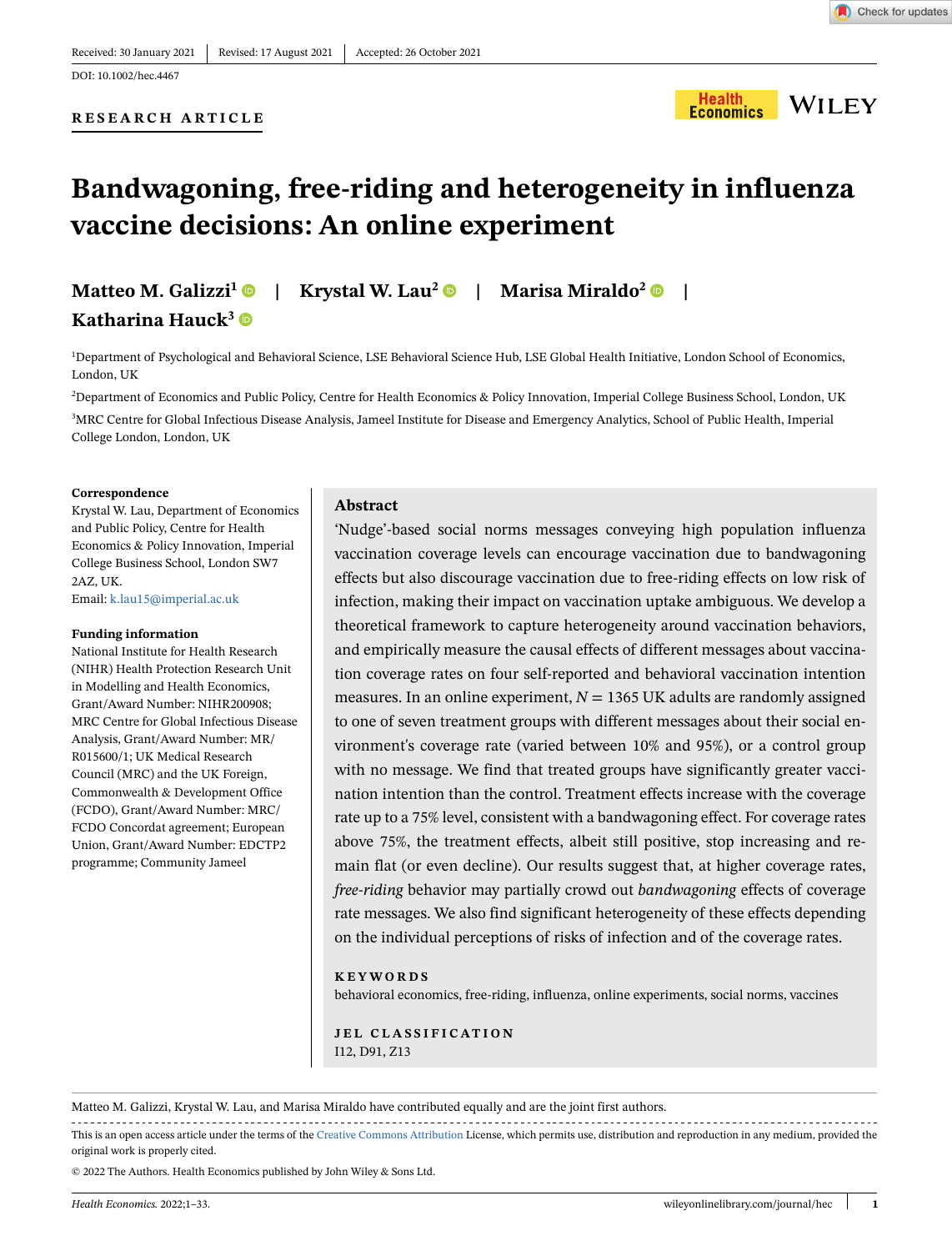# **2** WILEY-Realth GALIZZI ET AL.

# **1 | INTRODUCTION**

The objective of our study is to experimentally evaluate the impact of social norms messages about vaccination coverage rates on individuals' seasonal influenza vaccination intentions. Seasonal influenza poses a severe public health and economic burden to society, with 3–5 million new cases and 290,000–650,000 deaths annually worldwide (World Health Organization, [2018\)](#page-32-0), costing an estimated \$11.2 billion each year in the United States (Putri et al., [2018](#page-31-0)). Although vaccines have been shown to be a low-cost yet highly effective method of reducing disease burden (Quinn et al., [2017\)](#page-31-1), vaccination rates remain suboptimal (Jorgensen et al., [2018\)](#page-30-0).

Many health governmental organizations have set target population influenza vaccination coverage rates. The World Health Organization and the European Council recommend that 75% of elderly (65 years-old and over) and at-risk individuals (including those with chronic illness, pregnant women, and health-care workers) receive the flu vaccine (European Union Council, [2009](#page-30-1); World Health Assembly, [2003](#page-31-2)). Public Health England aims to vaccinate 75% of elderly, 55% of at-risk adults (18–64 years-old), and 50%–65% of children (2–10 years-old) against the flu in the U.K. (Public Health England, [2019](#page-31-3)). The U.S. Department of Health and Human Services set the most ambitious targets to vaccinate 90% of elderly, 80%–90% of all adults aged 18–64 years, and children aged 18 years and under in the U.S. (Office of Disease Prevention and Health Promotion, [2019](#page-31-4)).

Although some of these targets were set over 15 years ago, many countries still fall short today. During the 2017–18 influenza season, only 37.1% of U.S. adults aged 18 and over and 59.6% of elderly aged 65 and over got vaccinated (Centers for Disease Control and Prevention, [2018](#page-30-2)). While 72.6% of elderly in the UK got vaccinated, only 48.9% of at-risk individuals under 65 years-old got vaccinated that winter (Public Health England, [2018](#page-31-5)).

Although many public health interventions have been implemented to foster vaccination by encouraging acceptance and/or reducing vaccine hesitancy, there is still mixed evidence on which of these interventions have succeeded (Dubé et al., [2015;](#page-30-3) Korn et al., [2020](#page-30-4); Milkman et al., [2011,](#page-31-6) [2021](#page-31-7); Sadaf et al., [2013;](#page-31-8) World Health Organization, [2020](#page-32-1)). Alarmingly low vaccination rates further demonstrate the need for better understanding regarding what influences an individual's decision to get vaccinated.

Social norms, defined as individuals' perception about what most others do (Cialdini et al., [1990](#page-30-5)), are amenable to interventions and thus can be instrumental to foster vaccination. However, the role norms play on vaccination behavior ultimately depends on the interplay between *bandwagoning* and *free-riding* effects, and the overall direction of their impact is unclear in the context of vaccination behaviors. On one hand, messages about others vaccinating in an individual's social environment may signal a social norm, thus *encouraging* individuals to get vaccinated. These messages can produce imitation or *bandwagoning* effects whereby individuals get vaccinated in response to others' vaccination. On the other hand, social norms messages may also signal a low individual risk of infection, thus *discouraging* vaccination and potentially promoting *free-riding*. The theory of prevalence-elastic demand for prevention suggests that as prevalence of an infectious disease decreases (a direct result of higher vaccination coverage), demand for prevention (such as vaccination) falls (Geoffard & Philipson, [1996](#page-30-6), [1997](#page-30-7); Hauck, [2018](#page-30-8); Posner, [1993\)](#page-31-9). At low prevalence levels (high vaccination coverage), perceived individual risk of infection is low, compelling unvaccinated individuals to free-ride by not getting vaccinated (Ibuka et al., [2014](#page-30-9); Vietri et al., [2012\)](#page-31-10).

The complex interplay between these effects in driving individual behavior is likely shaped by the level of the population vaccination coverage conveyed through social norms messaging since population coverage rates convey not only norms but also risks of infection. Therefore, the bandwagoning effect might prevail at some population coverage rates leading individuals to get vaccinated, but individuals might free-ride at higher coverage rates. This makes predicting the overall impact on vaccination intention of a social norms message about population vaccination coverage rates ambiguous. As shown in more detail in our literature review section, the evidence of which effect prevails is mixed.

Moreover, individual perceptions may also shape responses to social norms interventions. Due to imperfect information on the actual population vaccination coverage, perceived (vs. actual) coverage rate–that is, the vaccination coverage rate subjectively *perceived* by the individual–is a key mechanism that can potentially interact with public health messages (Gorman et al., [2012;](#page-30-10) Lehmann et al., [2014](#page-30-11); Takayanagi et al., [2007](#page-31-11)). Additionally, each person may have an individually *perceived* risk of infection under which they decide not to get vaccinated. Once the population has achieved a specific vaccination threshold, the individual may choose to free-ride on the coverage provided by others' vaccinations because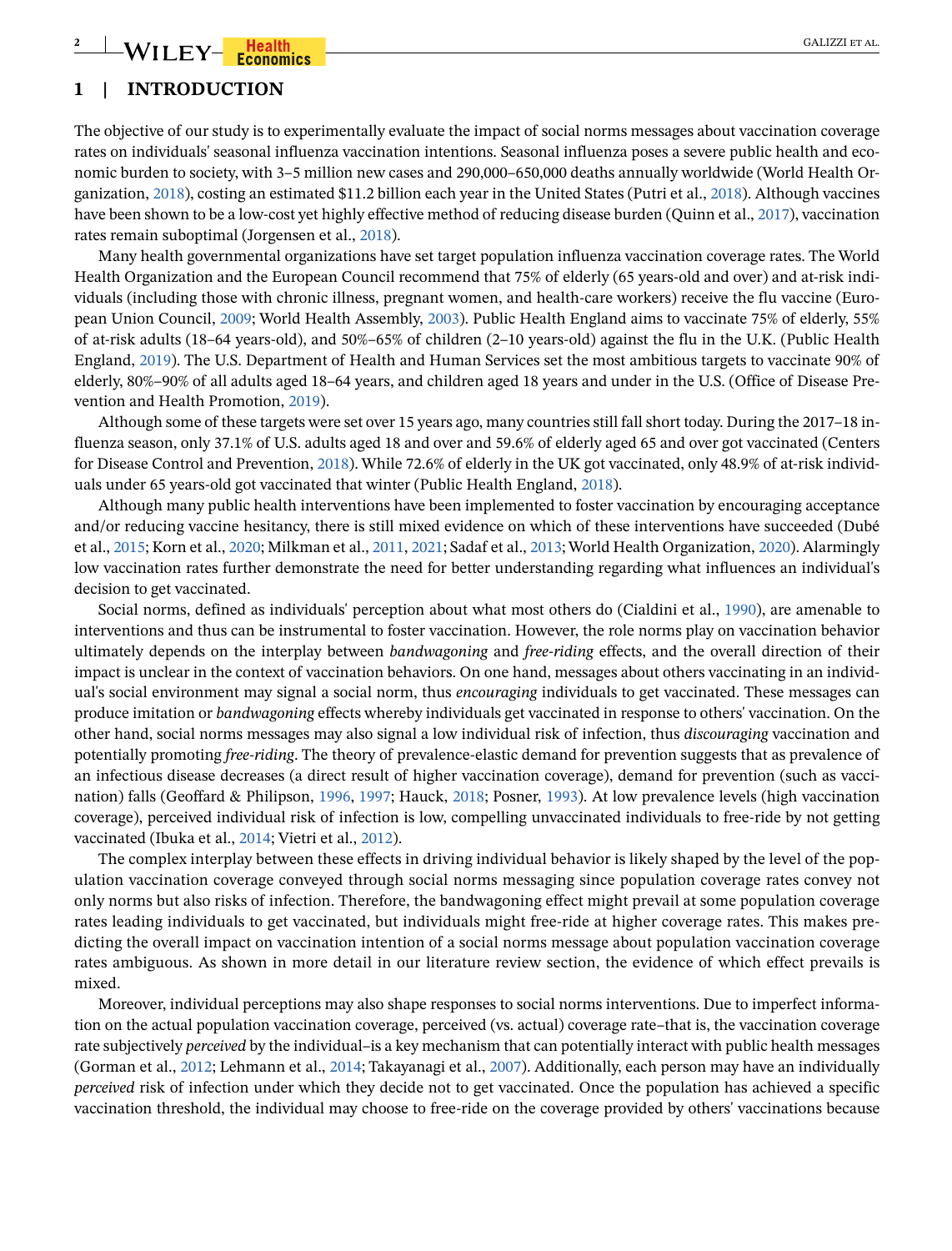they believe their personal risk of infection is sufficiently low to not vaccinate. This perceived risk threshold may differ across individuals, suggesting that even at the same actual population vaccination coverage rate, and therefore the same objective risk of infection, one individual may decide to get vaccinated while another may not.

Therefore, it is important to ascertain the role social norms messages play in vaccination decisions, and the heterogeneity of their effects in terms of the communicated population coverage rates, the perceived coverage rates, and the perceived risk of infection. To the best of our knowledge, no experimental study has yet systematically examined these aspects.

Therefore, in this paper we develop a theoretical model to study heterogeneity in vaccination behavior, and we empirically test the causal impact of messages about different population vaccination coverage rates on influenza vaccination intention. Using an online experiment with  $N = 1365$  UK residents, we randomly allocate participants to receive a message of a vaccination coverage rate ranging between 10% and 95%, or to a control group with no such information. The impact of this treatment is measured via both self-reported and behavioral measures of participants' influenza vaccination intention (Galizzi & Wiesen, [2018](#page-30-12)). Additionally, in order to gain insight into the heterogeneity of the treatment effects and the behavioral mechanisms underlying individual responses, we explicitly control for the respondents' perceived coverage rate, and the perceived risk of infection (i.e. the population vaccination rate at which individuals perceive the risk of infection to be sufficiently low to not get vaccinated). In traditional disease transmission epidemiological models often used when designing public health interventions, these behavioral factors are typically assumed constant and not explicitly modeled. They may, however, help explain how well-intended social norms policies based on evidence from transmission models can fail to reach their target vaccination goals.

We find that groups treated with the information that the vaccination coverage rates in the population are at 65% or above have significantly higher average vaccination intention than the control group. For coverage rates up to 75%, individuals treated with higher coverage rates have greater vaccination intention than those treated with lower rates, consistent with a bandwagoning effect. However, for coverage rates above 75%, the treatment effects, albeit still positive, stop increasing and remain flat (or even decline), signaling that, besides a bandwagoning effect, a free-riding effect may also kick in at high levels of the coverage rate. We also find significant heterogeneity of these effects depending on the individual perceptions of risks of infection and of the coverage rates.

The remainder of this paper is outlined as follows: Section [2](#page-2-0) reviews the background literature, Section [3](#page-4-0) presents a simple theoretical framework to model heterogeneity in vaccination decisions, Section [4](#page-7-0) outlines the experimental design and the variables, Section [5](#page-12-0) discusses the empirical methods, Section [6](#page-14-0) presents the results of the experiment, and Section [7](#page-27-0) concludes.

### <span id="page-2-0"></span>**2 | THE EXISTING LITERATURE AND CONTRIBUTION OF THIS STUDY**

There is evidence that nudges based on social norms messages impact many health behaviors, including seatbelt and helmet wearing (Sunstein, [1996](#page-31-12)), risky sexual behavior (Sunstein, [1996](#page-31-12)), smoking, and obesity (Christakis & Fowler, [2007\)](#page-30-13). These studies' social norms messages typically indicate that a specific proportion of the population adheres to the behavior (i.e. 80% of people wear their seatbelt while driving). A descriptive social norms message therefore sends a signal about the proportion of a population that engages in a certain behavior, which can help shape individual decisions by informing them of what is considered to be effective behavior (Cialdini et al., [1990\)](#page-30-5). For example, Mahler et al. ([2008](#page-31-13)) experimentally demonstrate that college students who are shown a descriptive norm message (that 85% of their peers use sunscreen regularly) have increased self-reported sun protection behaviors compared to those not treated with the social norm. Similarly, Croker et al. [\(2009](#page-30-14)) demonstrate that male participants informed that 80% of British people attempt to eat at least five portions of fruit and vegetables per day have greater healthy eating intentions compared to men not exposed to this normative intervention.

With regards to vaccination uptake, evidence suggests that social norms messages correlate with vaccination behav-ior. Quinn et al. [\(2017](#page-31-1)) survey  $N = 1657$  participants in the US to assess the relation between perceived social norm and self-reported vaccination status: they find that perceived social norm is positively correlated with vaccination, suggesting *bandwagoning*. Chapman and Coups ([1999\)](#page-30-15) conduct two surveys (*N* = 79 employees at Rutgers University and *N* = 412 employees at a corporate workplace) to assess the relation between (self-reported) norm and perceived risk of infection on self-reported vaccination status. They find that perceived social norm is significantly predictive of vaccination, indicating a potential *bandwagoning* effect. Perceived risk of infection, however, is not significantly correlated with vaccination status. *Bandwagoning* effects are also found in the context of pregnant women (Gorman et al., [2012\)](#page-30-10), healthcare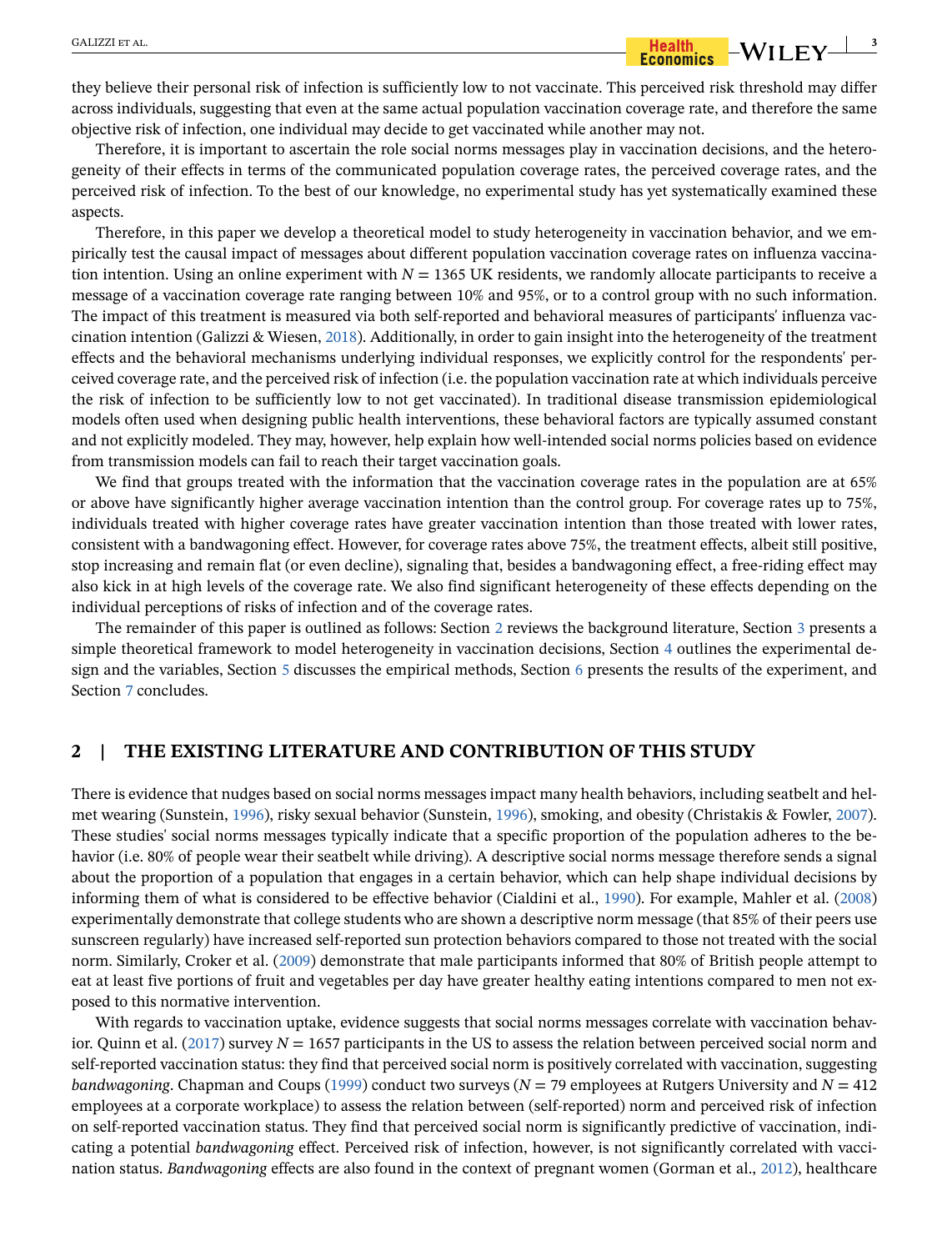# **4** WILEY-**Franquis Franquis Example 1** GALIZZI ET AL.

workers (de Perio et al., [2012;](#page-30-16) Kraut et al., [2011;](#page-30-17) Takayanagi et al., [2007](#page-31-11)), and parents' decisions to vaccinate their children (Daley et al., [2007\)](#page-30-18). *Bandwagoning* effects are also found in descriptive studies in other clinical areas, including human papillomavirus and hepatitis B vaccinations (Allen et al., [2009;](#page-29-0) Harmsen et al., [2012;](#page-30-19) Reiter et al., [2015\)](#page-31-14). Some studies also assess the role of perceived risk of vaccination on uptake with mixed findings. Daley et al. [\(2007](#page-30-18)) find no effect, while a positive effect is found by Gorman et al. [\(2012](#page-30-10)). No study has systematically assessed the interplay between perceived risk of infection and social norms. Moreover, most studies are not designed to infer the causal impact of social norms on the uptake of vaccination.

From the few experimental studies assessing the causal impact of social norms on vaccination uptake, there is both evidence of a positive effect (*bandwagoning*) as well as a negative effect (*free-riding*). Ibuka et al. [\(2014](#page-30-9)) experimentally model repeated social interactions between individuals where individuals learn their group's vaccination rate in the previous round. They find evidence in support of *free-riding* behavior: individuals' likelihood to vaccinate decreases by 19 percentage points as the proportion of previous round vaccination among others increases from zero (none vaccinate) to one (all vaccinate). Böhm et al. ([2016](#page-29-1)) investigate individual vaccination behavior in a dynamic and socially interactive game with full information about the incentive structure associated with the individual vaccination decision. While the authors find an average effect consistent with *free-riding* (individuals' likelihood to vaccinate decreases as the proportion of others getting vaccinated increases), they also report that some individuals never free-ride, some always free-ride, and some conform to the norm or free-ride depending on the incentive structure resulting from others' behavior. Hershey et al. ([1994\)](#page-30-20) also find evidence for both *bandwagoning* as well as *free-riding* effects.

Additionally, individual perceptions of the social norm can play an important role in vaccination intentions and behavior, which can lead to heterogeneous responses to social norms interventions. Takayanagi et al. ([2007\)](#page-31-11) find that healthcare workers' belief that 50% or more of their colleagues vaccinate is positively associated with vaccine compliance. Böhm et al. [\(2016](#page-29-1)) find that 86% of participants in their experiment switch between vaccination and non-vaccination depending on the incentives in each round of the experiment, but 26% never vaccinate regardless of the incentives and 7% always vaccinate. Heterogeneity in behavior related to bandwagoning and free-riding is also found in more general contexts, including public good games (e.g. Fischbacher et al. [\(2001\)](#page-30-21)).

While these studies do not fully unpack the factors associated with behavior heterogeneity, they do suggest that heterogeneity correlates with the composition of the group with which an individual interacts. Therefore, given that individuals' subjective perceptions of coverage rates play a role in decision-making, they may also drive heterogeneity in response to coverage rates messages interventions even when the incentive structure is common knowledge.

How subjective perceptions of coverage rates relate to actual coverage rates can also impact decision-making through a *surprise effect*. Previous studies on learning about HIV status establish that if an individual's perception does not match their reality, they are surprised by this difference and are prone to change their behavior (Baird et al., [2014](#page-29-2); Boozer & Philipson, [2000](#page-29-3); Gong, [2014\)](#page-30-22). Individuals whose perceptions match their reality, however, are unsurprised and therefore are unlikely to change their behavior. Although HIV testing clearly differs from influenza vaccination, these findings suggest that vaccination intention depends on whether an individual's perception about the population coverage rate matches the intervention coverage rate. If they are equal or similar, the intervention is unlikely to have much impact on vaccination choices due to the lack of this surprise effect. If they differ, however, the intervention could have an effect on vaccination decisions.

The decision to vaccinate can also be affected by an individual's perceived risk of infection threshold, that is the population vaccination level at which they deem the risk of infection to be sufficiently low to stop demanding vaccination. Hershey et al. ([1994](#page-30-20)) speculate that the bandwagoning effect they observe could be driven by the belief that the decision of others to vaccinate signals accurate information about risk of infection and therefore the need to vaccinate. Ibuka et al. [\(2014](#page-30-9)) report that individuals' perceived risk of infection decreases as they learn that others vaccinate, resulting in free-riding. Brewer and Hallman ([2006\)](#page-29-4) interview a random sample of  $N = 300$  Americans and find that perceived risk of infection is a more powerful predictor of self-reported vaccination than objective risk of infection. They further report that perceived risk of infection fully mediates the impact of objective risk of infection on vaccination decisions. Chapman and Coups ([1999](#page-30-15)) find that perceived risk of infection (measured through perceived likelihood of getting the flu) is positively correlated with likelihood of receiving the flu shot. In a meta-analysis, Brewer et al. [\(2007](#page-29-5)) assess the role that perceived risks have in vaccination behavior by measuring perceived likelihood, susceptibility, and severity. While all perceived risks correlate positively with vaccination likelihood, they find the highest correlation with perceived risk of infection.

In summary, previous findings suggest that the effect of social norms on vaccination is ambiguous. Higher coverage rates conveyed in interventions correlate with the likelihood of vaccinating, but the overall effect depends on the extent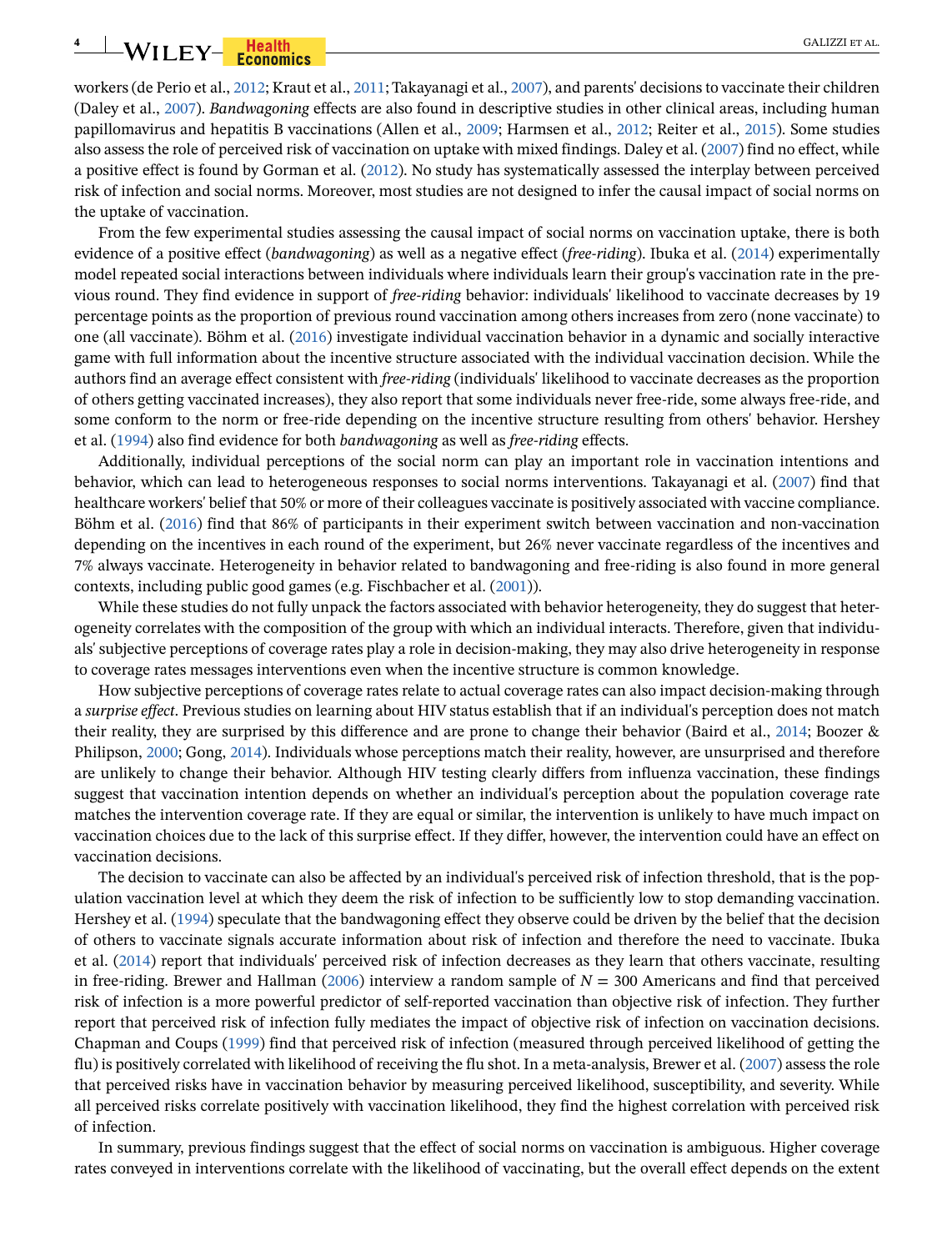# GALIZZI ET AL. **5**<br>**6 Example 10 Formalise**  $-WILEY$  **5**

to which the *bandwagoning effect* dominates the *free-riding effect* at a given population coverage rate and on individual heterogeneity regarding perceptions. Given that perceptions play a key role in decision-making, it is plausible that the way perceptions relate to coverage rates conveyed in interventions affect their ultimate impact on vaccination behavior. Previous studies are difficult to compare due to differences in study design, focus, and data. To the best of our knowledge, no study to date has systematically investigated the heterogeneous effect of different population vaccination coverage rates conveyed through social norms messaging. Notably, the literature assesses a limited range of coverage rates, and lacks consideration for the role that individual perceptions of population coverage rates and risk of infection play in decision-making.

We therefore add to this literature in three significant ways: (i) we develop a theoretical framework to model heterogeneity on vaccination behavior; (ii) we assess the causal impact of social norms on self-reported and behavioral vaccination intentions for a broad range of coverage rates messages; and (iii) we assess how the impact of messages interplays with individual perceptions about risk of infection and population coverage rates. Ultimately, the effectiveness of messages in promoting vaccination behavior may depend on the conveyed coverage rates, and the interplay between bandwagoning and free-riding effects.

### <span id="page-4-0"></span>**3 | THEORETICAL FRAMEWORK**

### **3.1 | Perceived risk of infection (PRI)**

We derive a simple theoretical framework that builds on the contribution by Betsch et al. [\(2013](#page-29-6)). Let  $U_V$  and  $U_{NV}$  denote the individual utility of vaccination  $(V)$  and not vaccination  $(NV)$ , respectively, given by:

$$
U_V(n) = B(H, C(n)) - C_V
$$
  

$$
U_{NV}(n) = \gamma B(H_D) + (1 - \gamma) B(H)
$$

where  $n$  stands for the vaccination coverage rate, that is, the proportion of the population that get vaccinated, as informed by the experimental message; and  $\gamma$  stands for the perceived probability of getting infected - that is the Perceived Risk of Infection, PRI - when one is not covered by the vaccine, with  $\gamma = \gamma(n)$  and  $\gamma'_n(.) < 0, \gamma''_n(.) > 0$ , that is, the perceived risk of infection decreases with the coverage rate at an increasing rate. The benefit  $B(h, C)$  denotes an additively separable function that captures the utility in terms of two arguments: a specific health status  $h = \{H, H_D\}$  where  $H_D$  stands for the average health status when infected by the flu and H for the health status when not infected, with  $H_D \leq H$ ; the indirect benefit related to the number *n* of people vaccinating, that, for example, makes the flu less severe; and the psychological benefit of complying (C) with the social norm of vaccinating (SN), with  $C'_n(.)>0$ . The additively separable function for the benefit function is assumed to satisfy standard properties  $B'(.) > 0$ ,  $B''(.) < 0$ . Finally,  $C_v$  is the vaccine cost, that does not vary with *n* (Betsch et al., [2013\)](#page-29-6).

<span id="page-4-1"></span>An individual will vaccinate as long as  $\Delta = U_V - U_{NV} \ge 0$  that is,

$$
\Delta = \gamma \left[ B(H) - B(H_D) \right] + B(C(n)) - C_V \ge 0 \tag{1}
$$

Assuming a random term  $\varepsilon$  in the individual's utility function that captures heterogeneous characteristics and unobservable factors affecting the vaccination uptake, Equation ([1\)](#page-4-1) can be written as

$$
\Delta = \gamma \left[ B\left( H\right) - B\left( H_D \right) \right] + B\left( C\left( n\right) \right) - C_V + \varepsilon_V - \varepsilon_{NV} \ge 0
$$

Assuming that the random terms  $\varepsilon_v$ ,  $\varepsilon_{\text{NV}}$  are distributed as Extreme Value Type I (so that the difference between the vaccination and non-vaccination decisions is logistically distributed), the probability of vaccinating is given by (see Mc-Fadden, [1974\)](#page-31-15):

$$
Pr(V) = \frac{e^{U_V}}{e^{U_V} + e^{U_{NV}}} = \frac{\exp\{U_V - U_{NV}\}}{1 + \exp\{U_V - U_{NV}\}}
$$
(2)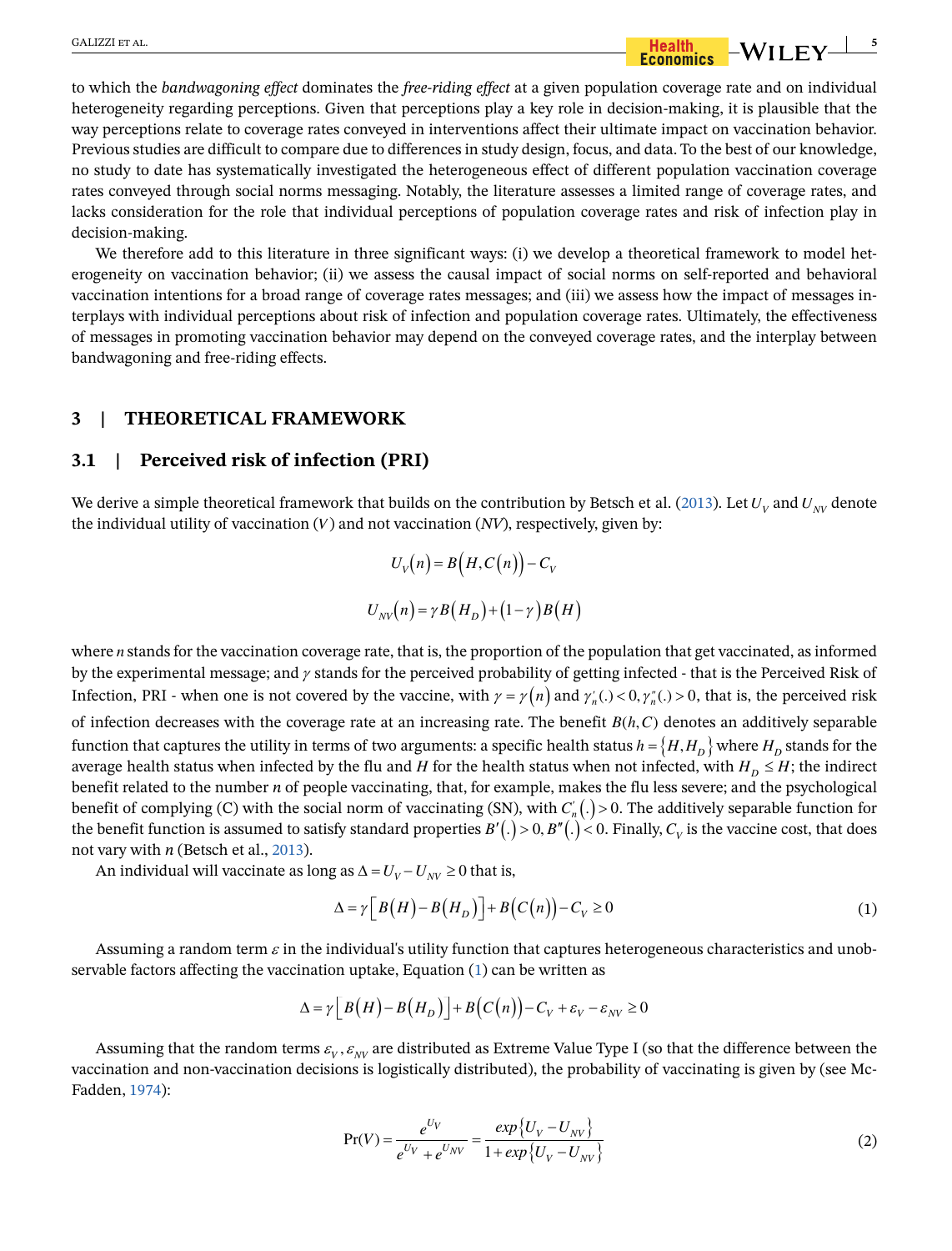<span id="page-5-4"></span>The probability of vaccinating is thus increasing with the perceived risk of infection, that is,

$$
\frac{\partial \Pr(V)}{\partial \gamma} = \frac{e^{\Delta}}{\left(1 + e^{\Delta}\right)^2} \Big[ B\left(H\right) - B\left(H_D\right) \Big] \ge 0 \tag{3}
$$

<span id="page-5-0"></span>We can then assess the impact of the coverage rate  $n$  on the probability of vaccinating:

$$
\frac{\partial \Pr(V)}{\partial n} = \frac{e^{\Delta}}{\left(1 + e^{\Delta}\right)^2} \frac{\partial \Delta}{\partial n}
$$
(4)

The sign of Equation ([4\)](#page-5-0) depends on the sign of  $\partial \Delta / \partial n$  that is on how the difference in the utility of vaccinating minus non-vaccinating changes with the coverage rate. With  $B(.)$  being additively separable and  $\partial \gamma / \partial n < 0$  it simplifies to:

$$
\frac{\partial \Delta}{\partial n} = \frac{\partial B \partial C}{\partial C \partial n} + \frac{\partial \gamma}{\partial n} \Big[ B(H) - B(H_D) \Big] \tag{5}
$$

<span id="page-5-2"></span>where the first term is the marginal benefit of complying with the social norm (i.e. bandwagoning effect), whereas the second term is the opportunity cost of complying with the social norm (i.e. the cost of not free-riding). Since  $B'(.) > 0$ ,  $C'_n(n) > 0$ , and  $\gamma'_n(n) < 0$  the sign of Equation [\(4](#page-5-0)) depends on the magnitude of these effects. Given the properties of these functions for low  $n$  the bandwagoning effect dominates the free-riding effect, and therefore,

$$
\frac{\partial \Pr(V)}{\partial n} > 0 \tag{6}
$$

that is the probability of vaccinating increases with the coverage rate. After a certain threshold of  $n$ , however, the free-riding effect dominates the bandwagoning effect, thus implying

$$
\frac{\partial \Pr(V)}{\partial n} < 0 \tag{7}
$$

that is the probability of vaccinating decreases with the coverage rate.

Finally, we can see how the impact of the coverage rate (i.e. the manipulated message about the coverage rate) on the probability of vaccinating varies with the perceived risk of infection:

$$
\frac{\partial^2 \operatorname{Pr}(V)}{\partial n \partial \gamma} = \frac{e^{\Delta}}{\left(1 + e^{\Delta}\right)^3} \left[ \frac{\partial \Delta \partial \Delta \left(1 - e^{\Delta}\right)}{\partial n \partial \gamma \left(1 + e^{\Delta}\right)} \right]
$$
(8)

<span id="page-5-1"></span>With

$$
\frac{\partial \Delta}{\partial \gamma} = \left[ B\left(H\right) - B\left(H_D\right) \right] > 0
$$

Also  $1-e^{\Delta} \le 0$  for  $\Delta \ge 0$  (i.e., utility of vaccinating is greater than of not vaccinating). The sign of Equation ([8\)](#page-5-1) thus depends on  $\partial \Delta / \partial n$ . As shown above, for low *n* the bandwagoning effect dominates the free-riding effect, and therefore,  $\partial \Delta/\partial n$  > 0 while for high *n*  $\partial \Delta/\partial n$  < 0. Therefore, for low *n* it follows that  $\frac{\partial^2 \Pr(V)}{\partial n \partial y}$  $\frac{\partial^2 \Pr(V)}{\partial n \partial \gamma}$ s that  $\frac{\partial^2 \Pr(V)}{\partial n \partial \gamma}$  < 0 while for high  $n \frac{\partial^2 \Pr(V)}{\partial n \partial \gamma}$  $\frac{\partial^2 \Pr(V)}{\partial n \partial \gamma}$ high  $n \frac{\partial^2 \operatorname{Pr}(V)}{\partial n \partial \gamma} > 0$ that

is for low (high) manipulated coverage rates, the impact of the coverage rate on the probability of vaccinating decreases (increases) with the perceived risk of infection.

Therefore, the model posits the following research hypotheses:

<span id="page-5-3"></span>**H1** *For low levels of the coverage rates the probability of vaccinating increases with the coverage rate in the experimental message, while for high levels of the coverage rates the probability of vaccinating decreases with the coverage rate in the experimental treatment.*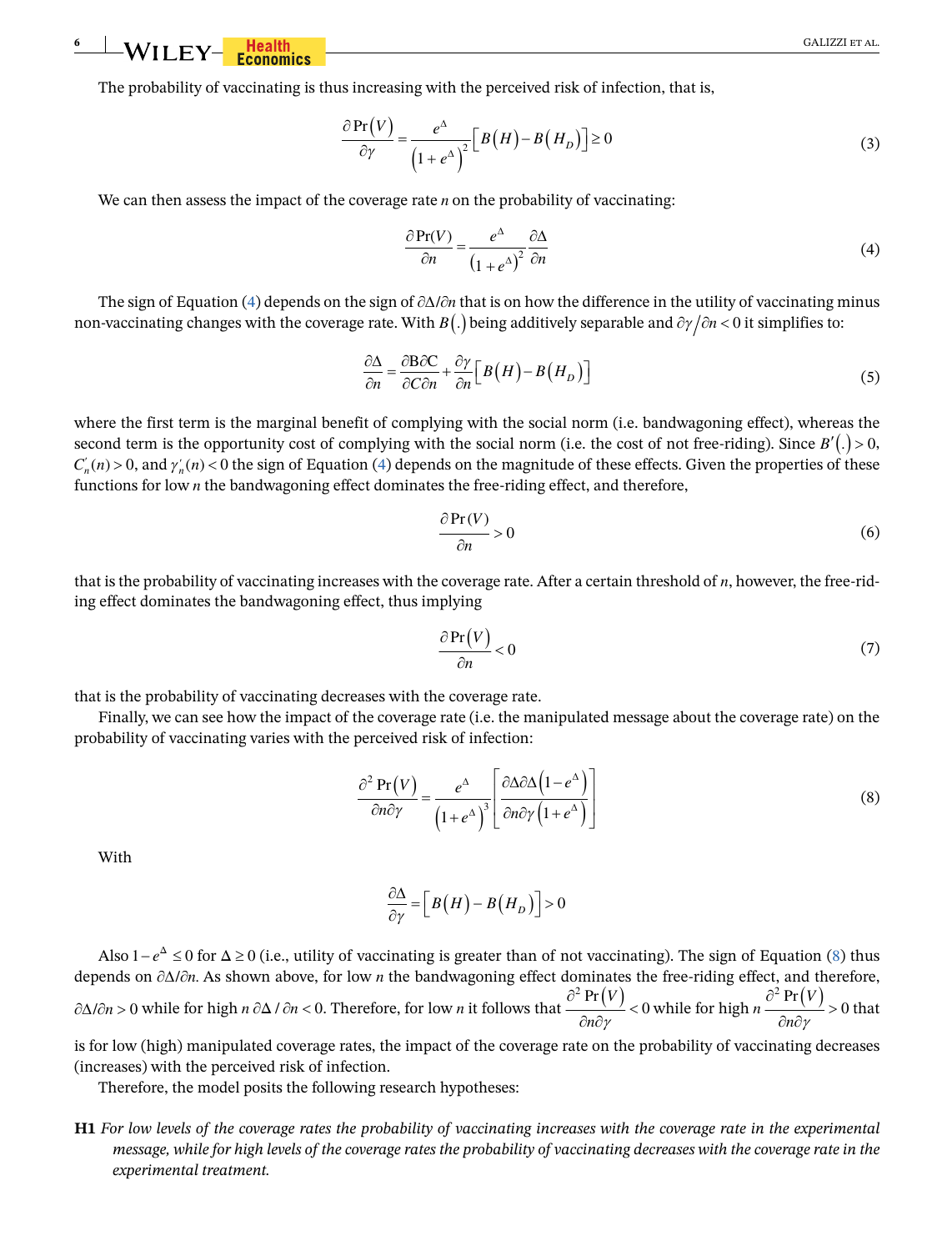#### <span id="page-6-2"></span>**H2** *The probability of vaccinating increases with the perceived risk of infection.*

**H3** *For sufficiently low coverage rates (i.e. when the bandwagoning effect dominates the free-riding effect) the effect of the coverage rate on the probability of vaccinating is higher for those with low perceived risk of infection than for those with high perceived risk of infection. For sufficiently high coverage rates (i.e. when the free-riding effect dominates the bandwagoning effect) the effect of the coverage rate on the probability of vaccinating is higher for those with high perceived risk of infection than for those with low perceived risk of infection.*

# **3.2 | Perceived coverage rate (PCR)**

Consider now that each individual has subjective beliefs about the coverage rates such that the Perceived Coverage Rate (PCR)  $\hat{n}$  is a function of their beliefs  $\beta$  and of the coverage rate *n* manipulated by our experimental treatments, that is  $\hat{n} = \frac{n}{\beta}$  with  $\beta > 0$ . The term  $\beta = \frac{n}{\hat{n}}$  therefore denotes both the direction and the magnitude of the perception of the coverage rate. The case  $\beta > 1$  denotes an individual who underestimated the number of people who vaccinate, that is, who thought the coverage rate was lower than the coverage rate in the experimental treatment (i.e.  $\hat{n} < n$ ) with their underestimate increasing as  $\beta$  increases. On the other hand, the case  $\beta$  < 1 denotes an individual who thought the coverage rate was higher than the coverage rate manipulated by the experimental message, thus overestimating the number of people who vaccinate (i.e.  $\hat{n} \ge n$ ), with their ovestimate decreasing as  $\beta$  increases (i.e. as  $\beta \to 1$ ). Finally the case  $\beta = 1$  denotes an individual who perceived the coverage rate exactly at the level of the coverage rate manipulated by the treatment. Then an individual will vaccinate as long as:

$$
\Delta = \gamma \Big[ B\big( H \big) - B\big( H_D \big) \Big] + B\big( C\big( \hat{n} \big) \Big) - C_V \ge 0
$$

With  $\gamma = \gamma(\hat{n})$  and  $\gamma'_{\hat{n}}(.) < 0$ ,  $\gamma''_{\hat{n}}(.) > 0$ , i.e., the perceived risk of infection decreases with the perceived coverage rate at an increasing rate. It thus follows that,

$$
\frac{\partial \text{Pr}(V)}{\partial n} = \frac{e^{\Delta}}{\left(1 + e^{\Delta}\right)^2} \left[\frac{\partial \Delta \partial \hat{n}}{\partial \hat{n} \partial n}\right]
$$
(9)

<span id="page-6-0"></span>The sign of Equation ([9](#page-6-0)) ultimately depends on the sign of Equation ([5\)](#page-5-2). As for the case above, for low levels of the coverage rate  $n$  the bandwagoning effect dominates the free-riding effect and therefore Equation  $(9)$  $(9)$  $(9)$  is positive: the probability of vaccinating increases with the coverage rate. The opposite holds for high levels of the coverage rates in the experimental messages.

<span id="page-6-1"></span>To assess how this effect Equation [\(9](#page-6-0)) varies with the perceived risk of infection:

$$
\frac{\partial^2 \Pr(V)}{\partial n \partial \beta} = \frac{e^{\Delta}}{\left(1 + e^{\Delta}\right)^2} \left[ \frac{\left(1 - e^{\Delta}\right) \partial \hat{n} \partial \hat{n}}{\left(1 + e^{\Delta}\right) \partial \beta \partial n} \left(\left(\frac{\partial \Delta}{\partial \hat{n}}\right)^2 + \frac{\partial^2 \Delta}{\partial \hat{n}^2}\right) \right] + \frac{\partial \Delta}{\partial \hat{n}} \frac{\partial \hat{n}}{\partial n \partial \beta} \right] > 0
$$
\n(10)

For high levels of the coverage rate  $n$  the bandwagoning effect dominates the free-riding effect and therefore Equation [\(10](#page-6-1)) is positive: that is for each treatment level the impact of the manipulated rate is higher for those respondents with  $\beta$  < 1 (i.e. individuals that overestimate the coverage rate manipulated by the experimental message), than for those for which  $\beta > 1$  (i.e. individuals that underestimate the coverage rate). For low levels of the coverage rate n the sign of Equation ([10\)](#page-6-1) depends on the magnitude and sign of the various effects.

Finally, differentiating the probability of vaccinating with respect to the parameter for the perceived coverage rate gives:

$$
\frac{\partial \Pr(V)}{\partial \beta} = \frac{e^{\Delta}}{\left(1 + e^{\Delta}\right)^2} \frac{\partial \Delta \partial \hat{n}}{\partial \hat{n} \partial \beta}
$$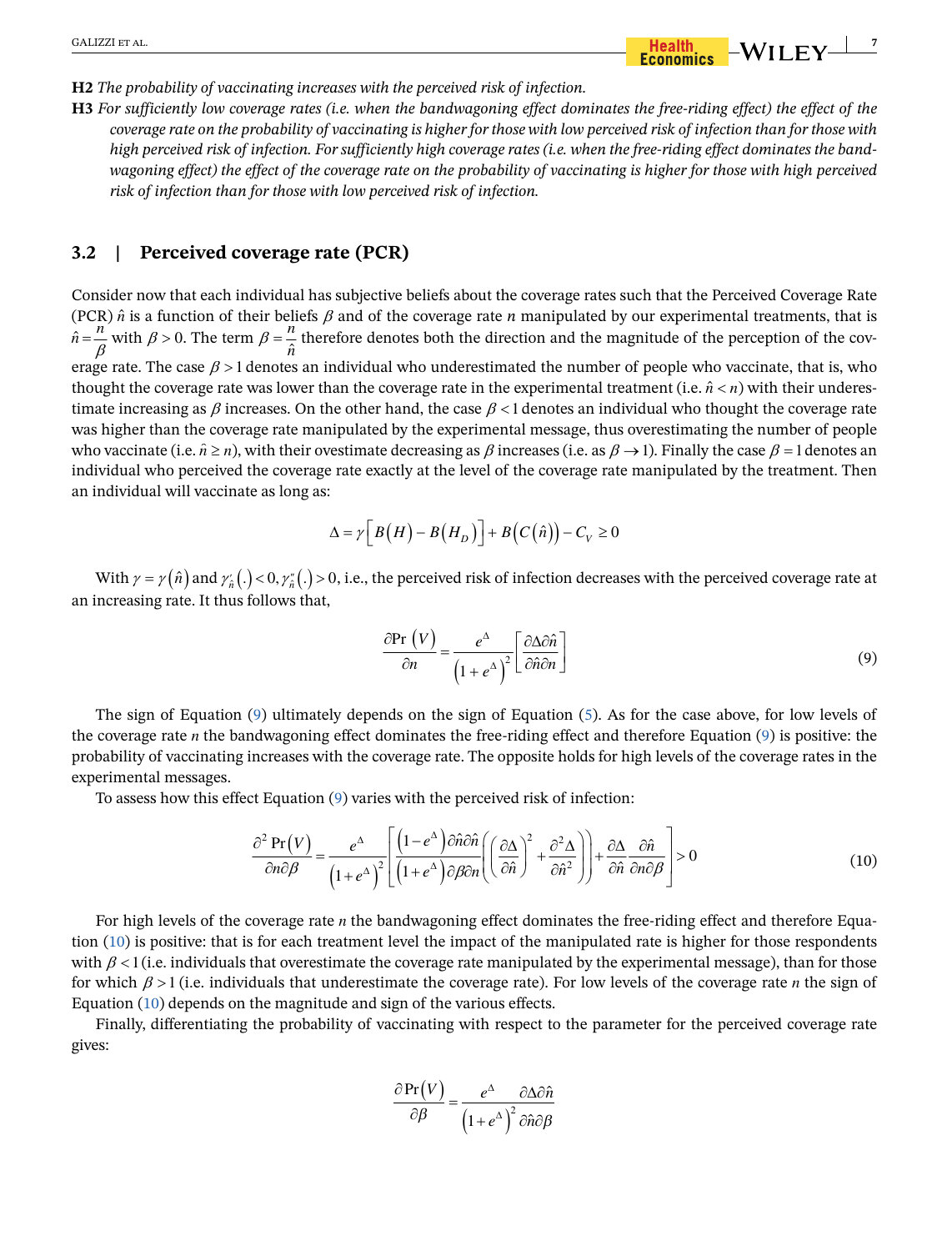<span id="page-7-2"></span>**8** WILEY-**Franchis GALIZZI ET AL.** 

We know  $\frac{\partial n}{\partial \beta} < 0$ ,  $\frac{\partial \gamma}{\partial \hat{n}}$ know  $\frac{\partial \hat{n}}{\partial \beta} < 0$ ,  $\frac{\partial \gamma}{\partial \hat{n}} < 0$  and  $\frac{\partial \Delta}{\partial \hat{n}} = \frac{\partial B \partial C}{\partial C \partial \hat{n}} + \frac{\partial \gamma}{\partial \hat{n}} \Big[ B(H) - B(H_D) \Big]$  that is positive for low levels of the perceived coverage  $\frac{\partial P}{\partial P(r)}$ rate  $\hat{n}$  and negative for high levels. Therefore, it follows that, for  $\hat{n}$  sufficiently low (i.e., for sufficiently high  $\beta$ )  $\frac{\partial Pr(V)}{\partial \beta}$  $\frac{\partial \Pr(V)}{\partial \beta}$ igh  $\beta$ )  $\frac{\partial Pr(V)}{\partial \beta}<0$ , while for  $\hat{n}$  sufficiently high (i.e., for sufficiently low  $\beta$ )  $\frac{\partial Pr(V)}{\partial \beta}$  $\frac{\partial \Pr(V)}{\partial \beta}$  > ow  $\beta$ )  $\frac{\partial Pr(V)}{\partial \beta} > 0$ .

This implies that, for a given manipulated coverage rate, *ceteris paribus*, when the perceived coverage rate is lower than the coverage rate manipulated by the treatment (i.e. when  $\beta > 1$ ) participants are less likely to vaccinate the less they underestimate the coverage rate (i.e. as  $\beta \rightarrow 1$ ). In other words, given an experimental message, the participants who initially mildly underestimated the coverage rate in the population are less likely to be 'treated' by the experimental information about the coverage rate - and are therefore less likely to react to that information by choosing to vaccinate– than the participants who initially strongly underestimated the coverage rate. The participants react positively to the experimental message about coverage rate - by vaccinating more - when the message surprises them the most, showing that their initial beliefs strongly underestimated the proportion of people getting the vaccine. In the message they are told that the proportion of people actually vaccinating is far above the percentage they had in mind, and that therefore they significantly misread the social norms about vaccination. The intention to conform with the social norm to vaccinate here is motivated by the urge to conform to what most people do (i.e. 'the wisdom of the crowd'), consistently with the bandwagoning effect. In contrast, the participants who learn from the message that their initial beliefs were not too far below the actual proportion of people vaccinating, are less likely to react to the message by getting the vaccine, because they feel less pressure to conform with what other people do.

Instead, for a given manipulated coverage rate, *ceteris paribus,* when the perceived coverage rate is higher than the coverage rate manipulated by the treatment (i.e. when  $\beta \in [0,1]$ ) participants are more likely to vaccinate the more they overestimated the coverage rate. In other words, given an experimental message, the participants who initially strongly overestimated the coverage rate in the population are more likely to be 'treated' by the experimental information about the coverage rate - and are therefore more likely to react to that information by choosing to vaccinate–than the participants who initially only mildly overestimated the coverage rate. Once again, the participants react positively to the experimental message about coverage rate–by vaccinating more–when the message surprises them the most, but this time it is because the message shows them that their initial beliefs strongly overestimated the proportion of people getting the vaccine. In the message they are told that the proportion of people actually vaccinating is far below the percentage they had in mind, and that therefore society is far away from reaching herd immunity by vaccination, hence the urge to get the vaccines themselves. Rather than by the bandwagoning effect, here the intention to conform with the social norm to vaccinate is motivated by the desire to protect themselves from the risks of getting infected by the flu, which reduces the incentives to free ride. In contrast, the participants who learn from the message that their initial beliefs were not too far above the actual proportion of people vaccinating, are less likely to react to the message by getting the vaccine, because they feel already protected by such a high coverage.

Therefore, we can derive the following additional hypothesis:

- **H4** *For a given manipulated coverage rate, those participants whose perceptions are such that they underestimated the coverage rate (i.e.*  $\beta > 1$ ) are less likely to vaccinate the less they underestimated the coverage rate (i.e. as  $\beta \to 1$ ). Instead, for *a given manipulated coverage rate, those participants whose perceptions are such that they overestimated the coverage rate (i.e.*  $\beta \in [0,1]$ ) are more likely to vaccinate the more they overestimated the coverage rate (i.e. as  $\beta \to 0$ ).
- <span id="page-7-1"></span>**H5** *For high manipulated coverage rates the effect of the manipulated coverage rate is higher for those participants who overestimate the coverage rate than for those who underestimate it.*

In what follows we test hypotheses [H1](#page-5-3)[–H5](#page-7-1) making use of data from an experiment in England.

### <span id="page-7-0"></span>**4 | EXPERIMENTAL DESIGN AND VARIABLES**

We conduct an online experiment to test the effects of manipulated messages about population vaccination coverage rates on individuals' influenza vaccination intentions. This study was conducted between May 3 and August 20, 2018 using Prolific ([www.prolific.co](http://www.prolific.co)), a crowdsourcing platform that recruits participants for online experiments. Individuals aged 18-years-old and over residing in the UK were eligible to participate. The sample is stratified by gender and the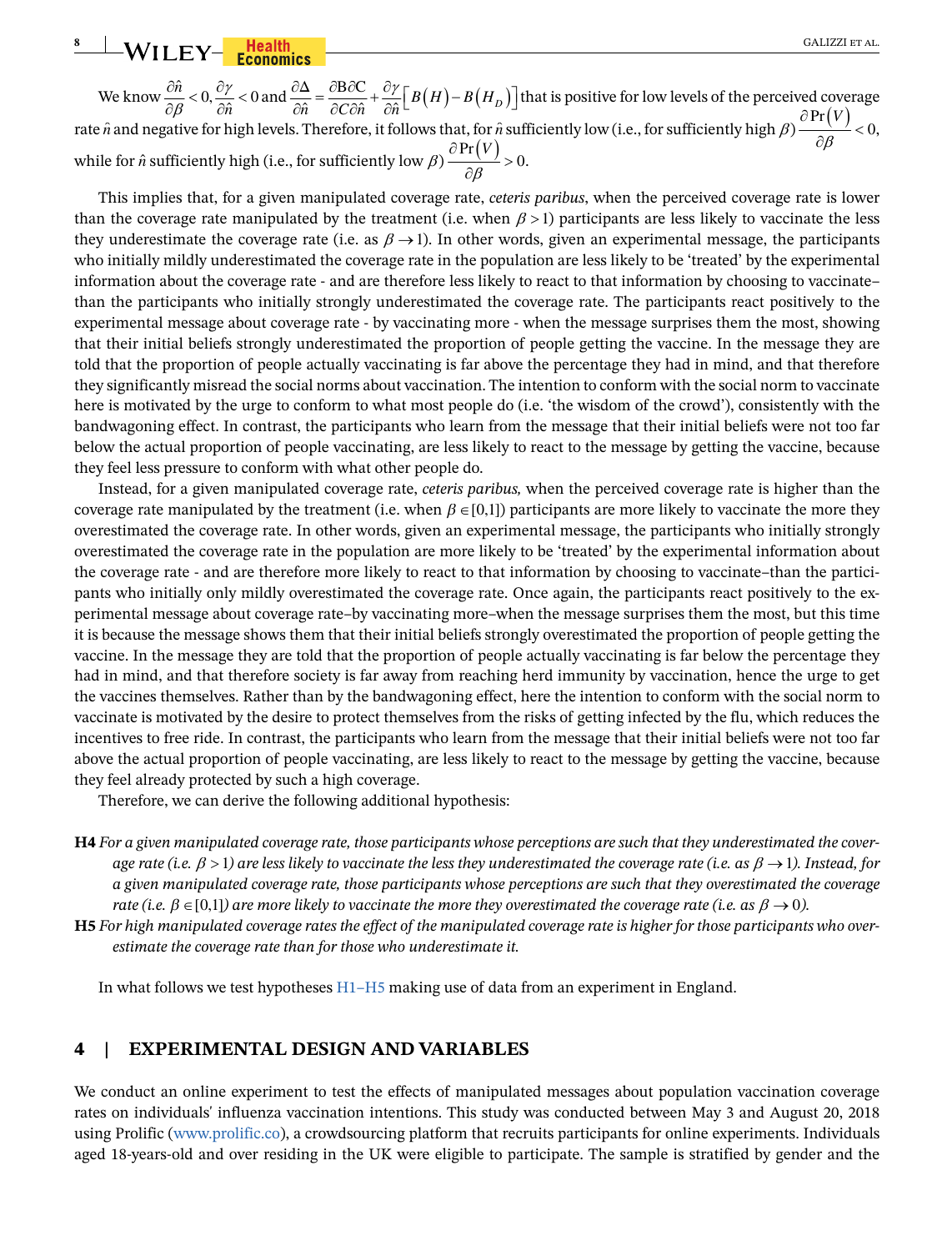experiment has three sections: (i) baseline questionnaire, (ii) experimental treatments and (iii) final questionnaire to assess self-reported vaccination intention and three behavioral proxies for vaccination.

### **4.1 | Experimental treatments**

In the experimental section, participants are randomly allocated to either a control group or one of seven treatment groups that receive information on different manipulated vaccination coverage rates in their social circle – 10%, 25%, 50%, 65%, 75%, 85%, or 95%. In the control condition, participants receive no message regarding coverage rate. In each of the seven treatment groups, individuals are primed with the following message: "*Imagine that X% (X out of 100) of the people you spend the most time with outside of your household (represented as the red persons above) normally get the flu vaccine*", where *X* is one of the seven coverage rates, represented numerically and in natural frequencies with the number of vaccinated individuals in red out of 100 gray individuals (Appendix Figure SA). The pilot studies (*N* = 149 from first pilot and *N* = 302 for second pilot) revealed that a wide variation in manipulated coverage rates (10% to 95%) was needed to study the impact of a range of treatments on vaccination intention. We used the means and standard deviations of the outcome measures collected in the first two pilots to calculate the appropriate sample sizes for each group in the experiment, assuming two-sample means tests between the control and each treatment group, alpha  $= 0.05$  and power  $= 0.80$ . Using Stata and G\*Power, these calculations suggested a sample size of 150 participants in each group.

## **4.2 | Outcome measures**

After participants are exposed to their treatment, their vaccination intention is assessed in four ways: one self-reported and three behavioral proxies for vaccination intention (Table [1\)](#page-9-0). As in previous studies (Li et al., [2016](#page-30-23); Vietri et al., [2012\)](#page-31-10), we measure self-reported vaccination intention (*Vax<sub>ik</sub>*) – the likelihood that participant *i* subject to treatment *k* demands the flu vaccine–from 0 = *Not likely* to 100 = *Extremely likely* (Appendix Figure SB1). The three behavioral proxies for vaccination intention are collected as follows: first, we gauge the participant's interest in viewing an online map of nearby locations to get the flu vaccine,  $Map_{ik}$ , equal to one if participant *i* follows a link to open an online map of pharmacies within their postcode that offer the flu vaccine, 0 otherwise (Evans & Rand, [2019](#page-30-24); Rand, [2016](#page-31-16)) (Appendix Figure SB2). Second, for those participants who open the map, we record the duration of time (seconds) they spend looking at the map, *Maptimeik* (Evans & Rand, [2019;](#page-30-24) Rand, [2016](#page-31-16)) (Appendix Figure SB3). Third, following previous studies (Fenerty et al., [2012](#page-30-25); Vervloet et al., [2012;](#page-31-17) Dubé et al., [2015;](#page-30-3) E. B. Larson et al., [1982\)](#page-30-26), we ask participants to download a calendar reminder to get the flu vaccine at the beginning of the next flu season (*Cal<sub>ik</sub>*), equal to one if participant *i* requests the reminder, 0 otherwise (Appendix Figure SB4).

# **4.3 | Perceptions**

Previous studies demonstrate that higher vaccination coverage in an individual's social circle, and the associated lowered risk of infection, is a determinant of vaccination uptake (Betsch et al., [2013;](#page-29-6) Betsch et al., [2017\)](#page-29-7). However, to the best of our knowledge, no study assesses the specific population coverage rate at which individuals perceive personal infection risk sufficiently low to not vaccinate (*Perceived Risk of Infection* (*PRI*)), and how this relates to vaccination intention. Therefore, to test hypotheses [H2](#page-6-2) and [H3,](#page-6-2) we ask participants, using a similar framing as previous studies, "*What percentage of the people in your environment do you think need to get the flu vaccine to protect you and others who do not get vaccinated against the flu?*"*,* measured from 0% = *No one* to 100% = *Everyone*.

Similarly, while previous studies explore the association between perceived social norms and influenza vaccine compliance, they do not explore the range of potential perceived coverage rates and how they might impact vaccination. Gorman et al. [\(2012\)](#page-30-10) use "most pregnant women" as the perceived social norm for flu vaccination in their survey. This only explores perceived coverage rates at which the majority of an individual's surrounding population vaccinates, but does not explore the range of perceived coverage rates, including those at which the minority vaccinate.

Therefore, to test hypotheses [H4](#page-7-2) and [H5,](#page-7-2) following previous literature (Chapman & Coups, [1999](#page-30-15); Quinn et al., [2017](#page-31-1); Takayanagi et al., [2007\)](#page-31-11), we elicit participants' subjective belief on population coverage rate (*Perceived Coverage Rate*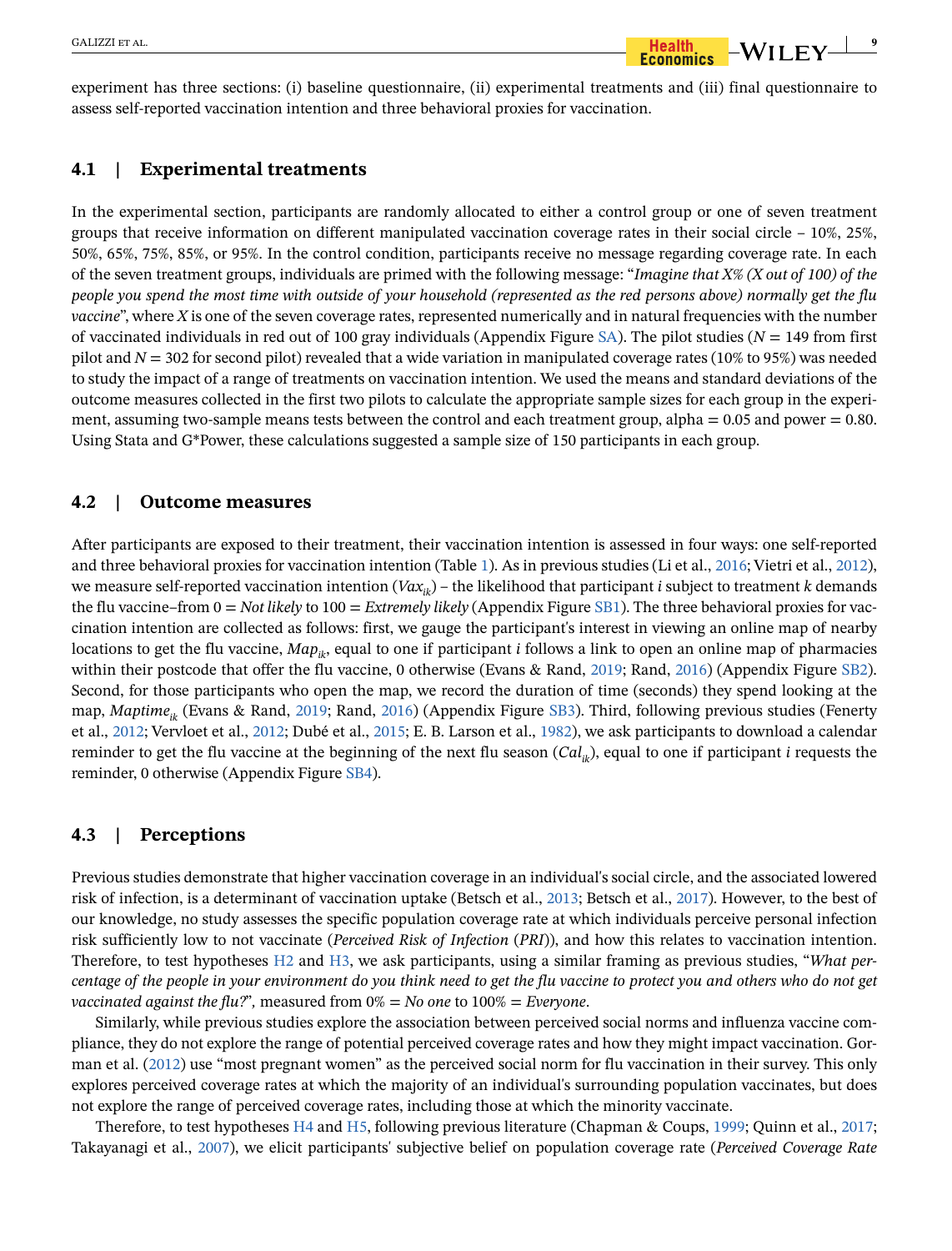# **10** WILEY-**Health** GALIZZI ET AL.

# <span id="page-9-0"></span>**TABLE 1** Description of variables

| <b>Variables</b>                                 | Description                                                                                                                                                                   | <b>Measure</b>                                                                                                                                                                                                                                                                                    |
|--------------------------------------------------|-------------------------------------------------------------------------------------------------------------------------------------------------------------------------------|---------------------------------------------------------------------------------------------------------------------------------------------------------------------------------------------------------------------------------------------------------------------------------------------------|
| Outcome measures                                 |                                                                                                                                                                               |                                                                                                                                                                                                                                                                                                   |
| Vax                                              | Participant's self-reported stated likelihood of<br>getting the flu vaccine                                                                                                   | 0%-100%                                                                                                                                                                                                                                                                                           |
| Map                                              | If the participant looked at the online map of<br>available nearby pharmacies to get the flu<br>vaccine                                                                       | 1 if Yes, 0 otherwise                                                                                                                                                                                                                                                                             |
| Maptime                                          | Participant's time spent looking at map<br>(conditional on the participant looking at<br>the map)                                                                             | Seconds                                                                                                                                                                                                                                                                                           |
| Cal                                              | If the participant downloaded the calendar<br>reminder to get the flu vaccine at the start<br>of the next flu season                                                          | 1 if Yes, 0 otherwise                                                                                                                                                                                                                                                                             |
| Controls                                         |                                                                                                                                                                               |                                                                                                                                                                                                                                                                                                   |
| Socio-demographic characteristics                |                                                                                                                                                                               |                                                                                                                                                                                                                                                                                                   |
| Age                                              | Participant's age                                                                                                                                                             | Years                                                                                                                                                                                                                                                                                             |
| Gender                                           | Participant's gender                                                                                                                                                          | 1 if female, 0 if male                                                                                                                                                                                                                                                                            |
| White                                            | If the participant's ethnic group is White<br>(White British, White non-British)                                                                                              | 1 if White, 0 otherwise                                                                                                                                                                                                                                                                           |
| Asian                                            | If the participant's ethnic group is Asian<br>(Indian, Pakistani, Bangladeshi, Chinese,<br>other Asian background)                                                            | 1 if Asian, 0 otherwise                                                                                                                                                                                                                                                                           |
| Black                                            | If the participant's ethnic group is Black<br>(African, Caribbean, other Black<br>background)                                                                                 | 1 if Black, 0 otherwise                                                                                                                                                                                                                                                                           |
| Other                                            | If the participant's ethnic group is other<br>(mixed or multiple ethnic groups, other<br>ethnic groups)                                                                       | 1 if other, 0 otherwise                                                                                                                                                                                                                                                                           |
| Education                                        | Participant's highest educational or school<br>qualification achieved                                                                                                         | 1 if low (none mentioned, completed primary<br>school, completed secondary school), 2 if<br>medium (post-secondary vocational training,<br>post-secondary academic below-degree level<br>qualification), 3 if high (bachelors or equivalent<br>first degree qualification, post-graduate studies) |
| Employment                                       | Participant's current employment situation                                                                                                                                    | 1 if employed or a student, 0 if unemployed                                                                                                                                                                                                                                                       |
| Vaccination history & other behavioral attitudes |                                                                                                                                                                               |                                                                                                                                                                                                                                                                                                   |
| Past vax                                         | If the participant got the flu vaccine in the<br>previous flu season                                                                                                          | 1 if yes, 0 otherwise                                                                                                                                                                                                                                                                             |
| Individual benefit                               | How much the participant agrees that getting<br>the flu vaccine can protect themselves<br>against the flu                                                                     | 0 (Strongly disagree)-100 (Strongly agree)                                                                                                                                                                                                                                                        |
| Prosocial benefit                                | How much the participant agrees that getting<br>the flu vaccine can protect others in their<br>environment who do not get vaccinated<br>against the flu                       | 0 (Strongly disagree)–100 (Strongly agree)                                                                                                                                                                                                                                                        |
| Spillovers                                       | How much the participant agrees that others<br>in their environment getting the flu<br>vaccine can protect themselves and others<br>who do not get vaccinated against the flu | 0 (Strongly disagree)-100 (Strongly agree)                                                                                                                                                                                                                                                        |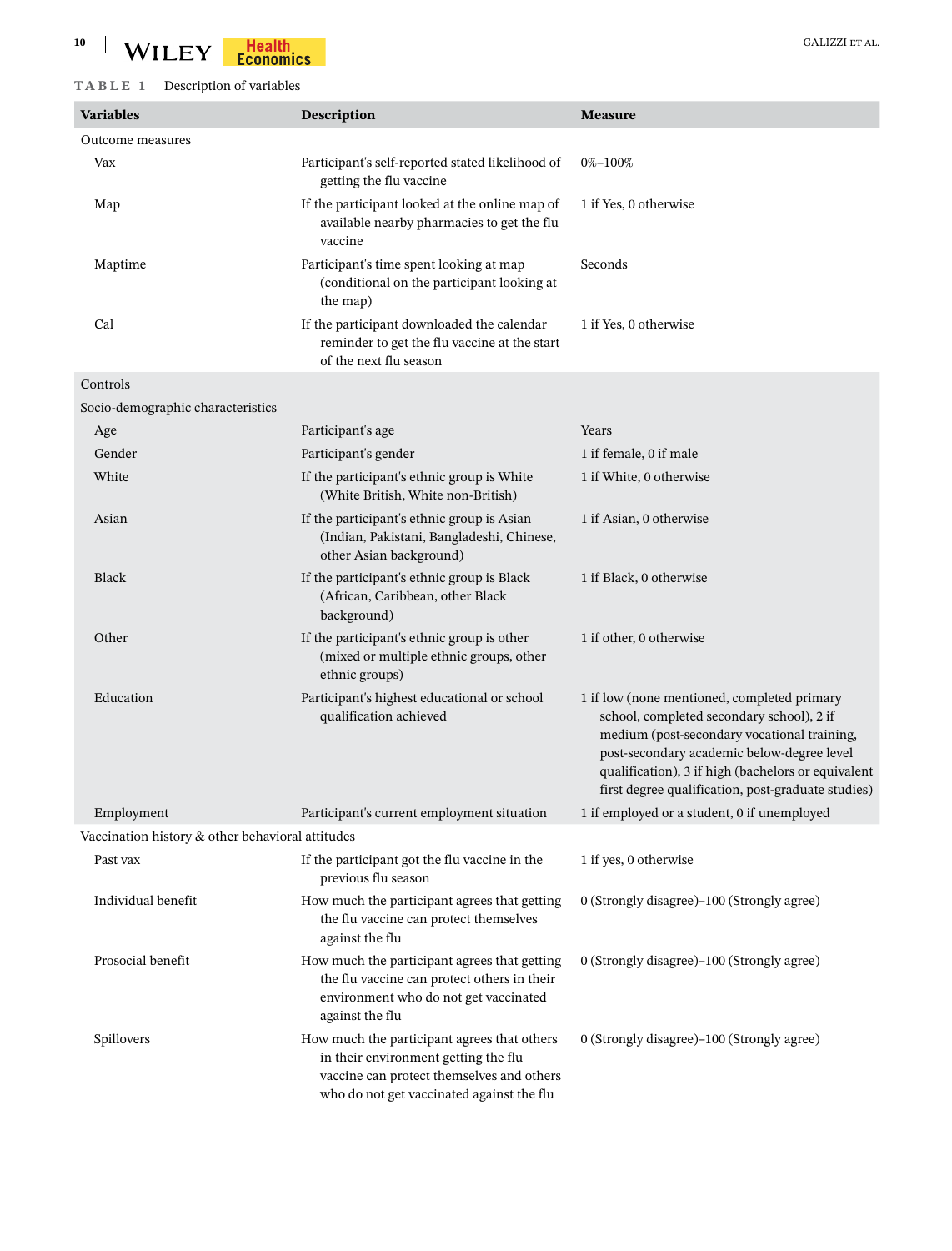#### **TABLE 1** (Continued)

| <b>Variables</b>                  | Description                                                                                                                                                                                    | <b>Measure</b> |
|-----------------------------------|------------------------------------------------------------------------------------------------------------------------------------------------------------------------------------------------|----------------|
| Social perceptions                |                                                                                                                                                                                                |                |
| Perceived risk of infection (PRI) | What percentage of the participant's<br>environment does the participant think<br>need to get the flu vaccine to protect<br>themselves and others who do not get<br>vaccinated against the flu | $0\% - 100\%$  |
| Perceived coverage rate (PCR)     | What percentage of the participant's<br>environment does the participant think<br>normally get the flu vaccine?                                                                                | $0\% - 100\%$  |
| PRI higher                        | Absolute difference between treatment and<br>perceived risk of infection if perceived risk<br>of infection is higher than the treatment                                                        | $0\% - 100\%$  |
| PRI lower                         | Absolute difference between treatment and<br>perceived risk of infection if perceived risk<br>of infection is lower than the treatment                                                         | $0\% - 100\%$  |
| PCR higher                        | Absolute difference between treatment<br>and perceived coverage rate if perceived<br>coverage is higher than the treatment                                                                     | $0\% - 100\%$  |
| <b>PCR</b> lower                  | Absolute difference between treatment<br>and perceived coverage rate if perceived<br>coverage rate is lower than the treatment                                                                 | $0\% - 100\%$  |

Abbreviations: PCR, perceived coverage rate; PRI, perceived risk of infection.

(*PCR*)) by asking *"What percentage of the people in your environment do you think normally get the flu vaccine?"*, from 0% = *No one* to 100% = *Everyone*.

Eliciting both perceptions allows us to quantify the relationship between treatment effect and individual perceptions as stated in H2–H5.

Hypotheses H2–H5 imply there may be heterogeneity in the impact of our intervention on participants' intention to vaccinate. In our theoretical framework this heterogeneity depends on the relations between the treatment coverage rates and the individual perceptions about the risk of infection and the coverage rate. Therefore, in order to understand these potential differences, we construct the four variables described below.

# 4.3.1 | Difference between perceived risk of infection and manipulated coverage rate

Two factors that can affect vaccine uptake are i) whether the participant's perceived risk of infection is different than the manipulated coverage rate, and ii) if so, the distance between the participant's perceived risk of infection and the treatment rate. Therefore to empirically test H2 and H3, we construct two variables to account for the sign and the magnitude of the individual perceived risks of infection (Figure [1](#page-11-0)):

- *PRI Higher:* Equal to the absolute difference between the individual's perceived risk of infection and the manipulated coverage rate if the individual's perceived risk of infection is *higher* than their treatment coverage rate, 0 otherwise (i.e. if the perceived risk of infection is less than or equal to treatment coverage rate).
- **PRI Lower**: Equal to the absolute difference between the perceived risk of infection and the manipulated coverage rate if the perceived risk of infection is *lower* than treatment coverage rate, 0 otherwise (i.e. if the perceived risk of infection is greater than or equal to treatment coverage rate).

Those in the control group or whose perceived risk of infection is equal to their treatment are given a value of 0 for both *PRI* variables.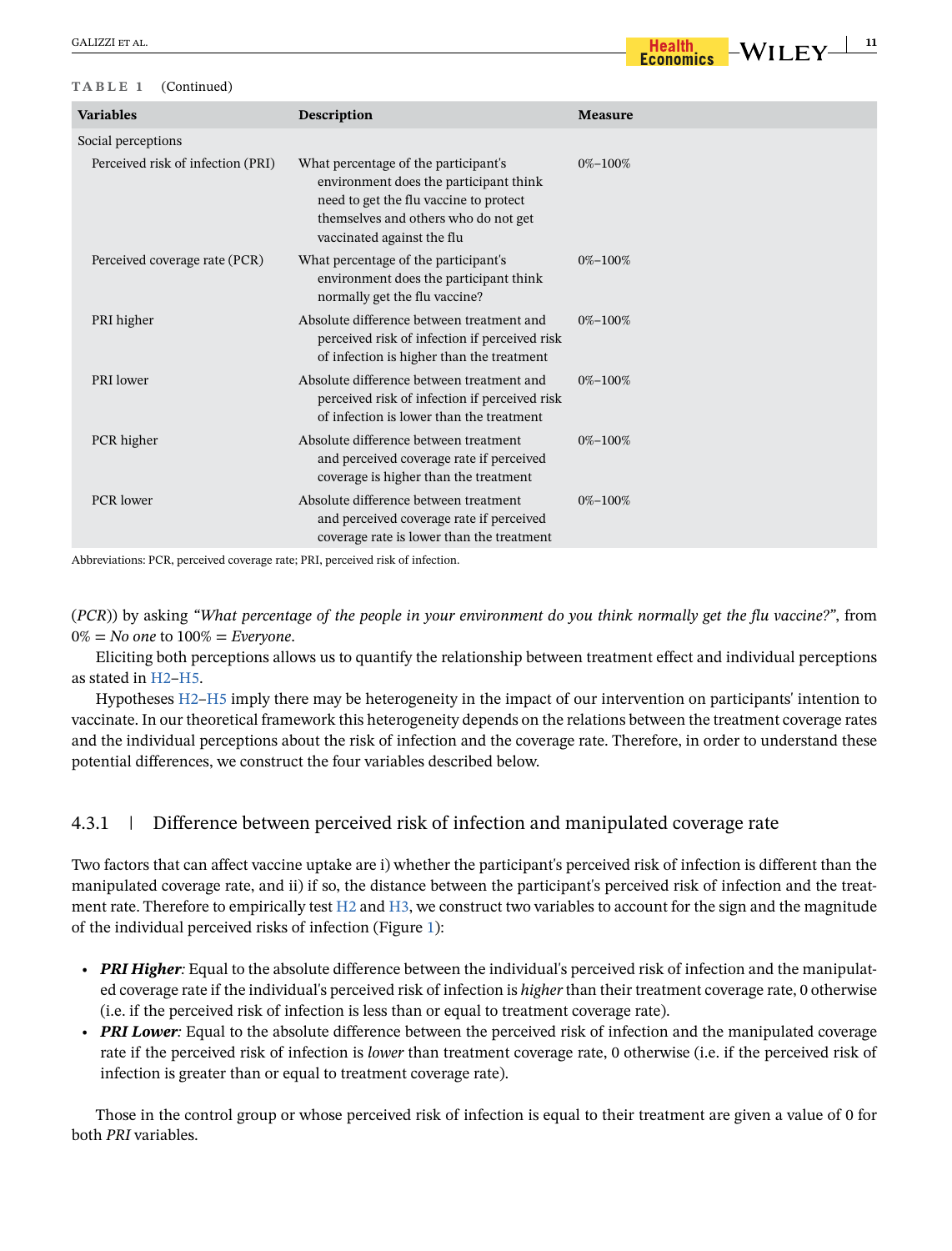<span id="page-11-0"></span>

# <span id="page-11-1"></span>4.3.2 | Difference between perceived and manipulated coverage rates

Similarly, vaccination uptake can be affected by whether the participant's perceived coverage rate is different from the manipulated coverage rate and by the magnitude of that difference (if any). H4 posits that the effect of the perceived coverage rate depends on the direction and magnitude of the ratio between the manipulated and the perceived coverage rate. In particular, for a given manipulated coverage rate, those who underestimated the coverage rate (i.e.  $\beta$  > 1) are less likely to vaccinate the less they underestimated the coverage rate (i.e. as  $\beta \rightarrow 1$ ), whereas those who overestimated the coverage rate (i.e.  $\beta \in [0,1]$ ) are more likely to vaccinate the more they overestimated the coverage rate (i.e. as  $\beta \to 0$ ). H5 posits that for sufficiently high treatment levels the effect of the manipulated coverage rate is higher for those that overestimate the coverage rate.

Therefore to empirically test H4 and H5 we build two variables to account for the sign and the magnitude of the individual perceived coverage rates (Figure [2](#page-11-1)):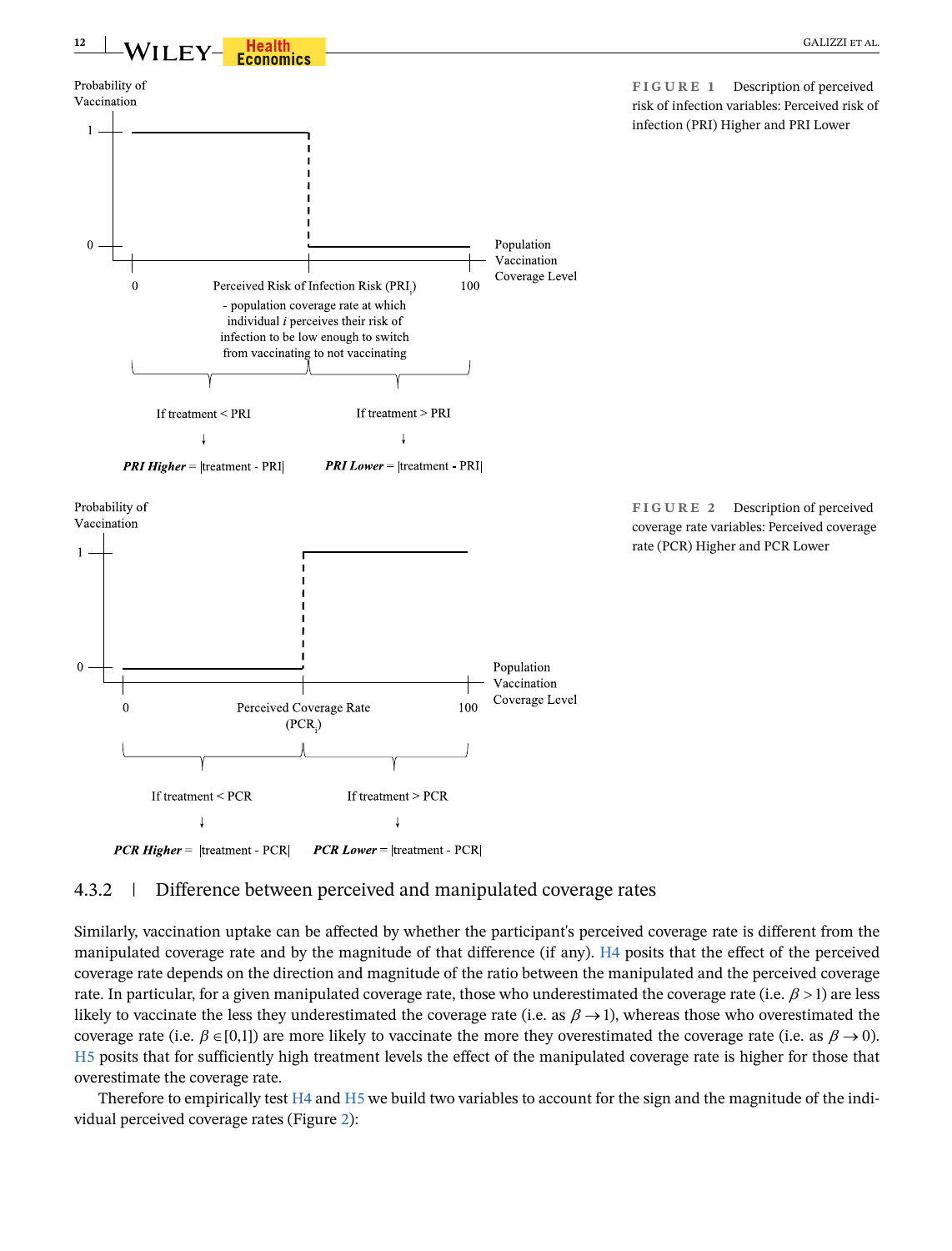• *PCR Lower***:** Equal to the absolute difference between the perceived coverage rate and the manipulated coverage rate if the perceived coverage rate is *lower* than treatment rate, 0 otherwise (i.e. if the perceived coverage rate is greater than or equal to treatment coverage rate).

Those in the control group or whose perceived coverage rate is equal to their treatment are assigned a value of 0 for both *PCR* variables.

Using these variables enables us to control not only for the underlying individual perceptions but also how these may interact with the treatment effect (heterogeneous treatment effects: see more below on empirical specifications). The latter is important because, as shown in Section [3](#page-4-0), individuals may (partially or fully) update their beliefs about coverage rates after being exposed to the manipulated coverage rate. Importantly, the treatment's effect size may depend on the extent to which they are treated above or below their perceptions.

# **4.4 | Controls**

In the baseline questionnaire, we collect a variety of socio-demographic characteristics, vaccination history, behavioral attitudes, and social perceptions correlated with vaccination (see Table [1](#page-9-0) for all controls). Regarding socio-demographic characteristics, age, gender, ethnicity, education, and employment have all been found to correlate with vaccination uptake (Brown et al., [2010](#page-29-8); Chapman & Coups, [1999](#page-30-15); Kohlhammer et al., [2007](#page-30-27); H. J. Larson et al., [2014](#page-30-28); Lu et al., [2015](#page-31-18); Quinn et al., [2017;](#page-31-19) Schmid et al., 2017; Xakellis, [2005\)](#page-32-2). *Age<sub>i</sub>* is captured using participants' birth dates; *Gender<sub>i</sub>* is measured as one if Female, 0 if Male; ethnicity is categorized as *White<sub>i</sub>, Asian<sub>i</sub>, Black<sub>i</sub>, or Other<sub>i</sub>; Education<sub>i</sub> is the participant's* highest achieved educational qualification, grouped as low, medium, or high; *Employment<sub>i</sub>* is valued at one if the participant is employed or a student, 0 if unemployed.

As previous studies (Chapman & Coups, [1999;](#page-30-15) Ward & Draper, [2008;](#page-31-20) Wheelock et al., [2014\)](#page-31-21) find that past vaccinations correlate with future vaccination decisions, we ask participants about their vaccination status in the previous flu season (*Past Vaxi* ), equal to one if they vaccinated, 0 otherwise. Next, studies demonstrate that vaccination intentions can be affected by individual and prosocial benefits (Betsch et al., [2013](#page-29-6), [2017;](#page-29-7) Li et al., [2016](#page-30-23); Wheelock et al., [2017\)](#page-31-22) as well as free-riding attitudes (Hershey et al., [1994](#page-30-20); Ibuka et al., [2014](#page-30-9); Meszaros et al., [1996\)](#page-31-23). All three factors are measured as the extent to which the subject agrees (from 0 = *Strongly Disagree* to 100 = *Strongly Agree*) with the following three statements. First, *Individual Benefit<sub>i</sub> is assessed using the statement, "If you get the flu vaccine, you can protect yourself* against the flu." Second, Prosocial Benefit<sub>i</sub> is measured with the statement, *"If you get the flu vaccine, you can protect others* in your environment who do not get vaccinated against the flu." Third, free-riding (*Spillovers<sub>i</sub>)* is tested with the statement, *"If others in your environment get the flu vaccine, they can protect you and others who do not get vaccinated against the flu."*

# <span id="page-12-0"></span>**5 | EMPIRICAL METHODS**

We first estimate the average treatment effect for each vaccination intention outcome measure, using linear regression for stated vaccination intention, logit regression for map viewing interest, Cragg's double hurdle model (Cragg, [1971](#page-30-29)) for time spent looking at the map, and logit regression for calendar reminder download. Models are first run without covariates since this randomized experiment is designed to be well-balanced in observed characteristics between treated and control groups. We additionally estimate these same models controlling for potential imbalances in observable covariates to reduce the residual variability in our outcome variables and thus obtain more precise estimates of the treatment effect.

# **5.1 | Testing the hypotheses in the empirical models**

To empirically test [H1,](#page-5-4) we directly look at the estimated coefficients of the different coverage rates treatments. For hypothesis [H1](#page-5-4) to be supported by our empirical model, we expect to see the estimated coefficients for the different treatments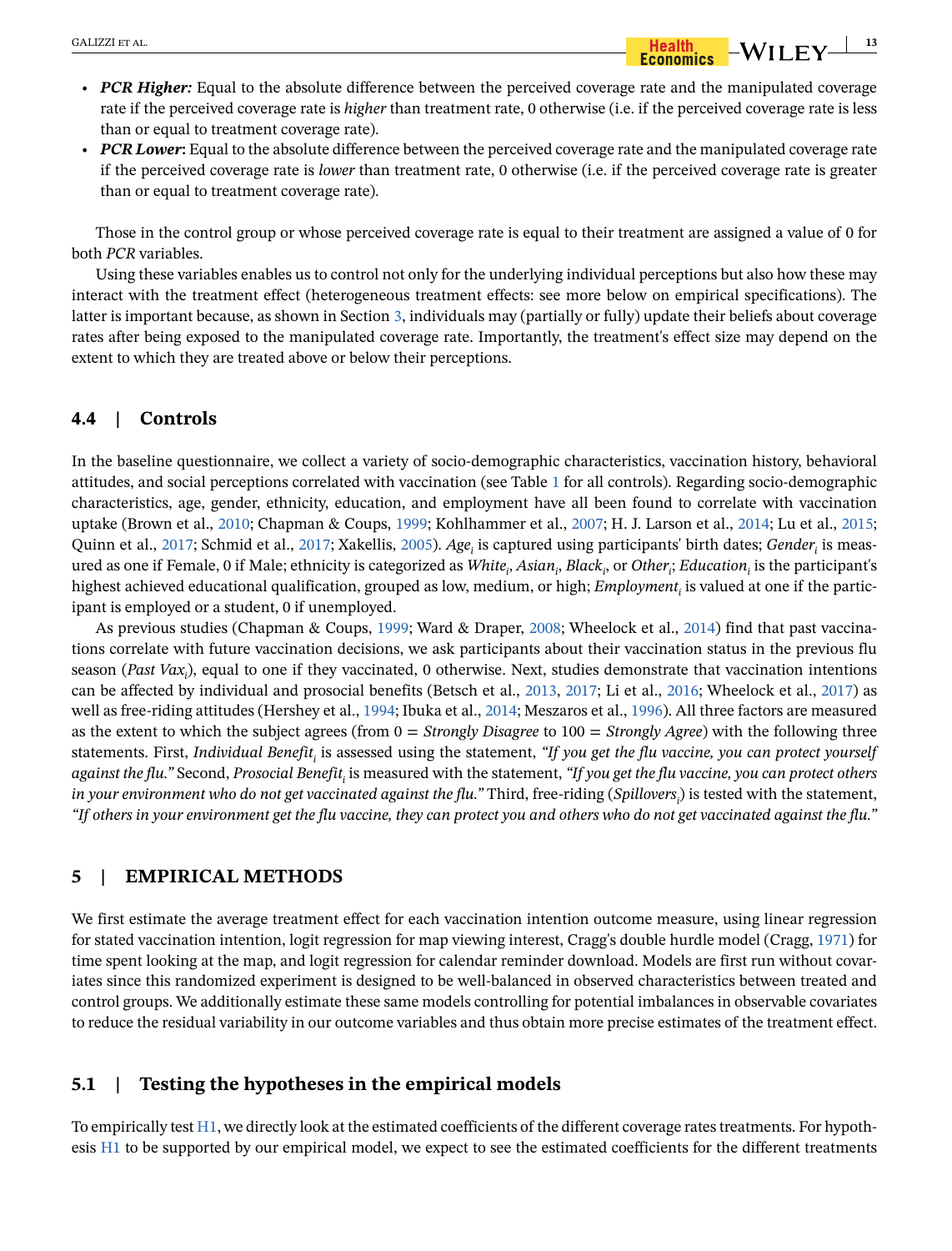**14** WILEY-**Franchise CALIZZI ET AL.** 

increasing up to a certain level of the coverage rate, and then stopping increasing and remaining flat, or even decreasing, thereafter.

To empirically test [H2](#page-6-2), we look at the estimated coefficients of the above described variables *PRI Higher* and *PRI Lower* when they are included in the above regressions as control variables. For hypothesis H2 to be supported by our empirical model, we expect to see the estimated coefficients of *PRI Higher* and *PRI Lower* being positive and negative, respectively, and statistically significant.

To empirically test [H3](#page-6-2), we look at the estimated coefficients of the different coverage rates treatments in two sets of regressions where we stratify the participants into two groups according to whether they have low or high perceived risks of infection as measured by the variables *PRI Higher* and *PRI Lower*, respectively. For hypothesis H3 to be supported by our empirical model, we expect to see the estimated coefficient for each treatment for the *PRI Lower* respondents being higher than the corresponding coefficient for the *PRI Higher* participants when the coverage rates are low, and the reverse when the coverage rates are high.

To empirically test [H4](#page-7-2) and [H5,](#page-7-2) we look at the estimated coefficients of the variables *PCR Lower* and *PCR Higher* in two sets of regressions where we stratify the participants into two groups according to whether they have low or high perceived coverage rates as measured by those variables, and where we control for the different coverage rates treatments. For hypothesis [H4](#page-7-2) to be supported by our empirical model, we expect to see the estimated coefficient for *PCR Lower* being negative and statistically significant, and the estimated coefficient for *PCR Higher* being positive and statistically significant. For [H5](#page-7-2) to be supported we expect the estimated coefficient of the manipulated coverage rates to be larger for those with high PCR (i.e. those for which *PCR Higher* > 0) than for those with low PCR (i.e. those for which *PCR Lower* > 0).

### **5.2 | Stated vaccination intention**

The impact of the manipulated coverage rates on stated flu vaccination intention (V $ax_i$ ) for participant  $i$  is modeled as:

$$
Vax_{ik} = \alpha + \beta_k T_{ik} + \gamma P_i + \delta X_i + \varepsilon_i
$$
\n(11)

where  $\alpha$  is the constant,  $T_{ik}$  is a vector of our seven treatment variables taking the value of one if participant *i* is treated with the specified social norm *k*, 0 otherwise. Each treatment group is compared against the control group for which  $T_{ik} = 0$ ,  $\forall i$ . Vector  $P_i$  contains *PRI Higher, PRI Lower, PCR Higher,* and *PCR Lower*. Vector  $X_i$  contains socio-demographic (*Age, Gender, Ethnicity, Education, Employment*), vaccination history (*Past Vax*), and behavioral attitudes (*Individual Benefit, Prosocial Benefit, Spillovers*) controls;  $\varepsilon_{i}$  is the error term.

#### **5.3 | Map interest**

We specify a logit model to measure the impact of social norms messaging on map interest  $(Map<sub>ik</sub>)$  as:

$$
logit(\pi_{ik}) = log\left(\frac{\pi_{ik}}{1 - \pi_{ik}}\right) = \alpha + \beta_k T_{ik} + \gamma P_i + \delta X_i + \varepsilon_i
$$
\n(12)

where  $\pi_{ik} = Pr(Map_{ik} = 1 | T_{ik}, P_i, X_i)$  (see Appendix C1 in Supporting Information for log-likelihood function). The other variables and parameters are defined as above.

### **5.4 | Time expended looking at the map**

Since the outcome variable that measures the length of time in seconds respondent *i* in treatment group *k* spends looking at the map  $(Maptime<sub>i</sub>)$  is only observed for those who choose to view the map in the first place, this creates two issues. First, relatively few participants chose to view the map (*N* = 325), leaving *N* = 1040 zero-value observations for time spent on the map, leading to potential censoring. Second, as the time spent looking at the map is predicated on the decision to look at the map, it cannot be modeled in one-stage as this would confound the first stage decision. Thus, using traditional linear regression for *Maptime<sub>i</sub>* would lead to underestimated β coefficients. To overcome these issues, we use a Cragg's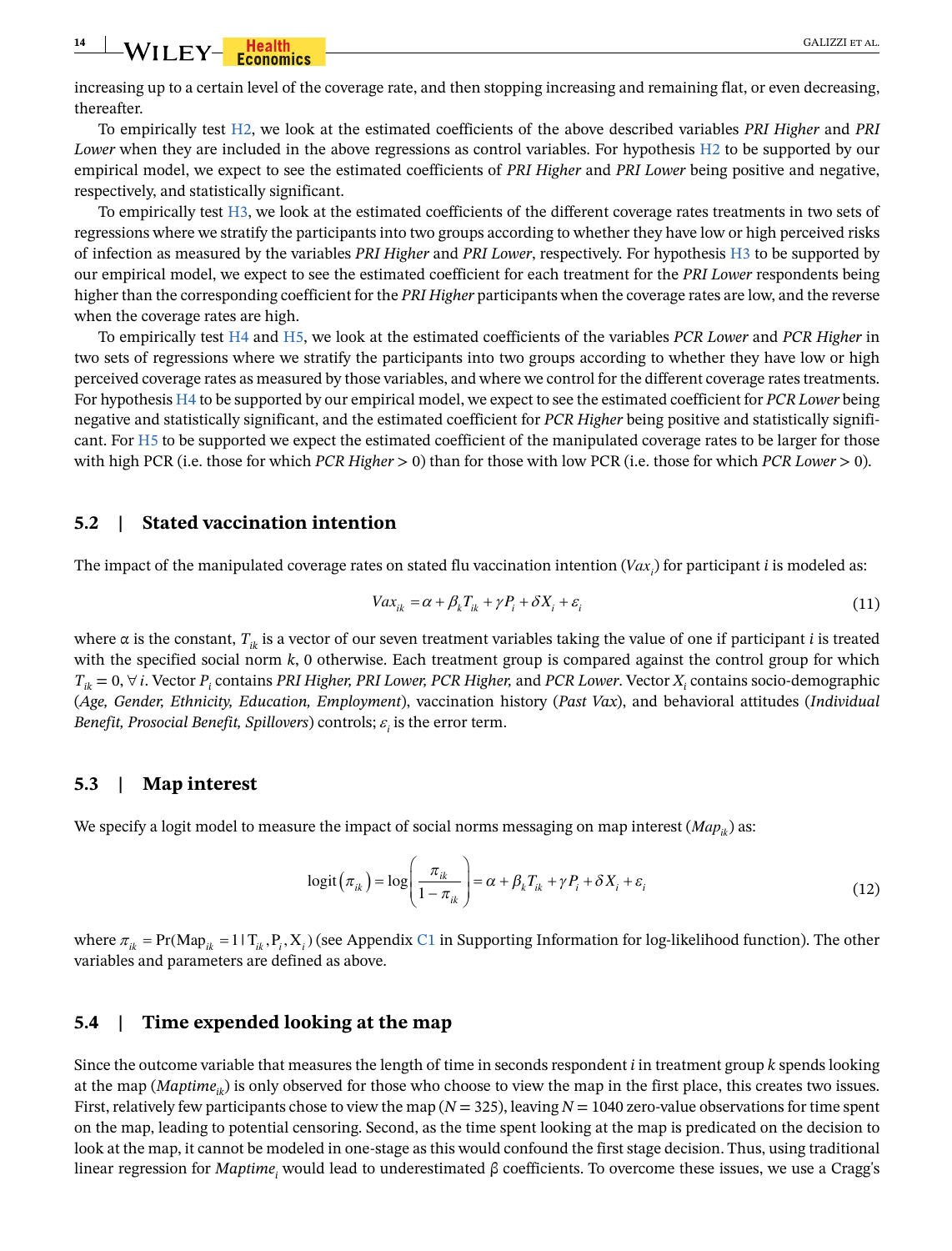double hurdle model (Cragg, [1971\)](#page-30-29) as it allows the explanatory factors affecting the participation decision to differ from those affecting the time expended decision (i.e. extensive vs. intensive margins). The model is specified following the literature (Blundell & Meghir, [1987;](#page-29-9) Eakins, [2016;](#page-30-30) Newman et al., [2003](#page-31-24)), as:

$$
y^*_{1ik} = \omega D_{ik} + \varepsilon_i \quad \text{Participation Decision} \tag{13}
$$

$$
y^*_{2ik} = \omega D_{ik} + u_i
$$
 Time Expended Decision (14)

*Maptime<sub>ik</sub>* = 
$$
y^*_{2ik}
$$
 if  $y^*_{1ik} = 1$  and  $y^*_{2ik} > 0$  (15)

$$
Maptime_{ik} = 0 \quad \text{otherwise} \tag{16}
$$

where  $\omega D_{ik} = \beta_k T_{ik} + \gamma P_i + \delta X_i$ ,  $y^*_{1ik}$  is a latent variable characterizing the participation decision (look at the map or not),  $y^*_{2ik}$  is a latent variable characterizing the time expended decision. *Maptime<sub>ik</sub>* expended looking at the map), equal to  $y^*_{2ik}$  if both hurdles are passed (i.e.  $y^*_{1ik} = 1$  and  $y^*_{2ik} > 0$ ) and 0 otherwise; error terms,  $\varepsilon_i$  and  $u_i$ , are independent and normally distributed. See Appendix C2 in Supporting Information for log-likelihood function.

# **5.5 | Calendar reminder**

Finally, participant *i* in treatment group *k*'s decision to download a calendar reminder to get the flu vaccine  $(Cal_{ik})$ , is modeled via a logit model specified as:

$$
logit(\rho_{ik}) = log\left(\frac{\rho_{ik}}{1 - \rho_{ik}}\right) = \alpha + \beta_k T_{ik} + \gamma P_i + \delta X_i + \varepsilon_i
$$
\n(17)

where  $\rho_{ik} = Pr(Cal_{ik} = 1 | T_{ik}, P_i, X_i)$  (see Appendix C3 in Supporting Information for log-likelihood function).

# **5.6 | Overview of the empirical models**

Ten empirical models are run for each vaccination intention measure. Model 1 (M1) is the average treatment effect, followed by five regression models: model 2 (M2) includes dummies for all treatment groups; model 3 (M3) is M2 with socio-demographic controls; model 4 (M4) is M3 with vaccination history and behavioral attitudes controls. We further run empirical model 5 (M5), that is the same as M4 but also includes *Perceived Risk of Infection* and *Perceived Coverage Rate* as control variables. Empirical models M1-M5 test hypothesis [H1](#page-5-4).

To test [H2](#page-6-2) we run empirical model 6 (M6), that is the same as M4 but also includes *PRI Higher* and *PRI Lower* as control variables.

To test [H3](#page-6-2) we run empirical models 7 and 8 (M7, M8) which stratify the participants into two groups with high and low perceived risk of infection as measured by *Perceived Risk of Infection*, respectively, and we compare the estimates of the coefficients of the coverage rates treatments across M7 and M8.

To test  $H4$  we run empirical models 9 and 10 (M9, M10) which stratify the participants into two groups with high and low perceived coverage rates as measured by *Perceived Coverage Rate*, respectively, and we look at the estimated coefficients of the control variables *PCR Higher* and *PCR Lower* in M9 and M10 respectively[.1](#page-29-10) To test H5 we compare the treatment effects between M9 and M10.

#### <span id="page-14-0"></span>**6 | RESULTS**

### **6.1 | Descriptive statistics**

All  $N = 1365$  participants are used to analyze models  $1-3$  for each vaccination intention measure. Since one pilot study  $(N = 149)$  does not include data on behavioral attitudes and perceptions, models 4–6 use only  $N = 1216$  participants.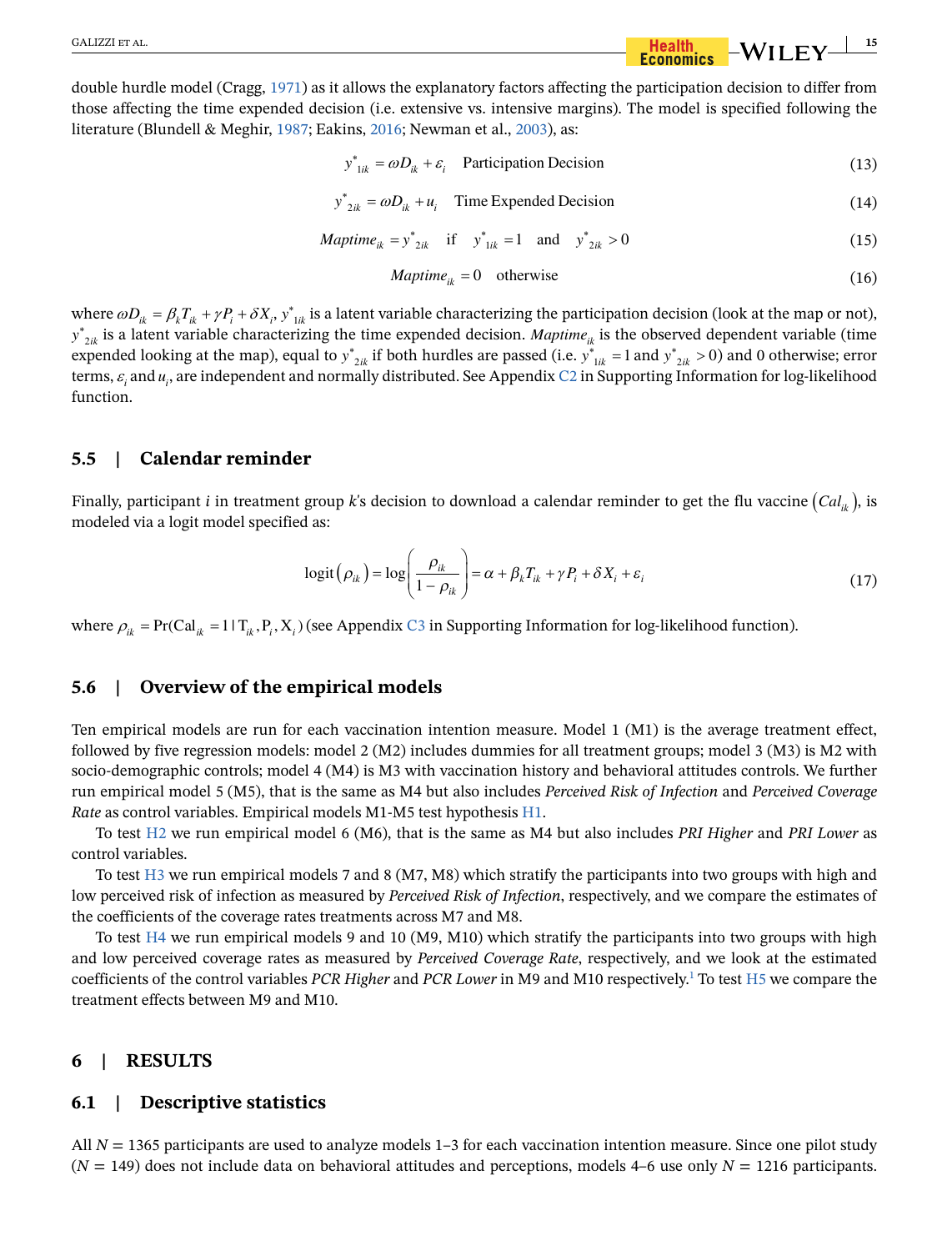

 $\circ$ 

Control

T10%

T25%

T50%

T65%

T75%

<span id="page-15-0"></span>**FIGURE 3** Boxplot for  $Vax_{ik}$ , participant *i*'s stated vaccination intention by control and treatment groups *k*, unadjusted for covariates. Different treatment groups state the percentage of others in the participant's environment that normally get the flu vaccine (i.e. T10% refers to 10%, T25 refers to 25%, etc.)

<span id="page-15-1"></span>**FIGURE 4** Boxplot for *Maptimeik*, the time participant *i* spends looking at the map given their interest in the map by control and treatment groups *k*, unadjusted for covariates. Different treatment groups state the percentage of others in the participant's environment that normally get the flu vaccine (i.e. T10 refers to 10%, T25 refers to 25%, etc.)

Models 7-10 stratify participants based on *Perceived Risk of Infection* and *Perceived Coverage* Rate and thus include  $N = 813, 556, 483,$  and 886 participants, respectively. Participants are stratified by gender: 683 (50%) male and 682 (50%) female. The mean (M) duration of experiment participation is 8.5 min (standard deviation  $|SD| = 2.7$ ). The mean age of all participants is 36.7 years (SD = 12). Most participants are White British (*N* = 1230%; 90%), followed by Asian (*N* = 70; 5.1%), Black ( $N = 24$ ; 1.8%) and Other ( $N = 41$ , 3%), aligning with UK Census findings (Office for National Statistics; National Records of Scotland; Northern Ireland Statistics and Research Agency, [2016\)](#page-31-25). Subjects' education levels are split between low (*N* = 296; 21.7%), medium (*N* = 314; 23%), and high (*N* = 755; 55.3%).

T85%

T95%

The mean self-reported vaccination intention ( $Vax_{ik}$ ) across all participants is 46.5% (SD = [3](#page-15-0)4.2) (see Figure 3 for distributions by treatment group). The 325 (23.81%) participants who observe the map ( $Map_{ik}$ ) spend on average 26.8 s (SD = 26.6) looking at it (*Maptimeik*) (see Figure [4](#page-15-1) for distributions by treatment group). There are 133 (9.7%) participants who downloaded the calendar reminder (*Cal<sub>ik</sub>*). Across all participants, the average perceived risk of infection is 64.46%  $(SD = 30.15)$ . Respondents' average perceived risk of infection is either 17.5%  $(SD = 25.1)$  greater than or 11.2%  $(SD = 21)$ lower than their treatment coverage rate, depending on if their perceived risk of infection lies above (*PRI Higher<sub>i</sub>*) or below (*PRI Lower<sub>i</sub>*) their treatment. The average perceived coverage rate is 37.72% (SD = 22.84) across all groups. Respondents' average perceived coverage rate is either 6.4% (SD = 14.4) greater than or 24.2% (SD = 26.5) lower than their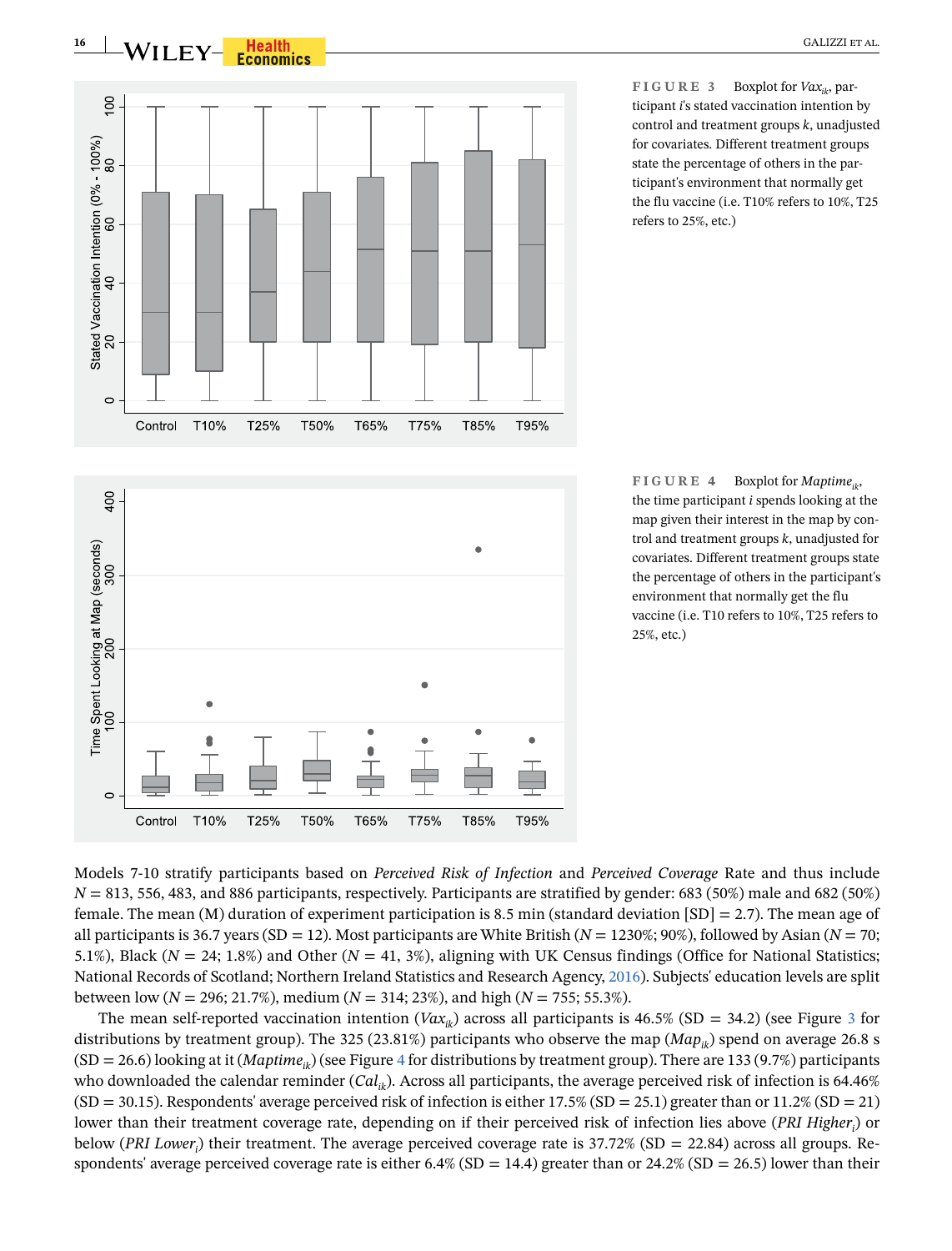| GALIZZI ET AL. |  |
|----------------|--|
|----------------|--|

#### <span id="page-16-0"></span>**TABLE 2** Descriptive statistics

| <b>Variables</b>                           | Total no. of participants | Mean/No. (%) of participants | <b>SD</b> | Min              | <b>Max</b> |
|--------------------------------------------|---------------------------|------------------------------|-----------|------------------|------------|
| Outcome measures                           |                           |                              |           |                  |            |
| Vax                                        | 1365                      | 46.50                        | 34.22     | $\boldsymbol{0}$ | 100        |
| Map (No. and % interested)                 | 1365                      | 325 (23.81%)                 |           |                  |            |
| Maptime                                    | 325                       | 26.78                        | 26.60     | 0.57             | 334.88     |
| Cal (No. and % downloaded)                 | 1365                      | 133 (9.74%)                  |           |                  |            |
| Controls                                   |                           |                              |           |                  |            |
| Socio-demographic characteristics          |                           |                              |           |                  |            |
| Age                                        | 1365                      | 36.73                        | 12.03     | 18               | 77.53      |
| Gender                                     |                           |                              |           |                  |            |
| Female                                     | 1365                      | 682 (49.96%)                 |           |                  |            |
| Male                                       | 1365                      | 683 (50.04%)                 |           |                  |            |
| Ethnicity                                  |                           |                              |           |                  |            |
| White                                      | 1365                      | 1230 (90.11%)                |           |                  |            |
| Asian                                      | 1365                      | 70 (5.13%)                   |           |                  |            |
| Black                                      | 1365                      | 24 (1.76%)                   |           |                  |            |
| Other                                      | 1365                      | 41 (3%)                      |           |                  |            |
| Education                                  |                           |                              |           |                  |            |
| Low                                        | 1365                      | 296 (21.68%)                 |           |                  |            |
| Medium                                     | 1365                      | 314 (23%)                    |           |                  |            |
| High                                       | 1365                      | 755 (55.31%)                 |           |                  |            |
| Employment                                 |                           |                              |           |                  |            |
| Employed                                   | 1365                      | 1241 (90.92%)                |           |                  |            |
| Unemployed                                 | 1365                      | 124 (9.08%)                  |           |                  |            |
| Vaccination history & behavioral attitudes |                           |                              |           |                  |            |
| Past vax (% vaccinated)                    | 1365                      | 299 (21.90%)                 |           |                  |            |
| Individual benefit                         | 1216                      | 70.56                        | 25.71     | $\boldsymbol{0}$ | 100        |
| Prosocial benefit                          | 1216                      | 61.31                        | 29.98     | $\boldsymbol{0}$ | 100        |
| Spillovers                                 | 1216                      | 59.33                        | 29.38     | $\boldsymbol{0}$ | 100        |
| Perceptions                                |                           |                              |           |                  |            |
| Perceived risk of infection                | 1216                      | 64.46                        | 30.15     | $\boldsymbol{0}$ | 100        |
| Perceived coverage rate                    | 1216                      | 37.72                        | 22.84     | $\boldsymbol{0}$ | 100        |
| PRI higher                                 | 1216                      | 17.54                        | 25.09     | $\boldsymbol{0}$ | 90         |
| PRI lower                                  | 1216                      | 11.16                        | 20.99     | $\boldsymbol{0}$ | 95         |
| PCR higher                                 | 1216                      | 6.41                         | 14.43     | $\boldsymbol{0}$ | 90         |
| PCR lower                                  | 1216                      | 24.20                        | 26.49     | $\mathbf{0}$     | 95         |

*Note*: Behavioral attitude controls and social perception data was not collected from participants in the first pilot study (*N* = 149); thus, reducing the total number of participants from 1365 to 1216 for those variables (Individual Benefit, Prosocial Benefit, Spillovers, Perceived Risk of Infection, Perceived Coverage Rate, PRI Higher, PRI Lower, PCR Higher, and PCR Lower).

Abbreviations: PCR, perceived coverage rate; PRI, perceived risk of infection.

treatment coverage rate, depending on if their perceived coverage rate lies above (*PCR Higher<sub>i</sub>*) or below (*PCR Lower<sub>i</sub>*) their treatment. See Table [2](#page-16-0) for all descriptive statistics.

Kruskal-Wallis (Appendix Table SD) and Mann-Whitney tests (Appendix Table SE) show no statistical differences between the control group and individual treatment groups for most socio-demographic variables, as expected in a randomized experiment. We only find slight imbalances for age between the control group and the following treatment groups: 25% coverage level ( $M_{B-A} = 3$ ;  $Z = -3$ ,  $p < 0.01$ ), 50% coverage level ( $M_{B-A} = 1.7$ ;  $Z = -1.8$ ,  $p = 0.07$ ), 75% coverage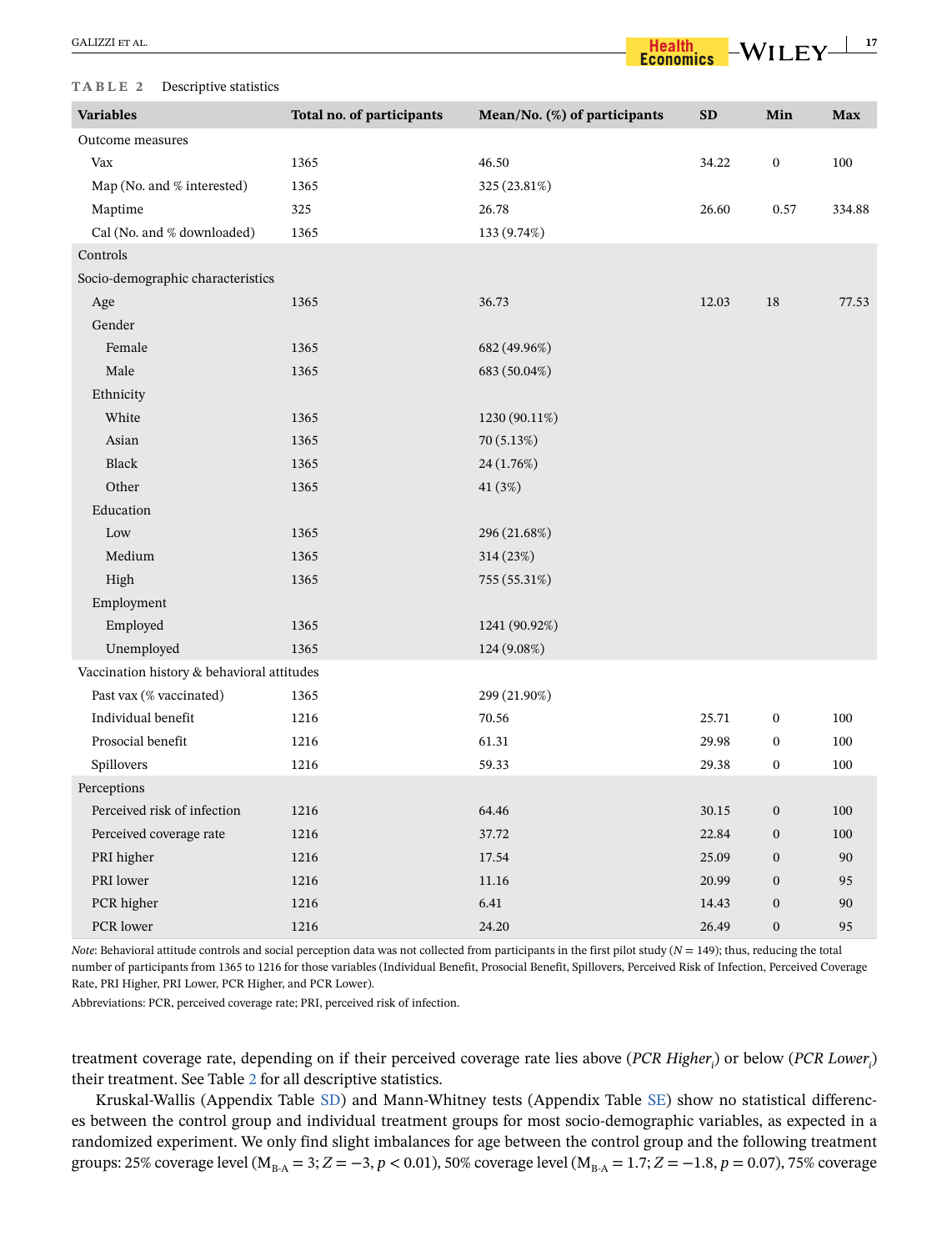level ( $M_{B-A} = 2.5$ ;  $Z = -2.4$ ,  $p = 0.01$ ), 85% coverage level ( $M_{B-A} = 3.8$ ;  $Z = -3.3$ ,  $p < 0.01$ ), 95% coverage level ( $M_{B-A} = 2$ ;  $Z = -1.9$ ,  $p = 0.06$ ). We thus control for age in our regressions.

# **6.2 | Vaccination intentions**

We find that treating individuals with vaccination coverage rates has statistically significant positive effects on vaccination intentions. The average effects in our samples vary across measures and tend to be positive and statistically significant only at higher manipulated rates, particularly once controls are added.

## 6.2.1 | Self-reported intention

Results for all models (Table [3](#page-18-0), M1-M4) show that a manipulated coverage rate of 65% and above has a significant positive impact on self-reported vaccination intention. We find evidence in support of hypothesis H1: the effects of the manipulated coverage rates are positive (albeit not always significant) and increase up to a 75% coverage rate. However, for coverage rates above 75% the treatment effects, albeit still positive, stop increasing and remain flat (or even decline). This suggests that, as coverage rates increase, besides a bandwagoning effect, a free-riding effect may also kick in.

These effects are robust to the introduction of control variables accounting for the individual perceptions of the risk of infection and of the coverage rate (M5). Both underlying perception variables (i.e. *Perceived Risk of Infection* and *Perceived Coverage Rate*) have positive and significant coefficients, suggesting higher stated likelihood of vaccination with greater perceived risk or perceived coverage rate (M5).

Once we add the difference between perceptions and treatment coverage rates (*PRI Higher/Lower, PCR Higher*/*Lower*) in M6, the effect on self-reported vaccination intention is markedly greater compared to M5 (Table [3](#page-18-0)). Effects are greater at coverage rates of 65% and higher, and are particularly large for those treated with the two highest rates (85% and 95%). They have  $18.3\%$  ( $p < 0.01$ ) and  $20.6\%$  ( $p < 0.01$ ) (M6) higher vaccination intentions than the control group, respectively. *T*-tests comparing treatment groups incrementally (i.e. 10% vs. 25%, 25% vs. 50%, etc.) show significant differences in self-reported vaccination intention only between the 50% ( $M = 44.2$ , SD = 2.7) and the 65% ( $M = 51.4$ , SD = 2.2) groups (t(348) = −2.1, *p* = 0.04). The group treated with the lowest manipulated coverage rate (10%) has 7.9% (*p* = 0.07) lower stated vaccination intention compared to the control group, suggesting that such a low coverage rate may induce a behavior change in the opposite direction (i.e. weakened vaccination intention); however, this finding is only marginally significant.

The positive coefficient of 0.10 ( $p = 0.05$ ) for *PRI Higher* indicates that respondents whose perceived risk of infection is greater than their treatment have higher self-reported vaccination intention compared to individuals in the control group or whose perceived risk of infection is equal to their treatment, and who therefore are effectively untreated (M6). Furthermore, as the difference between perceived risk of infection and treatment increases (i.e. *PRI Higher* becomes larger), individuals' likelihood to vaccinate also increases. The negative coefficient of −0.14 (*p* < 0.01) for *PRI Lower* correspondingly suggests that respondents whose perceived risk of infection is less than the treatment have lower self-reported vaccination intention compared to respondents in the control group or whose perceived risk of infection is equal to their treatment. This provides evidence in support of hypothesis H2.

For perceptions of coverage rates (M6), the negative coefficient of −0.12 (*p* = 0.01) for *PCR Lower* indicates that participants whose perceived coverage rate is less than their treatment have lower self-reported vaccination intention compared to participants in the control group or whose perceived coverage rate is equal to the treatment. The effect of *PCR Higher* is not statistically significant.

As it can be seen by comparing the estimates in M7 and M8, with the only exception of the 50% coverage rate, the estimated coefficients of the coverage rates treatments are always higher for the group of participants with higher perceived risk of infection (M7) than the corresponding estimates for the participants with lower perceived risk of infection (M8). This provides limited evidence in support of hypothesis H3: as explained above, in fact, H3 postulates that the coefficients for the coverage rate treatments are higher for the participants with higher perceived risk of infection than for the respondents with lower risk of infection only when the coverage rates are sufficiently high (which holds here), while it postulates that the reverse is true when the coverage rates are low (which is not the case here). In any case, this set of stratified estimations allows us to highlight the significant heterogeneity of the treatment effects when these are interacted with the different perceptions of the risk of infection.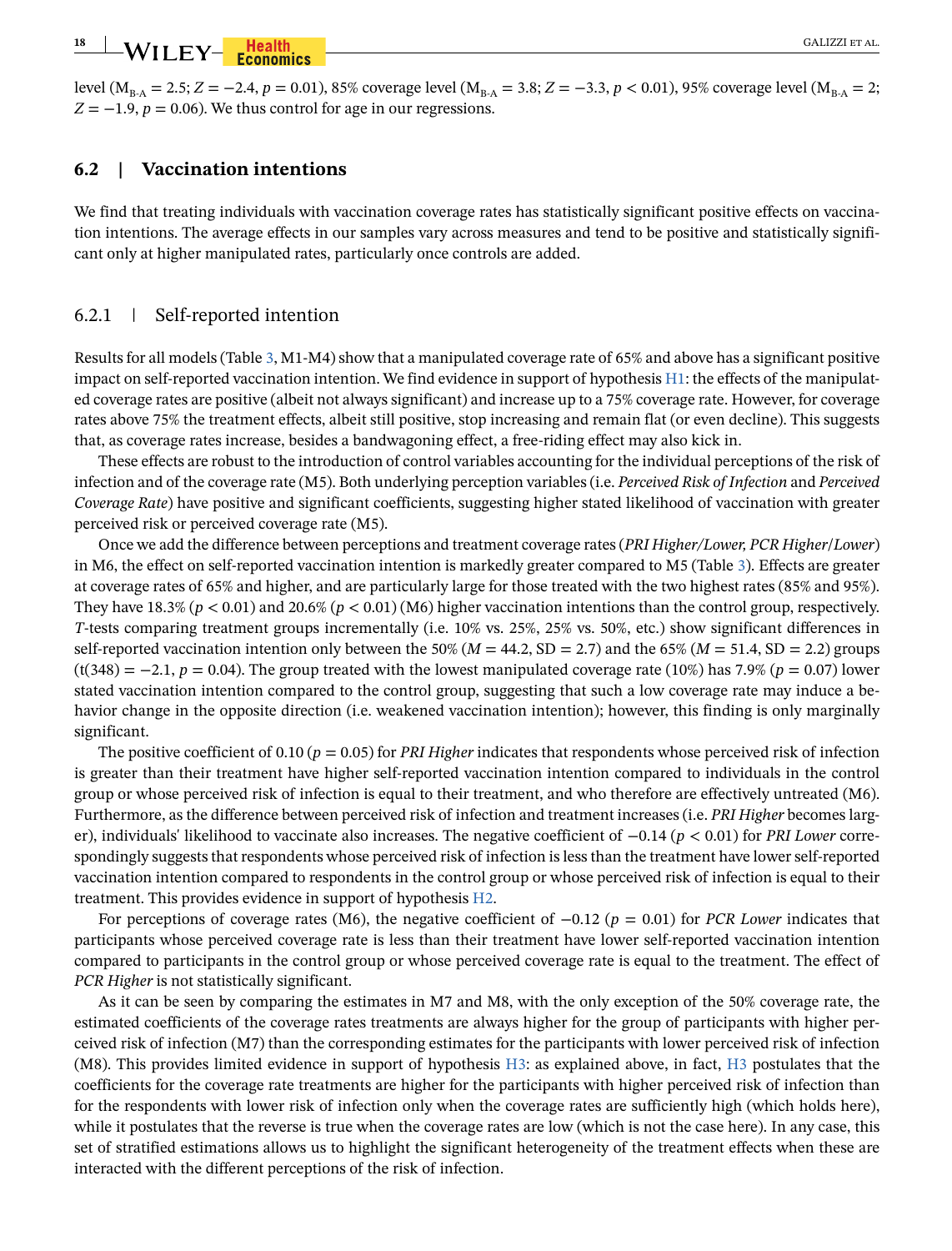<span id="page-18-0"></span>**TABLE 3** OLS estimates of the impact of social norms messaging on stated vaccination likelihood (Vax)

| <b>Variables</b>                                    | M1<br><b>ATE</b> | M <sub>2</sub><br>TG | M3<br><b>SDC</b> | $\mathbf{M}4$<br><b>VBC</b> | $\mathbf{M}5$<br><b>PER</b> | M6<br><b>DIST</b> | M <sub>7</sub><br><b>High PRI</b> | $\mathbf{M}8$ | M <sub>9</sub><br>Low PRI High PCR Low PCR | <b>M10</b>  |
|-----------------------------------------------------|------------------|----------------------|------------------|-----------------------------|-----------------------------|-------------------|-----------------------------------|---------------|--------------------------------------------|-------------|
| Social norm message treatment                       |                  |                      |                  |                             |                             |                   |                                   |               |                                            |             |
| 10%                                                 | 0.576            | 1.092                | 1.459            | 0.139                       | 0.292                       | $-7.899*$         | 0.420                             | $-2.927$      | $-3.510$                                   | $-7.056$    |
|                                                     | (3.425)          | (3.644)              | (3.651)          | (3.107)                     | (3.058)                     | (4.437)           | (3.134)                           | (9.429)       | (3.861)                                    | (8.970)     |
| 25%                                                 | 1.785            | 1.101                | 1.225            | 1.700                       | 2.024                       | $-3.029$          | 3.325                             | $-6.444$      | $-1.885$                                   | 4.718       |
|                                                     | (3.611)          | (3.375)              | (3.377)          | (3.102)                     | (3.056)                     | (3.801)           | (3.203)                           | (6.660)       | (3.718)                                    | (4.422)     |
| 50%                                                 | 3.030            | 3.030                | 3.368            | 3.402                       | 3.517                       | 4.138             | 3.496                             | 4.422         | 4.496                                      | 5.244       |
|                                                     | (3.670)          | (3.664)              | (3.666)          | (3.111)                     | (3.062)                     | (3.381)           | (3.371)                           | (4.832)       | (4.385)                                    | (3.824)     |
| 65%                                                 | 10.18***         | 7.210**              | 7.325**          | 9.070***                    | 9.142***                    | 13.19***          | 11.28***                          | 6.452         | 13.66**                                    | 13.55***    |
|                                                     | (3.347)          | (3.664)              | (3.670)          | (3.116)                     | (3.073)                     | (3.509)           | (3.572)                           | (4.168)       | (6.206)                                    | (3.853)     |
| 75%                                                 | 9.797***         | $12.11***$           | $12.51***$       | 9.577***                    | $9.555***$                  | 16.08***          | 15.34***                          | 4.322         | $-2.265$                                   | 16.09***    |
|                                                     | (3.787)          | (3.387)              | (3.391)          | (3.115)                     | (3.066)                     | (3.659)           | (3.807)                           | (3.833)       | (8.886)                                    | (3.939)     |
| 85%                                                 | 10.07***         | 10.07***             | 10.64***         | 9.876***                    | 9.433***                    | 18.28***          | 10.43***                          | $10.40***$    | 21.63                                      | 16.96***    |
|                                                     | (3.794)          | (3.651)              | (3.662)          | (3.113)                     | (3.072)                     | (3.912)           | (4.004)                           | (3.631)       | (15.26)                                    | (4.219)     |
| 95%                                                 | 9.098**          | 9.098**              | 9.731***         | 9.597***                    | 9.047***                    | $20.55***$        | $16.09***$                        | 8.158**       | 21.60*                                     | 17.68***    |
|                                                     | (3.797)          | (3.644)              | (3.654)          | (3.106)                     | (3.060)                     | (4.205)           | (4.952)                           | (3.337)       | (12.99)                                    | (4.532)     |
| Socio-demographic controls                          |                  |                      |                  |                             |                             |                   |                                   |               |                                            |             |
| Age                                                 |                  |                      | $-0.100$         | $-0.150**$                  | $-0.135**$                  | $-0.145**$        | $-0.173**$                        | $-0.140$      | $-0.0831$                                  | $-0.178**$  |
|                                                     |                  |                      | (0.0803)         | (0.0695)                    | (0.0685)                    | (0.0690)          | (0.0851)                          | (0.0999)      | (0.102)                                    | (0.0830)    |
| Gender                                              |                  |                      | 2.686            | $3.080*$                    | 2.069                       | 2.291             | 2.358                             | 3.727         | 1.845                                      | 3.029       |
|                                                     |                  |                      | (1.848)          | (1.581)                     | (1.565)                     | (1.574)           | (1.930)                           | (2.329)       | (2.374)                                    | (1.883)     |
| Asian                                               |                  |                      | 8.518**          | $6.312*$                    | 5.331                       | $6.061*$          | 5.617                             | 11.46**       | 12.25**                                    | 3.543       |
|                                                     |                  |                      | (4.221)          | (3.578)                     | (3.524)                     | (3.544)           | (4.096)                           | (5.576)       | (5.004)                                    | (4.346)     |
| Black                                               |                  |                      | 0.766            | 1.174                       | $-0.512$                    | $-0.157$          | 6.839                             | $-8.540$      | $-5.520$                                   | 2.375       |
|                                                     |                  |                      | (7.049)          | (5.747)                     | (5.668)                     | (5.703)           | (7.292)                           | (8.693)       | (8.711)                                    | (7.248)     |
| Other                                               |                  |                      | $-4.672$         | $-0.499$                    | 0.287                       | $-0.471$          | 1.079                             | $-2.233$      | 6.829                                      | $-2.633$    |
|                                                     |                  |                      | (5.419)          | (4.556)                     | (4.485)                     | (4.514)           | (5.599)                           | (6.707)       | (7.207)                                    | (5.321)     |
| Education                                           |                  |                      | 0.694            | $-1.358$                    | $-1.097$                    | $-1.159$          | $-2.222*$                         | $-0.893$      | $-1.654$                                   | $-0.946$    |
|                                                     |                  |                      | (1.150)          | (0.983)                     | (0.978)                     | (0.981)           | (1.202)                           | (1.432)       | (1.453)                                    | (1.181)     |
| Employment                                          |                  |                      | $-1.278$         | 1.495                       | 1.520                       | 1.406             | 0.227                             | 2.619         | 3.491                                      | 0.541       |
|                                                     |                  |                      | (3.334)          | (2.765)                     | (2.721)                     | (2.736)           | (3.464)                           | (3.802)       | (4.201)                                    | (3.248)     |
| Vaccination history & behavioral attitudes controls |                  |                      |                  |                             |                             |                   |                                   |               |                                            |             |
| Past vax                                            |                  |                      |                  | 39.42***                    | 37.20***                    | 37.77***          | 41.09***                          | 41.58***      | 43.74***                                   | 39.22***    |
|                                                     |                  |                      |                  | (1.934)                     | (1.935)                     | (1.953)           | (2.264)                           | (3.028)       | (2.865)                                    | (2.347)     |
| Individual benefit                                  |                  |                      |                  | $0.330***$                  | $0.316***$                  | $0.317***$        | $0.295***$                        | $0.323***$    | $0.251***$                                 | $0.378***$  |
|                                                     |                  |                      |                  | (0.0395)                    | (0.0398)                    | (0.0398)          | (0.0518)                          | (0.0524)      | (0.0598)                                   | (0.0461)    |
| Prosocial benefit                                   |                  |                      |                  | 0.0182                      | $-0.00368$                  | $-0.00646$        | 0.0313                            | $-0.0247$     | $-0.00889$                                 | 0.0239      |
|                                                     |                  |                      |                  | (0.0491)                    | (0.0485)                    | (0.0489)          | (0.0578)                          | (0.0794)      | (0.0755)                                   | (0.0588)    |
| Spillovers                                          |                  |                      |                  | 0.0661                      | 0.0414                      | 0.0517            | 0.0416                            | 0.0931        | 0.108                                      | 0.0319      |
|                                                     |                  |                      |                  | (0.0470)                    | (0.0465)                    | (0.0467)          | (0.0541)                          | (0.0794)      | (0.0693)                                   | (0.0573)    |
|                                                     |                  |                      |                  |                             |                             |                   |                                   |               |                                            | (Continues) |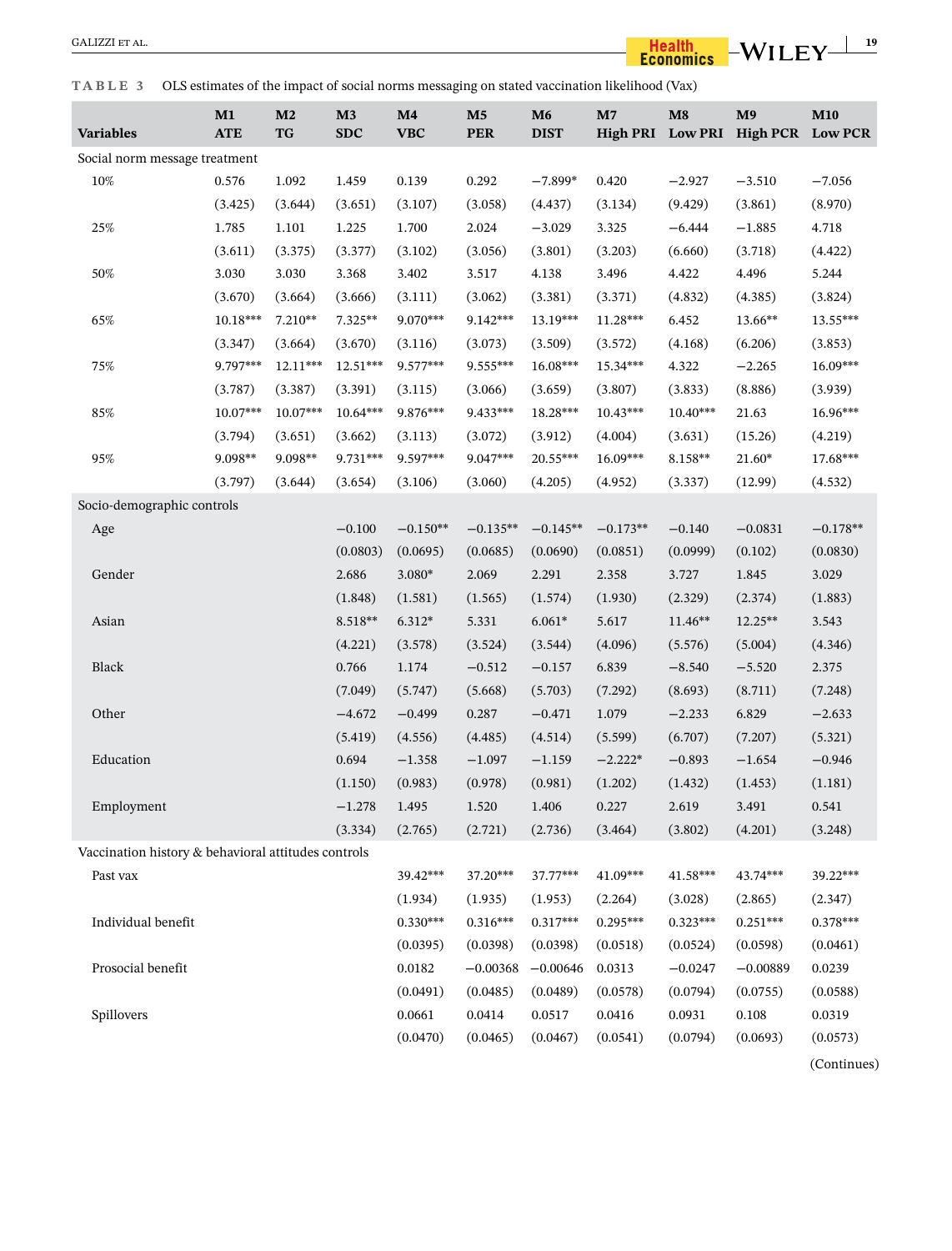<u><del>2011 **1994** GALIZZI ET AL.</u><br>
2011 LEY - Economics - CONSIDER AL. CONSIDER AL. CALIZZI ET AL.</u></u></del>

#### **TABLE 3** (Continued)

| <b>Variables</b>    | M1<br><b>ATE</b> | M <sub>2</sub><br><b>TG</b> | M3<br><b>SDC</b> | M <sub>4</sub><br><b>VBC</b> | M <sub>5</sub><br><b>PER</b> | M6<br><b>DIST</b> | M <sub>7</sub><br>High PRI Low PRI | $\mathbf{M}$ 8 | M <sub>9</sub><br><b>High PCR</b> | <b>M10</b><br><b>Low PCR</b> |
|---------------------|------------------|-----------------------------|------------------|------------------------------|------------------------------|-------------------|------------------------------------|----------------|-----------------------------------|------------------------------|
| Perception controls |                  |                             |                  |                              |                              |                   |                                    |                |                                   |                              |
| Perceived risk of   |                  |                             |                  |                              | $0.120***$                   |                   |                                    |                |                                   |                              |
| infection           |                  |                             |                  |                              | (0.0290)                     |                   |                                    |                |                                   |                              |
| Perceived coverage  |                  |                             |                  |                              | $0.155***$                   |                   |                                    |                |                                   |                              |
| rate                |                  |                             |                  |                              | (0.0348)                     |                   |                                    |                |                                   |                              |
| PRI higher          |                  |                             |                  |                              |                              | $0.0978**$        |                                    |                |                                   |                              |
|                     |                  |                             |                  |                              |                              | (0.0495)          |                                    |                |                                   |                              |
| PRI lower           |                  |                             |                  |                              |                              | $-0.143***$       |                                    |                |                                   |                              |
|                     |                  |                             |                  |                              |                              | (0.0459)          |                                    |                |                                   |                              |
| PCR higher          |                  |                             |                  |                              |                              | 0.111             |                                    |                | $0.150*$                          |                              |
|                     |                  |                             |                  |                              |                              | (0.0734)          |                                    |                | (0.0813)                          |                              |
| PCR lower           |                  |                             |                  |                              |                              | $-0.120**$        |                                    |                |                                   | $-0.150***$                  |
|                     |                  |                             |                  |                              |                              | (0.0487)          |                                    |                |                                   | (0.0567)                     |
| Constant            |                  | $41.16***$                  | 42.43***         | 9.345*                       | $-0.463$                     | $12.69**$         | $16.24**$                          | 7.255          | 9.508                             | 8.880                        |
|                     |                  | (2.392)                     | (5.856)          | (5.590)                      | (5.780)                      | (5.653)           | (7.072)                            | (7.390)        | (7.948)                           | (6.481)                      |
| Observations        | 1365             | 1365                        | 1365             | 1216                         | 1216                         | 1216              | 813                                | 556            | 483                               | 886                          |
| R-squared           |                  | 0.018                       | 0.024            | 0.390                        | 0.411                        | 0.405             | 0.413                              | 0.403          | 0.461                             | 0.399                        |

*Note*: Standard errors in parentheses; \*\*\**p* < 0.01, \*\**p* < 0.05, \**p* < 0.1; Participants from the first pilot study (*N* = 149) are excluded from models 4-6 as data on their behavioral attitudes and social perceptions were no tcollected, leaving the remaining 1216 participants for analysis; Models are as follows–M1: average treatment effect (ATE), M2: treatment group dummies (TG), M3: M2 + socio-demographic controls (SDC), M4: M3 + vaccination history & behavioral attitudes controls (VBC), M5: M4 + Perceived Risk of Infection + Perceived Coverage Rate (PER), M6: M4 + PRI Higher/Lower + PCR Higher/Lower (DIST), M7: M4 stratified by high PRI, M8: M4 stratified by low PRI, M9: M4 stratified by high PCR, M10: M4 stratified by low PCR. Abbreviations: PCR, perceived coverage rate; PRI, perceived risk of infection.

When we stratify the participants into two groups with high and low perceived coverage rates in M9 and M10, respectively, the estimated coefficients of the control variables *PCR Higher* and *PCR Lower* are positive and negative, respectively, and statistically significant. This provides some evidence in support of hypothesis H4, although it should be noted that the estimated coefficient for the *PCR Higher* is only marginally significant. Finally with regards to H5 we can see that the estimated coefficients of the coverage rates, when significant, tend to be larger for those with a high PCR than for those with a low PCR for sufficiently high manipulated coverage rates. Also this other set of stratified estimations allows us to highlight the significant heterogeneity of the treatment effects when these are interacted with the different perceptions of the coverage rates.

### 6.2.2 | Behavioral measures for vaccination intention

In models 1–5 (Table [4](#page-20-0)), every treatment vaccination coverage rate has a statistically significant positive impact on the interest in looking at the map of available flu vaccine locations when compared to the control group. Also for the interest in looking at the map we find evidence in support of hypothesis [H1:](#page-5-4) the effects of the manipulated coverage rates is positive (albeit not always significant) and increase up to a 75% coverage rate. However, for coverage rates above 75% the treatment effects, albeit still positive, stop increasing and remain flat (or even decline), suggesting that, as coverage rates increase, besides a bandwagoning effect, a free-riding effect may also kick in.

These effects are robust to the introduction of control variables accounting for the individual perceptions of the risk of infection and of the coverage rate (M5). Both underlying perception variables (i.e. *Perceived Risk of Infection* and *Perceived Coverage Rate*) have positive and significant coefficients, suggesting higher stated likelihood of vaccination with greater perceived risk or perceived coverage rate (M5).

When controlling for the difference between perceptions and the treatment coverage rates (*PRI Higher/Lower, PCR Higher*/*Lower*), only treatments at the 65% coverage rate and above have significant effects on map interest (Table [4](#page-20-0) – model 6).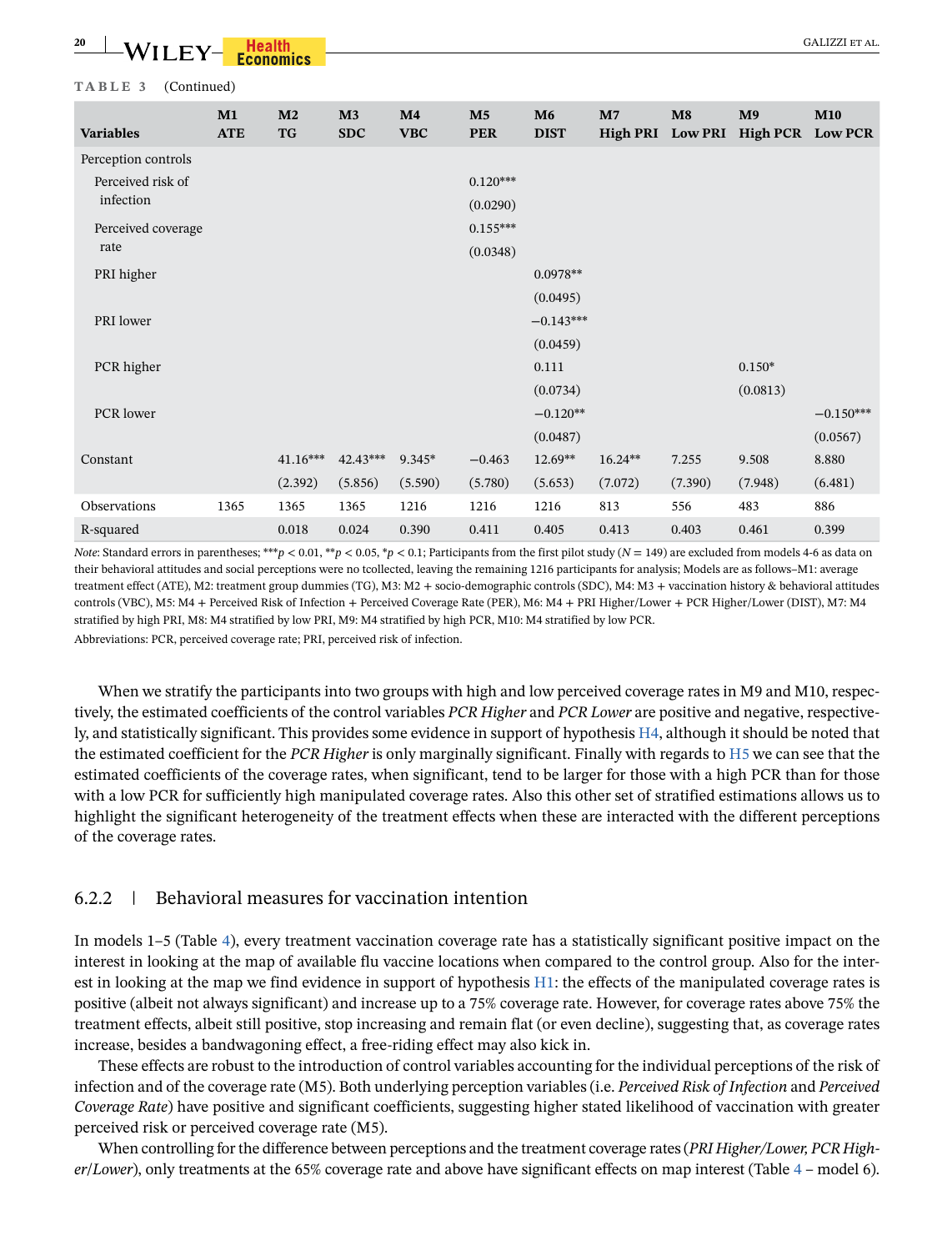<span id="page-20-0"></span>

| Average marginal effects from a logit regression of<br>4<br>TABLE |              |                |                          | the impact of social norms messaging on interest in looking at the map of influenza vaccination locations (Map |                |              |              |                |                 |              |
|-------------------------------------------------------------------|--------------|----------------|--------------------------|----------------------------------------------------------------------------------------------------------------|----------------|--------------|--------------|----------------|-----------------|--------------|
|                                                                   | $\mathbf{E}$ | M <sub>2</sub> | $\mathbf{\omega}$<br>N   | <b>M4</b>                                                                                                      | M <sub>5</sub> | M6           | M7           | M <sub>8</sub> | Μ9              | M10          |
| Variables                                                         | <b>ATE</b>   | TG             | <b>SDC</b>               | VBC                                                                                                            | PER            | DIST         | High PRI     | Low PRI        | <b>High PCR</b> | Low PCR      |
| Social norm message treatment                                     |              |                |                          |                                                                                                                |                |              |              |                |                 |              |
| 10%                                                               | $0.0967***$  | $0.116***$     | $0.108***$               | $0.128***$                                                                                                     | $0.131***$     | $-0.00990$   | $0.133***$   | 0.129          | $0.107*$        | $-0.0167$    |
|                                                                   | (0.0420)     | (0.0498)       | (0.0488)                 | (0.0528)                                                                                                       | (0.0526)       | (0.0757)     | (0.0553)     | (0.153)        | (0.0573)        | (0.177)      |
| 25%                                                               | $0.111***$   | $0.130***$     | $0.122***$               | $0.141***$                                                                                                     | $0.141***$     | 0.0397       | $0.146***$   | 0.136          | $0.0959*$       | $0.156***$   |
|                                                                   | (0.0389)     | (0.0463)       | (0.0454)                 | (0.0520)                                                                                                       | (0.0518)       | (0.0653)     | (0.0549)     | (0.0966)       | (0.0556)        | (0.0655)     |
| 50%                                                               | $0.0814*$    | $0.100***$     | $0.0962*$                | $0.116***$                                                                                                     | $0.119***$     | 0.0720       | $0.158***$   | $-0.0863$      | $0.160***$      | 0.0805       |
|                                                                   | (0.0417)     | (0.0506)       | (0.0495)                 | (0.0535)                                                                                                       | (0.0533)       | (0.0583)     | (0.0572)     | (0.104)        | (0.0625)        | (0.0630)     |
| 65%                                                               | $0.135***$   | $0.152***$     | 139***<br>$\overline{0}$ | $0.160***$                                                                                                     | $0.159***$     | $0.142***$   | $0.175***$   | $0.116**$      | $-0.0705$       | $0.181***$   |
|                                                                   | (0.0438)     | (0.0487)       | (0.0478)                 | (0.0518)                                                                                                       | (0.0517)       | (0.0573)     | (0.0586)     | (0.0563)       | (0.120)         | (0.0590)     |
| 75%                                                               | $0.150***$   | $0.166***$     | $0.167***$               | $0.213***$                                                                                                     | $0.215***$     | $0.216***$   | $0.248***$   | $0.159***$     | $0.256***$      | $0.217***$   |
|                                                                   | (0.0402)     | (0.0454)       | (0.0444)                 | (0.0503)                                                                                                       | (0.0501)       | (0.0576)     | (0.0589)     | (0.0500)       | (0.121)         | (0.0595)     |
| 85%                                                               | $0.151***$   | $0.166***$     | $0.157***$               | $0.170***$                                                                                                     | $0.165***$     | $0.184***$   | $0.169***$   | $0.145***$     | $0.410***$      | $0.182***$   |
|                                                                   | (0.0441)     | (0.0481)       | (0.0472)                 | (0.0515)                                                                                                       | (0.0513)       | (0.0614)     | (0.0650)     | (0.0474)       | (0.187)         | (0.0640)     |
| 95%                                                               | $0.0836***$  | $0.103***$     | $0.100***$               | $0.120**$                                                                                                      | $0.115***$     | $0.149***$   | $0.194***$   | 0.0730         | 0.0957          | $0.136*$     |
|                                                                   | (0.0415)     | (0.0503)       | (0.0494)                 | (0.0532)                                                                                                       | (0.0531)       | (0.0665)     | (0.0758)     | (0.0477)       | (0.177)         | (0.0698)     |
| Socio-demographic controls                                        |              |                |                          |                                                                                                                |                |              |              |                |                 |              |
| Age                                                               |              |                | $0.00311***$             | $0.00363***$                                                                                                   | $0.00360***$   | $0.00362***$ | $0.00327***$ | $0.00400***$   | $0.00450***$    | $0.00305***$ |
|                                                                   |              |                | (0.000973)               | (0.00105)                                                                                                      | (0.00105)      | (0.00105)    | (0.00134)    | (0.00138)      | (0.00154)       | (0.00123)    |
| Gender                                                            |              |                | $-0.0747***$             | $-0.0452*$                                                                                                     | $-0.0498**$    | $-0.0506**$  | $-0.0398$    | $-0.0311$      | $-0.0140$       | $-0.0461*$   |
|                                                                   |              |                | (0.0224)                 | (0.0237)                                                                                                       | (0.0237)       | (0.0237)     | (0.0297)     | (0.0321)       | (0.0354)        | (0.0275)     |
| Asian                                                             |              |                | $0.203***$               | $0.209***$                                                                                                     | $0.206***$     | $0.207***$   | $0.219***$   | $0.209***$     | 0.135           | $0.236***$   |
|                                                                   |              |                | (0.0596)                 | (0.0596)                                                                                                       | (0.0591)       | (0.0595)     | (0.0699)     | (0.0914)       | (0.0824)        | (0.0720)     |
| <b>Black</b>                                                      |              |                | $0.276***$               | $0.264***$                                                                                                     | $0.259***$     | $0.252***$   | $0.258***$   | 0.233          | 0.189           | $0.266***$   |
|                                                                   |              |                | (0.1000)                 | (0.0978)                                                                                                       | (0.0977)       | (0.0977)     | (0.125)      | (0.144)        | (0.149)         | (0.122)      |
| Other                                                             |              |                | $-0.0373$                | $-0.00466$                                                                                                     | $-0.00687$     | $-0.00795$   | $-0.0749$    | 0.0998         | $-0.118$        | 0.0361       |
|                                                                   |              |                | (0.0631)                 | (0.0715)                                                                                                       | (0.0713)       | (0.0711)     | (0.0781)     | (0.118)        | (0.0792)        | (0.0865)     |
| Education                                                         |              |                | $0.0384***$              | $0.0268*$                                                                                                      | 0.0245         | $0.0258*$    | 0.0147       | $0.0427***$    | 0.00896         | $0.0359***$  |
|                                                                   |              |                | (0.0145)                 | (0.0151)                                                                                                       | (0.0151)       | (0.0151)     | (0.0191)     | (0.0203)       | (0.0223)        | (0.0178)     |
| Employment                                                        |              |                | 0.0504                   | 0.0472                                                                                                         | 0.0470         | 0.0487       | 0.0342       | 0.0449         | 0.0485          | 0.0318       |
|                                                                   |              |                | (0.0424)                 | (0.0433)                                                                                                       | (0.0433)       | (0.0433)     | (0.0557)     | (0.0543)       | (0.0668)        | (0.0499)     |
|                                                                   |              |                |                          |                                                                                                                |                |              |              |                |                 | (Continues)  |

 $\frac{1}{2}$   $\frac{1}{2}$   $\frac{1}{2}$   $\frac{1}{2}$   $\frac{1}{2}$   $\frac{1}{2}$   $\frac{1}{2}$   $\frac{1}{2}$   $\frac{1}{2}$   $\frac{1}{2}$   $\frac{1}{2}$   $\frac{1}{2}$   $\frac{1}{2}$   $\frac{1}{2}$   $\frac{1}{2}$   $\frac{1}{2}$   $\frac{1}{2}$   $\frac{1}{2}$   $\frac{1}{2}$   $\frac{1}{2}$   $\frac{1}{2}$   $\frac{1}{2}$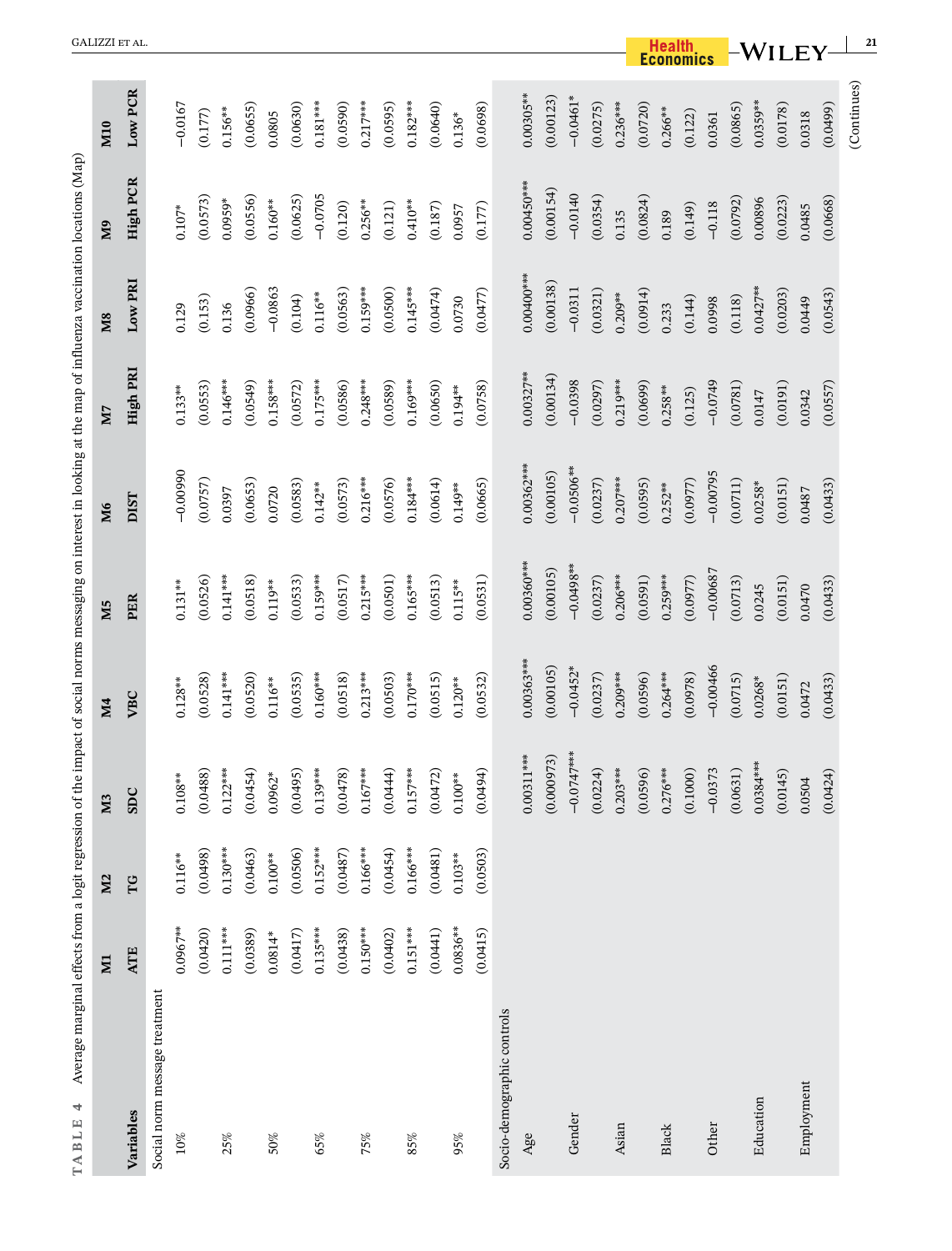|                                                                                                                                                                                                                                                                                                                                                                                                                                                                                                                                                                                                                                                                                                                                              | ZД         | M <sub>2</sub> | M <sub>3</sub> | <b>M4</b>                    | M <sub>5</sub> | M6            | N <sub>7</sub> | M <sub>8</sub> | <b>M</b> <sub>9</sub> | <b>M10</b>   |
|----------------------------------------------------------------------------------------------------------------------------------------------------------------------------------------------------------------------------------------------------------------------------------------------------------------------------------------------------------------------------------------------------------------------------------------------------------------------------------------------------------------------------------------------------------------------------------------------------------------------------------------------------------------------------------------------------------------------------------------------|------------|----------------|----------------|------------------------------|----------------|---------------|----------------|----------------|-----------------------|--------------|
| Variables                                                                                                                                                                                                                                                                                                                                                                                                                                                                                                                                                                                                                                                                                                                                    | <b>ATE</b> | TG             | <b>SDC</b>     | VBC                          | PER            | <b>DIST</b>   | High PRI       | Low PRI        | <b>High PCR</b>       | Low PCR      |
| Vaccination history & behavioral attitudes controls                                                                                                                                                                                                                                                                                                                                                                                                                                                                                                                                                                                                                                                                                          |            |                |                |                              |                |               |                |                |                       |              |
| Past vax                                                                                                                                                                                                                                                                                                                                                                                                                                                                                                                                                                                                                                                                                                                                     |            |                |                | 0.00789                      | $-0.00436$     | $-0.00443$    | $-0.00426$     | 0.0178         | $-0.0330$             | 0.0237       |
|                                                                                                                                                                                                                                                                                                                                                                                                                                                                                                                                                                                                                                                                                                                                              |            |                |                | (0.0277)                     | (0.0280)       | (0.0281)      | (0.0341)       | (0.0387)       | (0.0422)              | (0.0327)     |
| Individual benefit                                                                                                                                                                                                                                                                                                                                                                                                                                                                                                                                                                                                                                                                                                                           |            |                |                | $0.00456***$                 | $0.00424***$   | $0.00428***$  | $0.00486***$   | $0.00362***$   | $0.00234***$          | $0.00526***$ |
|                                                                                                                                                                                                                                                                                                                                                                                                                                                                                                                                                                                                                                                                                                                                              |            |                |                | (0.000678)                   | (0.000691)     | (0.000689)    | (0.000935)     | (0.000805)     | (0.00110)             | (0.000774)   |
| Prosocial benefit                                                                                                                                                                                                                                                                                                                                                                                                                                                                                                                                                                                                                                                                                                                            |            |                |                | $-0.00158***$                | $-0.00173***$  | $-0.00171***$ | $-0.00163*$    | $-0.00116$     | $-0.000600$           | $-0.00145*$  |
|                                                                                                                                                                                                                                                                                                                                                                                                                                                                                                                                                                                                                                                                                                                                              |            |                |                | (0.000732)                   | (0.000724)     | (0.000725)    | (0.000897)     | (0.00108)      | (0.00121)             | (0.000834)   |
| Spillovers                                                                                                                                                                                                                                                                                                                                                                                                                                                                                                                                                                                                                                                                                                                                   |            |                |                | $0.00197***$                 | $0.00173***$   | $0.00179***$  | $0.00226***$   | 0.00117        | $0.00327***$          | 0.00105      |
|                                                                                                                                                                                                                                                                                                                                                                                                                                                                                                                                                                                                                                                                                                                                              |            |                |                | (0.000710)                   | (0.000705)     | (0.000702)    | (0.000853)     | (0.00111)      | (0.00114)             | (0.000829)   |
| Perception controls                                                                                                                                                                                                                                                                                                                                                                                                                                                                                                                                                                                                                                                                                                                          |            |                |                |                              |                |               |                |                |                       |              |
| Perceived risk of infection                                                                                                                                                                                                                                                                                                                                                                                                                                                                                                                                                                                                                                                                                                                  |            |                |                |                              | $0.00161***$   |               |                |                |                       |              |
|                                                                                                                                                                                                                                                                                                                                                                                                                                                                                                                                                                                                                                                                                                                                              |            |                |                |                              | (0.000462)     |               |                |                |                       |              |
| Perceived coverage rate                                                                                                                                                                                                                                                                                                                                                                                                                                                                                                                                                                                                                                                                                                                      |            |                |                |                              | 8.53e-05       |               |                |                |                       |              |
|                                                                                                                                                                                                                                                                                                                                                                                                                                                                                                                                                                                                                                                                                                                                              |            |                |                |                              | (0.000527)     |               |                |                |                       |              |
| PRI higher                                                                                                                                                                                                                                                                                                                                                                                                                                                                                                                                                                                                                                                                                                                                   |            |                |                |                              |                | $0.00197***$  |                |                |                       |              |
|                                                                                                                                                                                                                                                                                                                                                                                                                                                                                                                                                                                                                                                                                                                                              |            |                |                |                              |                | (0.000786)    |                |                |                       |              |
| PRI lower                                                                                                                                                                                                                                                                                                                                                                                                                                                                                                                                                                                                                                                                                                                                    |            |                |                |                              |                | $-0.00106$    |                |                |                       |              |
|                                                                                                                                                                                                                                                                                                                                                                                                                                                                                                                                                                                                                                                                                                                                              |            |                |                |                              |                | (0.000746)    |                |                |                       |              |
| PCR higher                                                                                                                                                                                                                                                                                                                                                                                                                                                                                                                                                                                                                                                                                                                                   |            |                |                |                              |                | 0.000706      |                |                | 0.000288              |              |
|                                                                                                                                                                                                                                                                                                                                                                                                                                                                                                                                                                                                                                                                                                                                              |            |                |                |                              |                | (0.00106)     |                |                | (0.00109)             |              |
| PCR lower                                                                                                                                                                                                                                                                                                                                                                                                                                                                                                                                                                                                                                                                                                                                    |            |                |                |                              |                | $-0.000130$   |                |                |                       | $-0.000247$  |
|                                                                                                                                                                                                                                                                                                                                                                                                                                                                                                                                                                                                                                                                                                                                              |            |                |                |                              |                | (0.000715)    |                |                |                       | (0.000801)   |
| Observations                                                                                                                                                                                                                                                                                                                                                                                                                                                                                                                                                                                                                                                                                                                                 | 1365       | 1365           | 1365           | 1216                         | 1216           | 1216          | 813            | 556            | 483                   | 886          |
| M3 + vaccination history & behavioral attitudes controls (VBC), M5: M4 + Perceived Risk of Infection + Perceived Coverage Rate (PER), M6: M4 + PRI Higher/Lower + PCR Higher/Lower (DIST), M7: M4 stratified<br>not collected, leaving the remaining 1216 participants for analysis; Models are as follows-M1: average treatment effect (ATE), M2: treatment group dummies (TG), M3: M2 + socio-demographic controls (SDC), M4:<br>Note: Standard errors in parentheses; ***p < 0.01, **p < 0.05, *p < 0.1; Participants from the first pilot study (N = 149) are excluded from models 4-6 as data on their behavioral attitudes and social perceptions were<br>by high PRI, M8: M4 stratified by low PRI, M9: M4 stratified by high PCR, M1 |            |                |                | 0: M4 stratified by low PCR. |                |               |                |                |                       |              |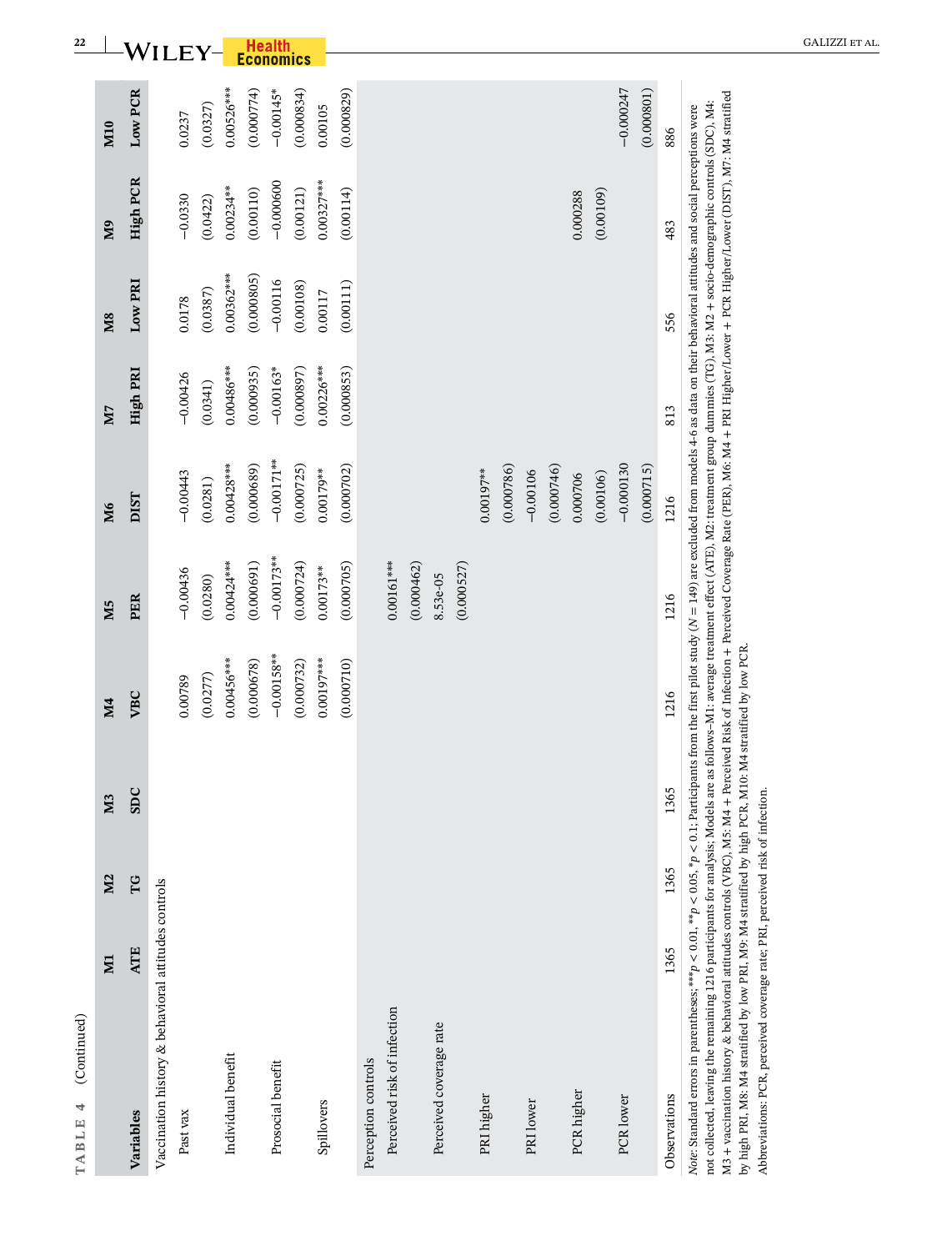# $\frac{1}{2}$   $\frac{1}{2}$   $\frac{1}{2}$   $\frac{1}{2}$   $\frac{1}{2}$   $\frac{1}{2}$   $\frac{1}{2}$   $\frac{1}{2}$   $\frac{1}{2}$   $\frac{1}{2}$   $\frac{1}{2}$   $\frac{1}{2}$   $\frac{1}{2}$   $\frac{1}{2}$   $\frac{1}{2}$   $\frac{1}{2}$   $\frac{1}{2}$   $\frac{1}{2}$   $\frac{1}{2}$   $\frac{1}{2}$   $\frac{1}{2}$   $\frac{1}{2}$

On average, higher treatment coverage rates lead to greater average likelihood of looking at the map compared to the control group up to the 75% coverage rate, indicating a bandwagoning effect. Results in M6 show that higher rates (85% and 95%) lead to lower average likelihood of looking at the map compared to the 75% treatment, although still significantly greater than the control. Individuals treated with the 65% intervention are 14.2 percentage points ( $p = 0.01$ ) likelier to look at the map compared to the control, 21.6 percentage points ( $p < 0.01$ ) likelier for the 75% treatment, but only 18.4 percentage points ( $p < 0.01$ ) likelier for the 85% treatment, and 14.9 percentage points ( $p = 0.03$ ) likelier for the 95% treatment. There are significant differences in map interest between the 65% ( $M = 0.25$ , SD = 0.03) and 75% ( $M = 0.33$ , SD = 0.04) treatment groups  $(t(349) = -1.8, p = 0.08)$ . *Perceived Risk of Infection* has a significant and positive effect on stated vaccination intention (M5). Moreover, the significantly positive coefficient for *PRI Higher* of 0.19 percentage points ( $p = 0.01$ ) further confirms that individuals whose perceived risk of infection is greater than their treatment have higher likelihood of looking at the map compared to the control and those whose treatment equals their perceived risk of infection (M6).

The estimates in M7 and M8 provide evidence that partly supports hypothesis [H3](#page-6-2) for looking at the map as well: the coefficients for the coverage rate treatments are consistently higher for the participants with higher perceived risk of infection than for the respondents with lower risk of infection.

When we stratify the participants into two groups with high and low perceived coverage rates in M9 and M10, respectively, the estimated coefficients of the control variables *PCR Higher* and *PCR Lower* are positive and negative, respectively, but are not statistically significant, providing no support for hypothesis [H4](#page-7-2). Finally, results also support H5 with most of the estimated coefficients of the coverage rates larger for those with a high PCR than for those with a low PCR for sufficiently high manipulated coverage rates.

The varying treatment vaccination coverage rates have similar effects on time spent looking at the map and on map interest (Table [5](#page-23-0)), with findings supporting [H1](#page-5-4) also for these outcomes, suggesting the same interplay between bandwagoning and free-riding effects described above. In M2–M5, all treatments have significantly positive effects on time spent looking at the map. When controlling for the difference between perceptions and the treatment coverage rates (*PRI Higher/Lower, PCR Higher*/*Lower*) (M6), however, only messages at the 65% threshold and above have a significant impact on time spent looking at the map compared to the control. In all models, starting from the 65% treatment, participants have longer viewing times at higher coverage rates up to the 75%, pointing toward a bandwagoning effect. Beyond this point, although still significantly greater than the control, participants treated with the 85% and 95% coverage rates spend less time viewing the map than the 75% group, indicating free-riding balancing out the bandwagoning effects. This is demonstrated in our findings of a 51 percentage points  $(p < 0.01)$  increase in the time spent looking at the map due to the 65% treatment, a 77 percentage points  $(p < 0.01)$  increase due to the 75% treatment, but then only a 66 percentage points ( $p < 0.01$ ) increase due to the 85% treatment, and a 52 percentage points ( $p = 0.03$ ) increase due to the 95% treatment, all compared to the control. We find significant differences in time spent looking at the map between the 65% (*M* = 5.8, SD = 1) and 75% (*M* = 10.2, SD = 1.6) groups (t(349) = −2.5, *p* = 0.01) – and the 85% (*M* = 9.6, SD = 2.5) and 95% ( $M = 5.1$ , SD = 1) groups (t (303) = 1.7,  $p = 0.09$ ). Participants with greater perceived risk of infection spend significantly longer time looking at the map (M5). Specifically, participants whose perceived risk of infection is greater than their treatment spend significantly longer time looking at the map, as indicated by the positive coefficient for *PRI Higher* of 0.67 percentage points  $(p = 0.01)$  (M6).

Overall, the effects of perceived risk of infection and perceived coverage rates on interest in and duration of looking at the map are similar to those for self-reported vaccination intention, although only the coefficients for *PRI Higher* are significant.

In the stratified double hurdle models for the time spent looking at the map, the estimates in M7-M8 support [H3](#page-6-2) for sufficiently high manipulated coverage rates. In M9-M10 the sign of estimates of *PCR Higher* and *PCR Lower* are aligned with [H4](#page-7-2), although the effects are not statistically significant, though this could be due to the reduced sample size in these stratified regressions. Finally there is also some evidence in support of [H5](#page-7-2) with the coefficients of the manipulated coverage rates, when significant, higher for those with a high PCR than for those with low PCR. Therefore, also for this outcome variable, results highlight, the significant heterogeneity of the treatment effects when these are interacted with either the different perceptions of the risk of infection or with the different perceptions of the coverage rates.

For the probability of downloading the calendar reminder, although treatment effect coefficients are comparable in size and sign to those of the other behavioral outcomes, these tend to be non significant in most specifications, probably due to the small number of subjects ( $N = 133$ ) that chose to download the reminder. The exception is for the 85% and 95% manipulated vaccination coverage rates in M6 (i.e. model with controls for the difference between perceptions and treatment coverage rates, *PRI Higher/Lower, PCR Higher*/*Lower*) that have a significant and positive effect (Table [6](#page-25-0) – model 6).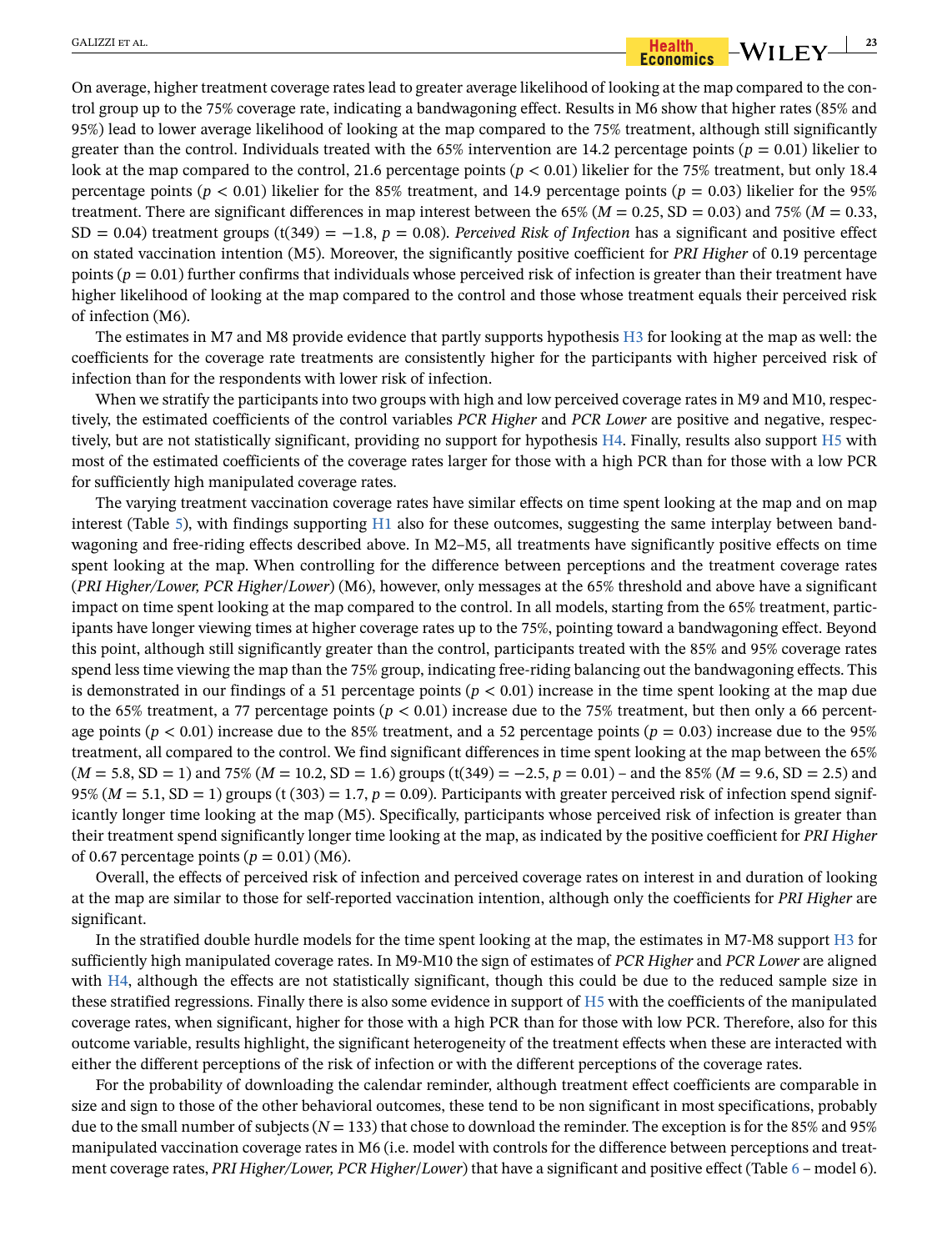<span id="page-23-0"></span>

| Average marginal effects from a double hurdle model of the impact of social norms messaging on time spent looking at a map of influenza vaccine locations (Maptime)<br>S<br>TABLE |                |                |             |             |             |             |             |             |                 |             |
|-----------------------------------------------------------------------------------------------------------------------------------------------------------------------------------|----------------|----------------|-------------|-------------|-------------|-------------|-------------|-------------|-----------------|-------------|
|                                                                                                                                                                                   | $\overline{M}$ | M <sub>2</sub> | $M3$<br>SDC | <b>M4</b>   | M5          | M6          | N7          | <b>M8</b>   | Μ9              | <b>M10</b>  |
| Variables                                                                                                                                                                         | <b>ATE</b>     | TG             |             | VBC         | PER         | <b>DIST</b> | High PRI    | Low PRI     | <b>High PCR</b> | Low PCR     |
| Social norm message treatment                                                                                                                                                     |                |                |             |             |             |             |             |             |                 |             |
| 10%                                                                                                                                                                               | 4.316          | $0.365***$     | $0.364***$  | $0.458***$  | $0.472***$  | $-0.00728$  | $0.457***$  | 0.488       | $0.422*$        | $-0.0336$   |
|                                                                                                                                                                                   | (4.691)        | (0.157)        | (0.160)     | (0.181)     | (0.182)     | (0.261)     | (0.183)     | (0.647)     | (0.230)         | (0.581)     |
| 25%                                                                                                                                                                               | $7.857*$       | $0.412***$     | $0.402***$  | $0.481***$  | $0.489***$  | 0.144       | $0.479***$  | 0.529       | 0.361           | $0.540***$  |
|                                                                                                                                                                                   | (4.696)        | (0.146)        | (0.149)     | (0.180)     | (0.181)     | (0.226)     | (0.184)     | (0.424)     | (0.224)         | (0.242)     |
| 50%                                                                                                                                                                               | $15.12***$     | $0.314***$     | $0.321***$  | $0.412***$  | $0.423***$  | 0.268       | $0.543***$  | $-0.336$    | $0.639**$       | 0.291       |
|                                                                                                                                                                                   | (4.619)        | (0.159)        | (0.162)     | (0.183)     | (0.185)     | (0.201)     | (0.192)     | (0.393)     | (0.257)         | (0.221)     |
| 65%                                                                                                                                                                               | 5.227          | $0.484***$     | $0.467***$  | $0.564***$  | $0.566***$  | $0.514***$  | $0.589***$  | $0.515***$  | $-0.266$        | $0.660***$  |
|                                                                                                                                                                                   | (4.137)        | (0.155)        | (0.158)     | (0.179)     | (0.181)     | (0.202)     | (0.198)     | (0.241)     | (0.444)         | (0.214)     |
| 75%                                                                                                                                                                               | $12.19***$     | $0.529***$     | $0.556***$  | $0.754***$  | $0.767***$  | $0.774***$  | $0.848***$  | $0.679***$  | $1.018^{**}$    | $0.783***$  |
|                                                                                                                                                                                   | (4.549)        | (0.144)        | (0.148)     | (0.177)     | (0.178)     | (0.205)     | (0.205)     | (0.219)     | (0.498)         | (0.217)     |
| 85%                                                                                                                                                                               | $14.60*$       | $0.532***$     | $0.527***$  | $0.603***$  | $0.590***$  | $0.658***$  | $0.564***$  | $0.637***$  | $1.646***$      | $0.661***$  |
|                                                                                                                                                                                   | (8.117)        | (0.154)        | (0.157)     | (0.179)     | (0.180)     | (0.218)     | (0.222)     | (0.206)     | (0.780)         | (0.232)     |
| 95%                                                                                                                                                                               | 4.212          | $0.322***$     | $0.335***$  | $0.409***$  | $0.396***$  | $0.517***$  | $0.661***$  | 0.295       | 0.384           | $0.476*$    |
|                                                                                                                                                                                   | (4.311)        | (0.158)        | (0.161)     | (0.182)     | (0.184)     | (0.236)     | (0.260)     | (0.202)     | (0.723)         | (0.253)     |
| Socio-demographic controls                                                                                                                                                        |                |                |             |             |             |             |             |             |                 |             |
| Age                                                                                                                                                                               |                |                | $0.0107***$ | $0.0129***$ | $0.0130***$ | $0.0130***$ | $0.0112***$ | $0.0170***$ | $0.0177***$     | $0.0109***$ |
|                                                                                                                                                                                   |                |                | (0.00333)   | (0.00378)   | (0.00380)   | (0.00380)   | (0.00462)   | (0.00597)   | (0.00626)       | (0.00451)   |
| Gender                                                                                                                                                                            |                |                | $-0.254***$ | $-0.163*$   | $-0.181***$ | $-0.181***$ | $-0.133$    | $-0.150$    | $-0.0462$       | $-0.176*$   |
|                                                                                                                                                                                   |                |                | (0.0768)    | (0.0845)    | (0.0855)    | (0.0854)    | (0.103)     | (0.137)     | (0.142)         | (0.101)     |
| Asian                                                                                                                                                                             |                |                | $0.600***$  | $0.644***$  | $0.643***$  | $0.646***$  | $0.660***$  | $0.737***$  | $0.466*$        | $0.738***$  |
|                                                                                                                                                                                   |                |                | (0.159)     | (0.175)     | (0.177)     | (0.177)     | (0.204)     | (0.284)     | (0.272)         | (0.213)     |
| Black                                                                                                                                                                             |                |                | $0.791***$  | $0.814***$  | $0.818***$  | $0.793***$  | $0.778***$  | $0.839*$    | 0.676           | $0.840***$  |
|                                                                                                                                                                                   |                |                | (0.261)     | (0.278)     | (0.281)     | (0.280)     | (0.360)     | (0.432)     | (0.450)         | (0.349)     |
| Other                                                                                                                                                                             |                |                | $-0.128$    | $-0.0218$   | $-0.0200$   | $-0.0237$   | $-0.318$    | 0.421       | $-0.661$        | 0.125       |
|                                                                                                                                                                                   |                |                | (0.238)     | (0.261)     | (0.263)     | (0.262)     | (0.342)     | (0.396)     | (0.591)         | (0.298)     |
| Education                                                                                                                                                                         |                |                | $0.129***$  | $0.0917*$   | 0.0857      | $0.0887*$   | 0.0438      | $0.188***$  | 0.0390          | $0.133***$  |
|                                                                                                                                                                                   |                |                | (0.0486)    | (0.0534)    | (0.0540)    | (0.0539)    | (0.0652)    | (0.0862)    | (0.0888)        | (0.0646)    |
| Employment                                                                                                                                                                        |                |                | 0.180       | 0.150       | 0.149       | 0.153       | 0.119       | 0.147       | 0.188           | 0.0910      |
|                                                                                                                                                                                   |                |                | (0.143)     | (0.152)     | (0.153)     | (0.153)     | (0.191)     | (0.226)     | (0.263)         | (0.179)     |

**24** WILEY-**Health CALIZZI ET AL.**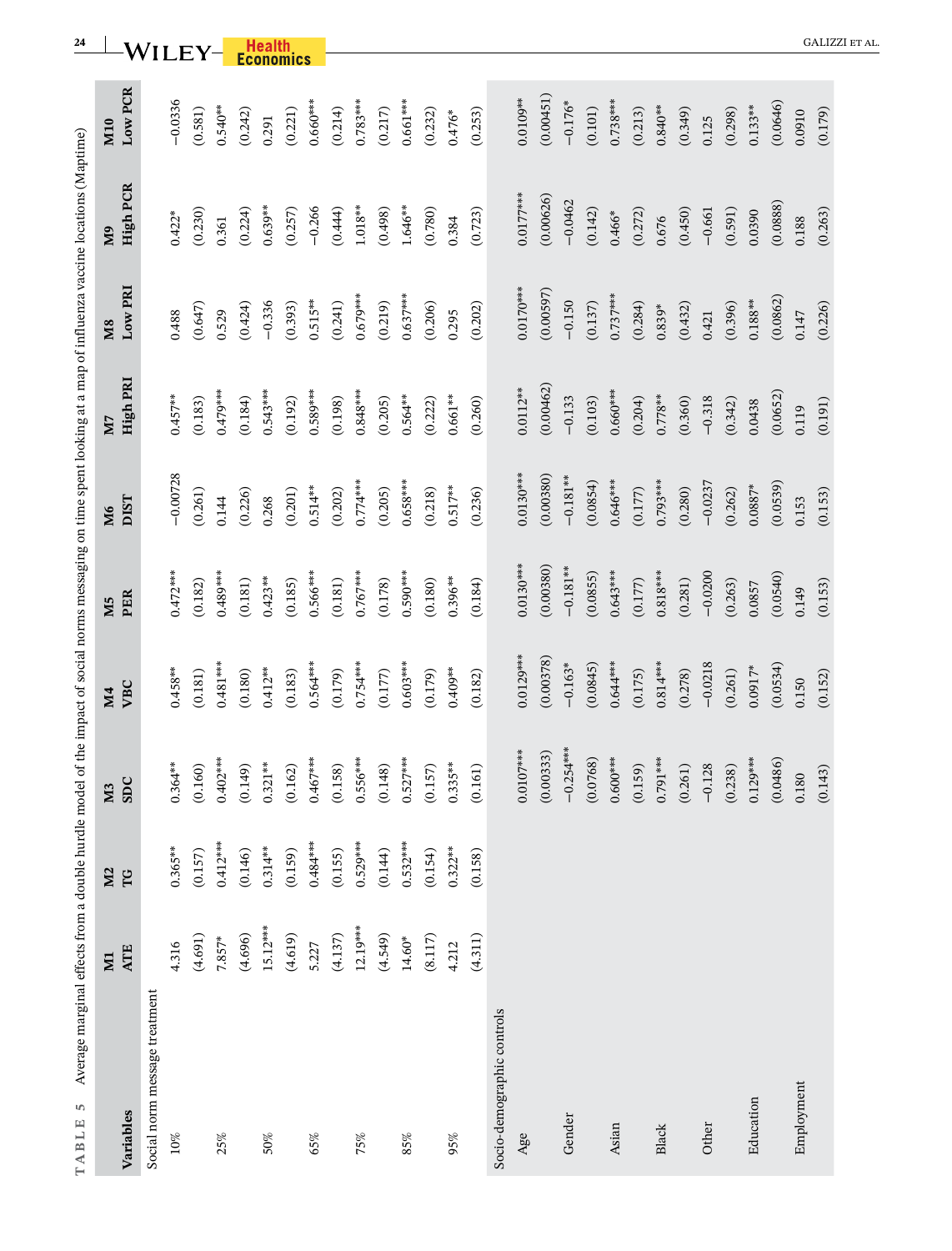<span id="page-24-0"></span>

| (Continued)<br>S<br>TABLE                                                                                                                                                                                                                                                                                                                                                                                                                                                                                                                                                                                                                                                                                                                                                                                                                                             |                         |                      |           |                  |                       |                   |                |                      |                       |                |
|-----------------------------------------------------------------------------------------------------------------------------------------------------------------------------------------------------------------------------------------------------------------------------------------------------------------------------------------------------------------------------------------------------------------------------------------------------------------------------------------------------------------------------------------------------------------------------------------------------------------------------------------------------------------------------------------------------------------------------------------------------------------------------------------------------------------------------------------------------------------------|-------------------------|----------------------|-----------|------------------|-----------------------|-------------------|----------------|----------------------|-----------------------|----------------|
| Variables                                                                                                                                                                                                                                                                                                                                                                                                                                                                                                                                                                                                                                                                                                                                                                                                                                                             | <b>ATE</b><br><b>NI</b> | M <sub>2</sub><br>FG | SDC<br>M3 | VBC<br><b>M4</b> | PER<br>M <sub>5</sub> | <b>DIST</b><br>M6 | High PRI<br>N7 | Low PRI<br><b>M8</b> | <b>High PCR</b><br>QM | Low PCR<br>M10 |
|                                                                                                                                                                                                                                                                                                                                                                                                                                                                                                                                                                                                                                                                                                                                                                                                                                                                       |                         |                      |           |                  |                       |                   |                |                      |                       |                |
| Vaccination history & behavioral attitudes controls                                                                                                                                                                                                                                                                                                                                                                                                                                                                                                                                                                                                                                                                                                                                                                                                                   |                         |                      |           |                  |                       |                   |                |                      |                       |                |
| Past vax                                                                                                                                                                                                                                                                                                                                                                                                                                                                                                                                                                                                                                                                                                                                                                                                                                                              |                         |                      |           | 0.0286           | $-0.0176$             | $-0.0165$         | $-0.0153$      | 0.0685               | $-0.140$              | 0.0900         |
|                                                                                                                                                                                                                                                                                                                                                                                                                                                                                                                                                                                                                                                                                                                                                                                                                                                                       |                         |                      |           | (0.100)          | (0.102)               | (0.103)           | (0.119)        | (0.169)              | (0.171)               | (0.121)        |
| Individual benefit                                                                                                                                                                                                                                                                                                                                                                                                                                                                                                                                                                                                                                                                                                                                                                                                                                                    |                         |                      |           | $0.0157***$      | $0.0148***$           | $0.0149***$       | $0.0161***$    | $0.0157***$          | $0.0101***$           | $0.0188***$    |
|                                                                                                                                                                                                                                                                                                                                                                                                                                                                                                                                                                                                                                                                                                                                                                                                                                                                       |                         |                      |           | (0.00241)        | (0.00247)             | (0.00246)         | (0.00321)      | (0.00350)            | (0.00421)             | (0.00289)      |
| Prosocial benefit                                                                                                                                                                                                                                                                                                                                                                                                                                                                                                                                                                                                                                                                                                                                                                                                                                                     |                         |                      |           | $-0.00551***$    | $-0.00618***$         | $-0.00611***$     | $-0.00543*$    | $-0.00498$           | $-0.00298$            | $-0.00523*$    |
|                                                                                                                                                                                                                                                                                                                                                                                                                                                                                                                                                                                                                                                                                                                                                                                                                                                                       |                         |                      |           | (0.00264)        | (0.00267)             | (0.00266)         | (0.00312)      | (0.00472)            | (0.00479)             | (0.00312)      |
| Spillovers                                                                                                                                                                                                                                                                                                                                                                                                                                                                                                                                                                                                                                                                                                                                                                                                                                                            |                         |                      |           | $0.00698***$     | $0.00617***$          | $0.00645***$      | $0.00782***$   | 0.00472              | $0.0131***$           | 0.00370        |
|                                                                                                                                                                                                                                                                                                                                                                                                                                                                                                                                                                                                                                                                                                                                                                                                                                                                       |                         |                      |           | (0.00256)        | (0.00258)             | (0.00257)         | (0.00296)      | (0.00483)            | (0.00460)             | (0.00306)      |
| Perception controls                                                                                                                                                                                                                                                                                                                                                                                                                                                                                                                                                                                                                                                                                                                                                                                                                                                   |                         |                      |           |                  |                       |                   |                |                      |                       |                |
| Perceived risk of infection                                                                                                                                                                                                                                                                                                                                                                                                                                                                                                                                                                                                                                                                                                                                                                                                                                           |                         |                      |           |                  | $0.00563***$          |                   |                |                      |                       |                |
|                                                                                                                                                                                                                                                                                                                                                                                                                                                                                                                                                                                                                                                                                                                                                                                                                                                                       |                         |                      |           |                  | (0.00166)             |                   |                |                      |                       |                |
| Perceived coverage rate                                                                                                                                                                                                                                                                                                                                                                                                                                                                                                                                                                                                                                                                                                                                                                                                                                               |                         |                      |           |                  | 0.000287              |                   |                |                      |                       |                |
|                                                                                                                                                                                                                                                                                                                                                                                                                                                                                                                                                                                                                                                                                                                                                                                                                                                                       |                         |                      |           |                  | (0.00190)             |                   |                |                      |                       |                |
| PRI higher                                                                                                                                                                                                                                                                                                                                                                                                                                                                                                                                                                                                                                                                                                                                                                                                                                                            |                         |                      |           |                  |                       | $0.00672***$      |                |                      |                       |                |
|                                                                                                                                                                                                                                                                                                                                                                                                                                                                                                                                                                                                                                                                                                                                                                                                                                                                       |                         |                      |           |                  |                       | (0.00279)         |                |                      |                       |                |
| PRI lower                                                                                                                                                                                                                                                                                                                                                                                                                                                                                                                                                                                                                                                                                                                                                                                                                                                             |                         |                      |           |                  |                       | $-0.00380$        |                |                      |                       |                |
|                                                                                                                                                                                                                                                                                                                                                                                                                                                                                                                                                                                                                                                                                                                                                                                                                                                                       |                         |                      |           |                  |                       | (0.00263)         |                |                      |                       |                |
| PCR higher                                                                                                                                                                                                                                                                                                                                                                                                                                                                                                                                                                                                                                                                                                                                                                                                                                                            |                         |                      |           |                  |                       | 0.00268           |                |                      | 0.00153               |                |
|                                                                                                                                                                                                                                                                                                                                                                                                                                                                                                                                                                                                                                                                                                                                                                                                                                                                       |                         |                      |           |                  |                       | (0.00382)         |                |                      | (0.00443)             |                |
| PCR lower                                                                                                                                                                                                                                                                                                                                                                                                                                                                                                                                                                                                                                                                                                                                                                                                                                                             |                         |                      |           |                  |                       | $-0.000404$       |                |                      |                       | $-0.000849$    |
|                                                                                                                                                                                                                                                                                                                                                                                                                                                                                                                                                                                                                                                                                                                                                                                                                                                                       |                         |                      |           |                  |                       | (0.00260)         |                |                      |                       | (0.00297)      |
| Observations                                                                                                                                                                                                                                                                                                                                                                                                                                                                                                                                                                                                                                                                                                                                                                                                                                                          | 325 <sup>a</sup>        | 1365                 | 365       | 1216             | 1216                  | 1216              | 813            | 556                  | 483                   | 886            |
| excluded from models 4-6 as data on their behavioral attitudes and social perceptions were not collected, leaving the remaining 1216 participants for analysis; Models are as follows-M1: average treatment effect (ATE),<br>Note: Standard errors in parentheses, ***p < 0.01, **p < 0.05, *p < 0.1; *Average treatment effect is calculated only for those who choose to view the map (N = 325), Participants from the first pilot study (N = 149) are<br>M2: treatment group dummies (TG), M2: M2 + socio-demographic controls (SDC), M4: M3 + vaccination history & behavioral attitudes controls (VBC), M5: M4 + Perceived Risk of Infection + Perceived Coverage<br>Rate (PER), M6: M4 + PRI Higher/Lower + PCR Higher/Lower (DIST), M7: M4 stratified by high PRI, M3: M4 stratified by low PRI, M9: M4 stratified by high PCR, M10: M4 stratified by low PCR. |                         |                      |           |                  |                       |                   |                |                      |                       |                |
| Abbreviations: PCR, perceived coverage rate; PRI, perceived risk of infection.                                                                                                                                                                                                                                                                                                                                                                                                                                                                                                                                                                                                                                                                                                                                                                                        |                         |                      |           |                  |                       |                   |                |                      |                       |                |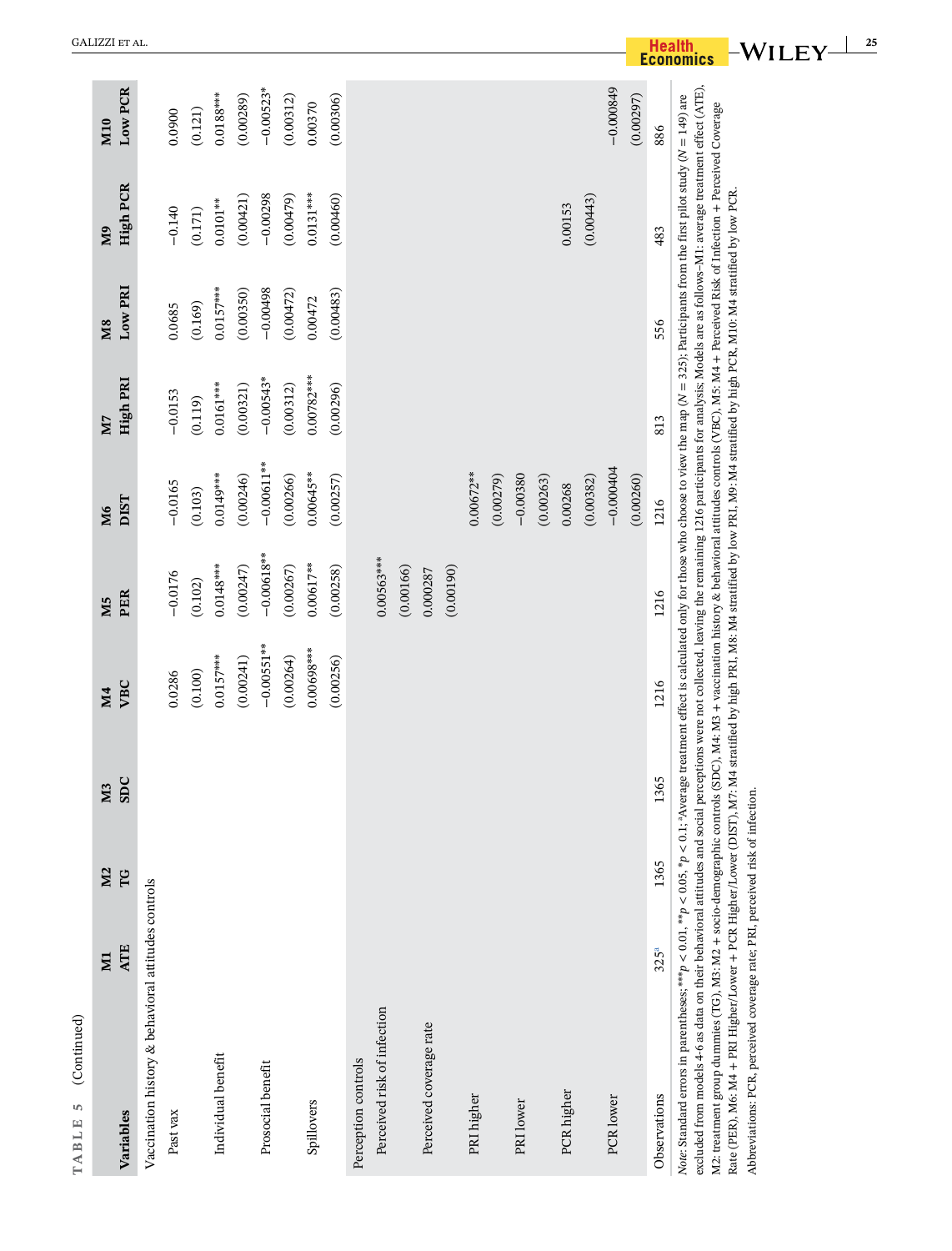<span id="page-25-0"></span>**TABLE 6** Average marginal effects from a logit regression of the impact of social norms messaging on the probability of downloading a calendar reminder to get the influenza vaccine at the start of the following flu season (Cal)

|                                                     | M1         | M <sub>2</sub> | M3           | M4           | M <sub>5</sub> | M6           |
|-----------------------------------------------------|------------|----------------|--------------|--------------|----------------|--------------|
| <b>Variables</b>                                    | <b>ATE</b> | <b>TG</b>      | <b>SDC</b>   | <b>VBC</b>   | <b>PER</b>     | <b>DIST</b>  |
| Social norm message treatment                       |            |                |              |              |                |              |
| 10%                                                 | $0.0582*$  | $0.0653*$      | $0.0585*$    | 0.0448       | 0.0461         | $-0.0459$    |
|                                                     | (0.0309)   | (0.0342)       | (0.0339)     | (0.0363)     | (0.0360)       | (0.0557)     |
| 25%                                                 | 0.0239     | 0.0319         | 0.0301       | 0.00792      | 0.00623        | $-0.0652$    |
|                                                     | (0.0255)   | (0.0342)       | (0.0338)     | (0.0384)     | (0.0381)       | (0.0505)     |
| 50%                                                 | $0.0539*$  | $0.0617*$      | 0.0590*      | 0.0482       | 0.0495         | 0.0241       |
|                                                     | (0.0308)   | (0.0346)       | (0.0341)     | (0.0365)     | (0.0361)       | (0.0407)     |
| 65%                                                 | $0.0539*$  | $0.0617*$      | 0.0557       | 0.0438       | 0.0408         | 0.0451       |
|                                                     | (0.0308)   | (0.0346)       | (0.0341)     | (0.0364)     | (0.0362)       | (0.0404)     |
| 75%                                                 | 0.0301     | 0.0387         | 0.0376       | 0.0217       | 0.0202         | 0.0439       |
|                                                     | (0.0261)   | (0.0339)       | (0.0335)     | (0.0378)     | (0.0376)       | (0.0424)     |
| 85%                                                 | $0.0722**$ | $0.0765**$     | $0.0720**$   | 0.0560       | 0.0503         | $0.0924**$   |
|                                                     | (0.0321)   | (0.0337)       | (0.0333)     | (0.0358)     | (0.0353)       | (0.0423)     |
| 95%                                                 | 0.0321     | 0.0408         | 0.0382       | 0.0233       | 0.0167         | $0.0783*$    |
|                                                     | (0.0286)   | (0.0358)       | (0.0355)     | (0.0378)     | (0.0375)       | (0.0468)     |
| Socio-demographic controls                          |            |                |              |              |                |              |
| Age                                                 |            |                | $0.00215***$ | $0.00231***$ | $0.00228***$   | $0.00233***$ |
|                                                     |            |                | (0.000702)   | (0.000773)   | (0.000766)     | (0.000768)   |
| Gender                                              |            |                | $-0.0151$    | $-0.00211$   | $-0.00628$     | $-0.00679$   |
|                                                     |            |                | (0.0160)     | (0.0171)     | (0.0171)       | (0.0170)     |
| Asian                                               |            |                | $0.114**$    | $0.102**$    | $0.0979**$     | $0.103**$    |
|                                                     |            |                | (0.0500)     | (0.0508)     | (0.0493)       | (0.0504)     |
| Black                                               |            |                | $0.181**$    | $0.210**$    | $0.201**$      | $0.195**$    |
|                                                     |            |                | (0.0915)     | (0.0949)     | (0.0913)       | (0.0909)     |
| Other                                               |            |                | $0.134**$    | $0.176**$    | $0.177**$      | $0.173**$    |
|                                                     |            |                | (0.0672)     | (0.0753)     | (0.0743)       | (0.0736)     |
| Education                                           |            |                | 0.00457      | 0.000900     | $-0.000343$    | 0.00107      |
|                                                     |            |                | (0.0101)     | (0.0107)     | (0.0107)       | (0.0107)     |
| Employment                                          |            |                | 0.0355       | 0.0324       | 0.0335         | 0.0373       |
|                                                     |            |                | (0.0307)     | (0.0320)     | (0.0321)       | (0.0323)     |
| Vaccination history & behavioral attitudes controls |            |                |              |              |                |              |
| Past vax                                            |            |                |              | 0.0152       | 0.00505        | 0.00350      |
|                                                     |            |                |              | (0.0192)     | (0.0192)       | (0.0193)     |
| Individual benefit                                  |            |                |              | $0.00252***$ | $0.00216***$   | $0.00223***$ |
|                                                     |            |                |              | (0.000540)   | (0.000542)     | (0.000542)   |
| Prosocial benefit                                   |            |                |              | $-0.000370$  | $-0.000446$    | $-0.000448$  |
|                                                     |            |                |              | (0.000506)   | (0.000491)     | (0.000494)   |
| Spillovers                                          |            |                |              | 0.000421     | 0.000206       | 0.000289     |
|                                                     |            |                |              | (0.000487)   | (0.000473)     | (0.000475)   |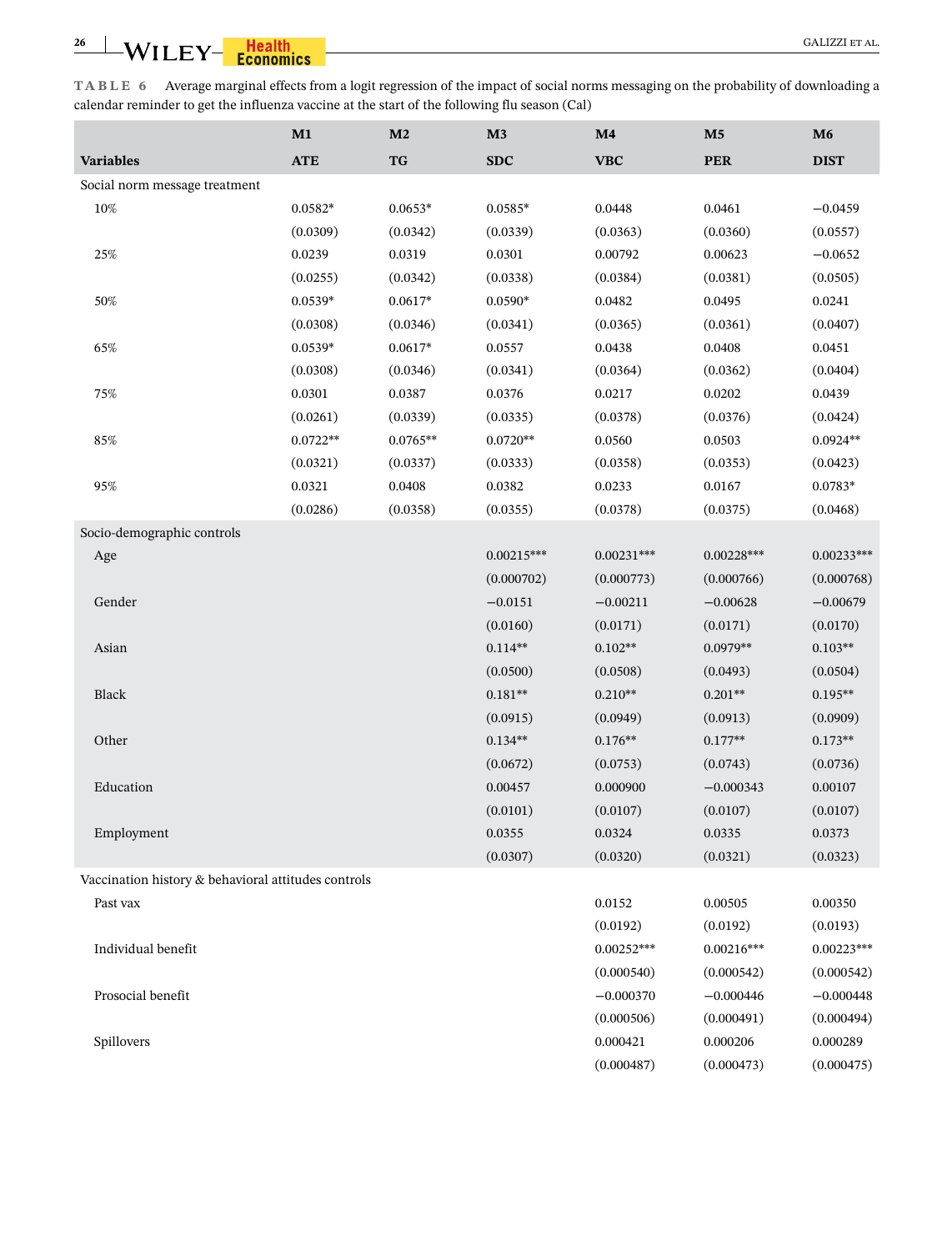#### **TABLE 6** (Continued)

|                             | M1         | M <sub>2</sub> | M3         | M4         | M <sub>5</sub> | M6           |
|-----------------------------|------------|----------------|------------|------------|----------------|--------------|
| <b>Variables</b>            | <b>ATE</b> | <b>TG</b>      | <b>SDC</b> | <b>VBC</b> | <b>PER</b>     | <b>DIST</b>  |
| Perception controls         |            |                |            |            |                |              |
| Perceived risk of infection |            |                |            |            | $0.00153***$   |              |
|                             |            |                |            |            | (0.000382)     |              |
| Perceived coverage rate     |            |                |            |            | 0.000143       |              |
|                             |            |                |            |            | (0.000369)     |              |
| PRI higher                  |            |                |            |            |                | $0.00161***$ |
|                             |            |                |            |            |                | (0.000600)   |
| PRI lower                   |            |                |            |            |                | $-0.00117*$  |
|                             |            |                |            |            |                | (0.000663)   |
| PCR higher                  |            |                |            |            |                | $-0.000261$  |
|                             |            |                |            |            |                | (0.000749)   |
| PCR lower                   |            |                |            |            |                | $-0.000601$  |
|                             |            |                |            |            |                | (0.000514)   |
| Observations                | 1365       | 1365           | 1365       | 1216       | 1216           | 1216         |

*Note*: Standard errors in parentheses; \*\*\**p* < 0.01, \*\**p* < 0.05, \**p* < 0.1; Participants from the first pilot study ( $N = 149$ ) are excluded from models 4-6 as data on their behavioral attitudes and social perceptions were not collected, leaving the remaining 1216 participants for analysis; Models are as follows–M1: average treatment effect (ATE), M2: treatment group dummies (TG), M3: M2 + socio-demographic controls (SDC), M4: M3 + vaccination history & behavioral attitudes controls (VBC), M5: M4 + Perceived Risk of Infection + Perceived Coverage Rate (PER), M6: M4 + PRI Higher/Lower + PCR Higher/Lower (DIST). Abbreviations: PCR, perceived coverage rate; PRI, perceived risk of infection.

Coefficients for treatment groups below and above the 85% coverage rate are positive but lower, suggesting a peak of 9.2 percentage points ( $p = 0.03$ ) higher probability of calendar reminder download at the 85% treatment. This is consistent with findings for the map-related vaccination intention measures–a bandwagoning effect potentially overweighted by a free-riding effect above a certain population coverage rate. Although those treated with the 65% and 75% coverage rates are 4.5 percentage points ( $p = 0.27$ ) and 4.4 percentage points ( $p = 0.30$ ) more likely to download the calendar reminder than the control, these probabilities are lower compared to those treated with the 85% rate. Similarly, individuals given the higher treatment of 95% are 7.8 percentage points ( $p = 0.09$ ) more likely to download the calendar reminder compared to the control, but this effect is lower than the 85% group. There are no significant differences between treatment groups for calendar download likelihood. Perceptions variables have the same signs as in the regressions for the other behavioral proxies.

These findings suggest heterogeneity of the effect of various vaccination coverage rates on self-reported and behavioral measures for vaccination intention. For behavioral measures, higher treatment coverage rates have higher vaccination intention up to the 75%-85% threshold, indicating *bandwagoning*. Beyond these treatment intensities, higher treatment coverage rates result in smaller (albeit still positive) vaccination intention, suggesting that a *free-riding* effect partially crowds out the *bandwagoning* effect. Treatment coverage rates, however, have a monotonically increasing effect on self-reported vaccination intention when controlling for perceived risk of infection and coverage rates.

To summarize, our empirical results support some of the hypotheses informed by the theoretical framework presented above. In particular, the results provide evidence in support of the interplay between *bandwagoning* and *free-riding* effects impacting self-reported and behavioral measures for vaccination intention. Furthermore, these effects differ depending on perceived risk of infection and perceived coverage rates. Our results remain consistent after further extensive robustness checks employing probit models (instead of logit models); using binary (instead of continuous) variables for our perception controls; modeling differently the interaction effects between the treatment effects and the perception variables; stratifying differently the participants, for example, splitting them based on whether the coverage rates treatments are below or above 50% of the population; as well as using a different set of control variables selected via a post double selection least absolute shrinkage and selection operator (LASSO) method (findings available upon request).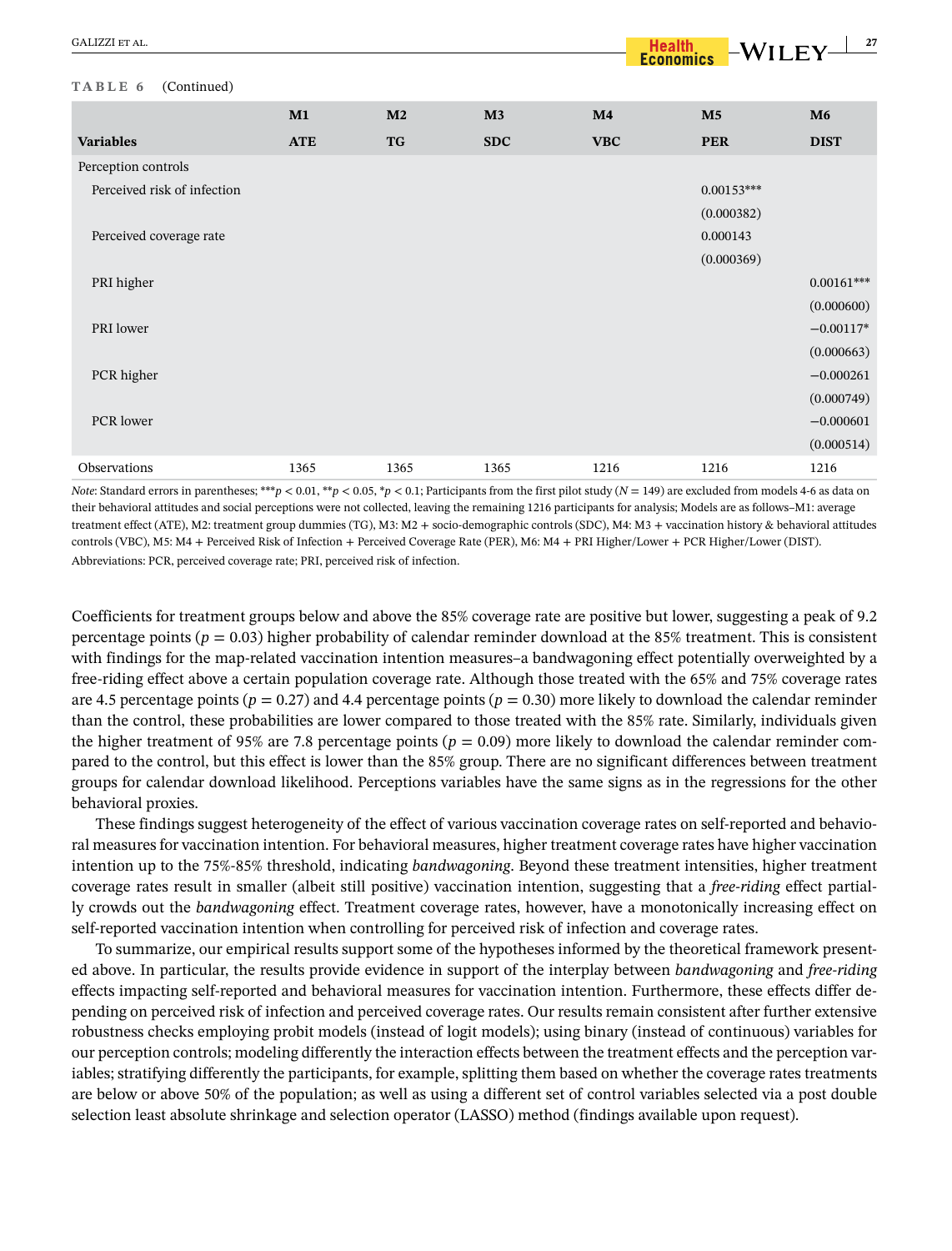# $\frac{1}{2}$  WILEY-**Health 28 Economics Example 20 CALIZZI ET AL.**

# <span id="page-27-0"></span>**7 | CONCLUSION**

This study is arguably the first to experimentally measure the effects of different coverage rates messages on vaccination intentions to better capture the interplay between potential free-riding and bandwagoning effects. We evaluate vaccination intentions with self-reported and directly observed behavioral measures, and examine how intentions are moderated by individual perceptions. Perceived coverage rates and perceived risks of infection reflect imperfect information and heterogeneous beliefs on these measures across individuals. They influence how individuals experience different treatment messages and modify the impact of coverage rates messages on influenza vaccination intention.

Our findings suggest that social norms interventions using population vaccination coverage rates increase both self-reported and behavioral measures for vaccination intentions. However, the magnitude of the effect varies across self-reported and behavioral measures, as well as with the coverage rates. While our research design does not enable disentangling the roles played by bandwagoning and free-riding effects, our results suggest that the interplay between *free-riding* and *bandwagoning* effects differs across treatment intensities and outcome measures.

For self-reported vaccination intention, we find that groups treated with the information that the vaccination coverage rates in the population are at 65% or above have significantly higher average vaccination intention than the control group. For coverage rates up to 75%, individuals treated with higher coverage rates have greater vaccination intention than those treated with lower rates, consistent with a bandwagoning effect. However, for coverage rates above 75% the treatment effects, albeit still positive, stop increasing and remain flat (or even decline), signaling that, besides a bandwagoning effect, a free-riding effect may also kick in at high levels of the coverage rate. We also find significant heterogeneity of the treatment effects depending on the invidual perceptions of risks of infection and of the coverage rates, in line with most hypotheses derived from our theoretical framework.

For behavioral measures for vaccination intention, social norms also have a positive impact on vaccination intention. However, the effect increases up to the 75% coverage rate and decreases beyond that level, suggesting that the interplay between *free-riding* and *bandwagoning* effects varies across social norms intensities. While the positive effect of the norm consistent with a *bandwagoning* effect is found to dominate at higher treatment intensities, its effect is partially crowded out by a *free-riding* effect at these levels. Also for the behavioral outcome variables we find significant heterogeneity of the treatment effects depending on the invidual perceptions of risks of infection and of the coverage rates.

We also find that individual perceptions moderate the effect of coverage rates treatments on behavioral measures for vaccination intention. Although not all perception variables are statistically significant, in general, individuals who have higher perceived risks of infection or higher perceived coverage rates than their coverage rate treatment have greater vaccination intention than those untreated or whose treatment equals their perceived risks of infection or perceived coverage rates. Conversely, those whose perceived risks of infection or perceived coverage rates are less than their treatment have lower vaccination intention. Additionally, the further their perceptions lie above or below their treatment, the stronger they increase or decrease vaccination intention.

This study has limitations. First, online experiments come with the challenges of ensuring a representative group of respondents or enabling participants playing games of strategic interaction (e.g. Böhm et al., [2016](#page-29-1), [2017\)](#page-29-11). We use Prolific, a world-leading crowd-sourced platform for research purposes with a participant pool of over 50,000. Peer et al. [\(2017](#page-31-26)) demonstrate that Prolific participants provide more truthful and reliable answers compared to Amazon M-Turk participants (another widely used online experiment platform). Second, our behavioral measures for vaccination intention are only imperfect proxies for actual vaccine uptake, although arguably still closer to real-world behavior than self-reported intentions. Further research using data on actual vaccine uptake is warranted. Third, our calendar download behavioral measure did not yield consistently significant findings, possibly because it was elicited after the other measures of vaccination intentions. Counter-balanced ordering of the different vaccination intention questions in future experiments may yield alternate results. Fourth, while we attempt to cover a wide range of coverage rates, we are ultimately unable to measure the effect of a continuous range of population coverage rates on individual vaccination intention. Additionally, we run a between-subject experiment whereby each participant is exposed to one coverage rate treatment. We did not investigate how each participant may change their vaccination behavior in response to exposure to various treatment intensities, or to different scenarios about directly manipulated free-riding or bandwagoning effects. Using a within-subjects design, further research should investigate how social norms messages of varying intensity affect individual vaccination decision-making. It is possible that our measure of perceived risk of infection may not accurately capture participants' free-riding attitudes as participants may not fully understand the indirect benefits of others' vaccination upon which they can free-ride and not vaccinate. Bohm et al. [\(2016](#page-29-1)), for example, give participants quite detailed experimental instructions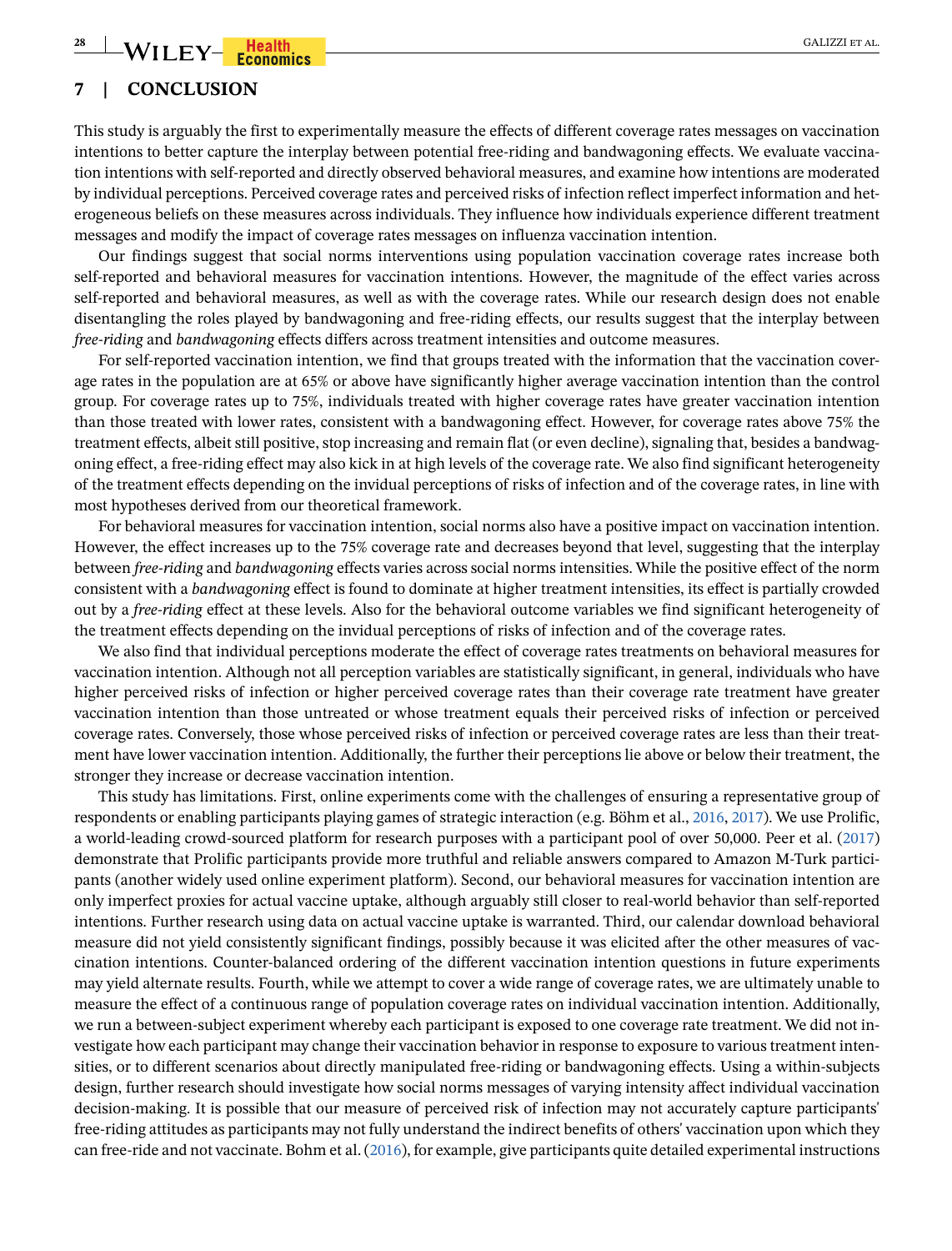$\frac{GALIZZI ETAL}{E}$   $-WILEY$   $\frac{1}{29}$ 

to make sure they understand how they could profit from others being vaccinated. In our experiment, we did not use such explicit instructions. However, due to the randomization of participants, this potential lack of knowledge would likely be similar across control and treatment groups. This suggests that the lower intent to vaccinate that we observe at higher coverage levels may be at least in part due to some free-riding effect, even if participants are not fully aware of, or do not understand, that they have a lowered risk of infection. If anything, the magnitude of the free-riding effect that we observe at higher coverage levels may be downward biased: participants' intent to vaccinate may be even lower if their ability to free-ride would have been made more salient to them. Further investigation into the interaction between awareness and motivation behind free-riding at higher coverage levels is warranted. Relatedly, while in our study we purportedly model, elicit, and account for, the individual perceptions about the coverage rate, we do not assess the full distribution of the individual *a priori* beliefs about each possible level of the coverage rates. As a consequence, we cannot exclude the possibility that some participants receiving messages about very low or very high coverage rates (e.g. those allocated to the 10% or 95% coverage rates treatments) could perceive those coverage rates as unrealistically low or unrealistically high, respectively. While the variables on the difference between perceived coverage rates and manipulated coverage rates partly account for these effects, the low differences in treatment effects on vaccination intentions between the control group and the 10% or the 95% coverage rates treatments could be further explained by those participants being less likely to react to their, unrealistic, messages. Further research could also investigate the role that different beliefs about the reproduction number (so called R0) of seasonal flu play on vaccination and on the effectiveness of social norms.

Despite these limitations, this study furthers our current understanding of the effect that social norms messages of different population vaccination coverage rates have on vaccination intention. Our study empirically tests the theories of social norms and prevalence-elastic demand for prevention in the context of seasonal influenza vaccination. It demonstrates that social norms messages as a public health intervention can be less or more effective, depending on the population coverage rate communicated in the message. In designing policies that leverage on these types of messages to increase vaccination uptake, policymakers should consider the potential interplay between *bandwagoning* and *free-riding* effects, how this varies across different coverage rates messages, and how it is shaped by heterogeneous individual perceptions. Importantly, our findings suggest that an intervention that conveys the message that 75% of the population are vaccinated increases interest in vaccinations by up to 70% compared to a group that receives no intervention.

Our results further suggest that a 75% message will maximize vaccine uptake. At any higher coverage rates, uptake will still be higher compared to a control group, but the impact will be smaller. Populations with vaccination rates lower than 80% are the prime target for public health interventions because rates are below the threshold required for herd immunity (Plans-Rubió, [2012](#page-31-27)). An intervention messaging a 75% social norm targeted at non-vaccinated individuals would be more impactful than one messaging 80% or higher because free-riding effects would make the policy less effective. Moreover, due to the moderating effect of perceptions, social norm messages would be more effective for individuals with either very high or very low perceived risk of infection or perceived coverage rates, depending on if their perceptions lies above or below the messaged coverage rate, compared to those with perceptions very close to the messaged coverage rate. Further understanding of the interplay between the vaccination coverage rate, perceived risk of infection, and perceived coverage rate of communities may help policymakers tailor their social norms messaging campaigns in order to more effectively increase vaccine uptake. Areas where the population coverage rate is greater than 75% and/or average perceived risk of infection or perceived coverage rate is very high or low compared to the population coverage rate may benefit from social norms messages. Other communities may benefit from alternative interventions that emphasize past vaccination status or the individual benefit of vaccinating.

There is an increasing interest on the unintended consequences and backfiring ('spillover') effects of behavioral policy interventions, including social norms messages and nudges (Allcott & Rogers, [2014;](#page-29-12) Dolan & Galizzi, [2015](#page-30-31); Schubert, [2017](#page-31-28); Truelove et al., [2014](#page-31-29)). At the same time, there is a growing interest in measuring heterogeneous treatment effects and in understanding which individual characteristics and beliefs moderate different responses to behavioral interventions (Angrist, [2004](#page-29-13); Imai & Ratkovic, [2013](#page-30-32); Schultz et al., [2016](#page-31-30)). This paper also contributes to these streams of research and their policy implications by looking at the specific case of flu vaccination intention.

#### **ACKNOWLEDGMENTS**

We thank two anonymous reviewers for their insightful and constructive suggestions and comments. We are also very grateful for helpful comments from Robert Bohm, Laure de Preux, Renata Kosova, Matteo Pianella, and to participants at the European Health Economics Association, American Society for Health Economics, International Health Economics Association, Public Health Science, and Behavioral Experiments in Health network conferences/workshops, and seminar attendees at Imperial College London, University of Oxford, and the Competent in Competition and Health (CINCH)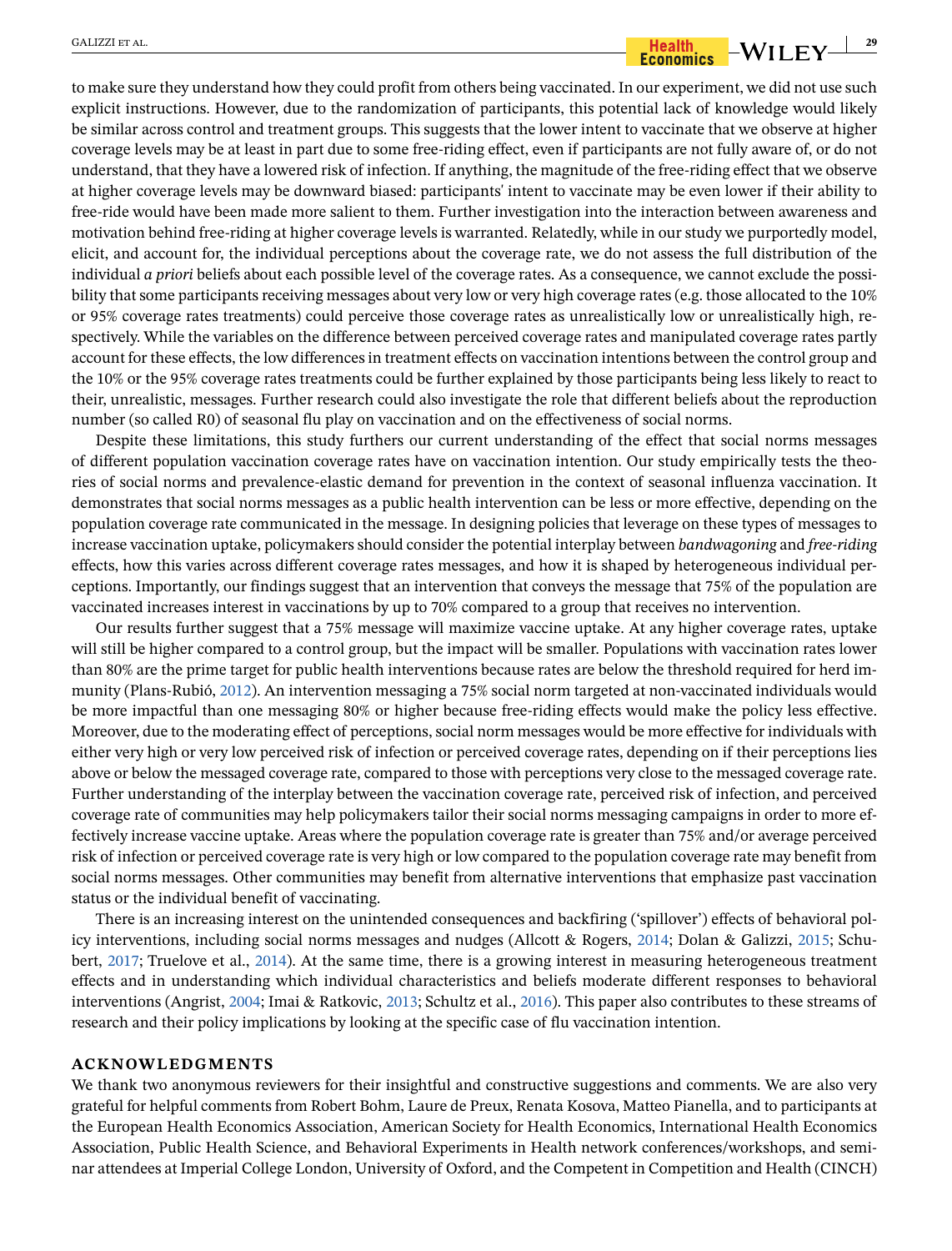# **30** WILEY-**Health** GALIZZI ET AL.

for their feedback. Krystal W. Lau was funded by a PhD scholarship from Imperial College Business School. Marisa Miraldo and Matteo M. Galizzi were unfunded. Katharina Hauck was partially funded by the National Institute for Health Research (NIHR) Health Protection Research Unit in Modelling and Health Economics, a partnership between Public Health England, Imperial College London and LSHTM (grant code NIHR200908); and acknowledges funding from the MRC Centre for Global Infectious Disease Analysis (reference MR/R015600/1), jointly funded by the UK Medical Research Council (MRC) and the UK Foreign, Commonwealth & Development Office (FCDO), under the MRC/FCDO Concordat agreement and is also part of the EDCTP2 programme supported by the European Union; and acknowledges funding by Community Jameel. Disclaimer: "The views expressed are those of the author(s) and not necessarily those of the NIHR, Public Health England or the Department of Health and Social Care."

#### **CONFLICT OF INTEREST**

We declare that we have no conflicts of interest.

#### **AUTHOR CONTRIBUTION**

The sponsors of the study were not involved in the study design, data collection, data analysis, data interpretation, or writing of the report. All authors had full access to all the data used in this study and had final responsibility for the decision to submit the article for publication.

#### **DATA AVAILABILITY STATEMENT**

Research data are not shared.

#### **ORCID**

*Matteo M. Galizzi* <sup>D</sup> <https://orcid.org/0000-0002-7757-5625> *Krystal W. Lau* <https://orcid.org/0000-0002-3295-3979> *Marisa Miraldo* <https://orcid.org/0000-0002-5772-7740> *Katharina Hauck* <https://orcid.org/0000-0003-3138-4169>

#### **ENDNOTE**

<span id="page-29-10"></span> $^{\rm 1}$  The stratified regressions have not been run for the calendar reminder variable due to the small number of observations.

#### **REFERENCES**

- <span id="page-29-12"></span>Allcott, H., & Rogers, T. (2014). The short-run and long-run effects of behavioral interventions: Experimental evidence from energy conservation. *The American Economic Review*, *104*(10), 3003–3037.
- <span id="page-29-0"></span>Allen, J. D., Mohllajee, A. P., Shelton, R. C., Othus, M. K., Fontenot, H. B., & Hanna, R. (2009). Stage of adoption of the human papillomavirus vaccine among college women. *Preventive Medicine*, *48*(5), 420–425.
- <span id="page-29-13"></span>Angrist, J. D. (2004). Treatment effect heterogeneity in theory and practice. *The Economic Journal*, *114*(494), C52–C83.
- <span id="page-29-2"></span>Baird, S., Gong, E., McIntosh, C., & Özler, B. (2014). The heterogeneous effects of HIV testing. *Journal of Health Economics*, *37*, 98–112.
- <span id="page-29-6"></span>Betsch, C., Böhm, R., & Korn, L. (2013). Inviting free-riders or appealing to prosocial behavior? Game-theoretical reflections on communicating herd immunity in vaccine advocacy. *Health Psychology*, *32*(9), 978–985.
- <span id="page-29-7"></span>Betsch, C., Böhm, R., Korn, L., & Holtmann, C. (2017). On the benefits of explaining herd immunity in vaccine advocacy. *Nature human behavior*, *1*(3), 0056.
- <span id="page-29-9"></span>Blundell, R., & Meghir, C. (1987). Bivariate alternatives to the Tobit model. *Journal of Econometrics*, *34*(1–2), 179–200.
- <span id="page-29-1"></span>Böhm, R., Betsch, C., & Korn, L. (2016). Selfish-rational non-vaccination: Experimental evidence from an interactive vaccination game. *Journal of Economic Behavior & Organization*, *131*, 183–195.
- <span id="page-29-11"></span>Böhm, R., Meier, N. W., Korn, L., & Betsch, C. (2017). Behavioural consequences of vaccination recommendations: An experimental analysis. *Health Economics*, *26*(S3), 66–75.
- <span id="page-29-3"></span>Boozer, M. A., & Philipson, T. J. (2000). The impact of public testing for human immunodeficiency virus. *Journal of Human Resources*, *35*, 419–446.
- <span id="page-29-5"></span>Brewer, N. T., Chapman, G. B., Gibbons, F. X., Gerrard, M., McCaul, K. D., & Weinstein, N. D. (2007). Meta-analysis of the relationship between risk perception and health behavior: The example of vaccination. *Health Psychology*, *26*(2), 136–145.
- <span id="page-29-4"></span>Brewer, N. T., & Hallman, W. K. (2006). Subjective and objective risk as predictors of influenza vaccination during the vaccine shortage of 2004–2005. *Clinical Infectious Diseases*, *43*(11), 1379–1386.
- <span id="page-29-8"></span>Brown, K. F., Kroll, J. S., Hudson, M. J., Ramsay, M., Green, J., Long, S. J., Vincent, C. A., Fraser, G., & Sevdalis, N. (2010). Factors underlying parental decisions about combination childhood vaccinations including MMR: A systematic review. *Vaccine*, *28*(26), 4235–4248.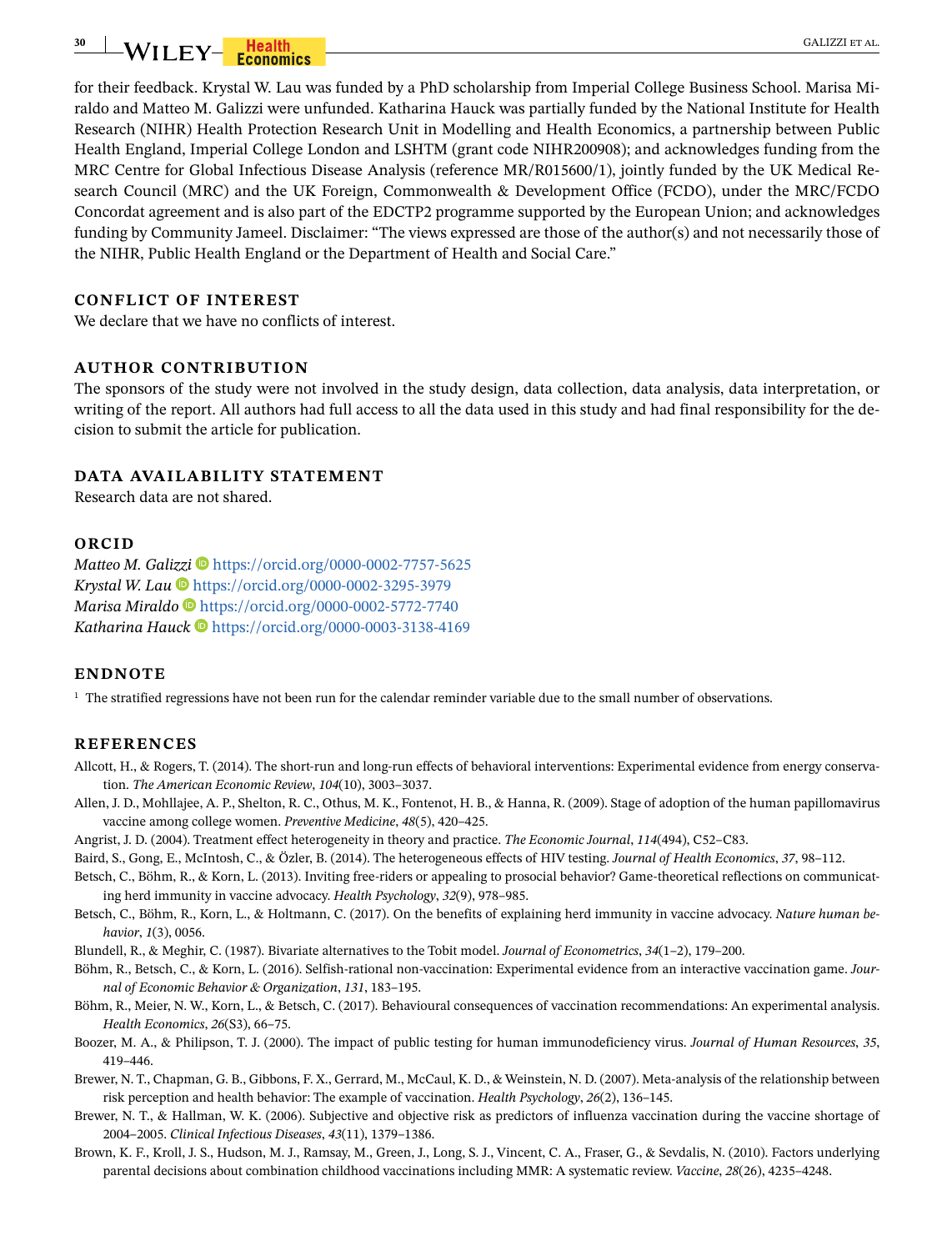- <span id="page-30-2"></span>Centers for Disease Control and Prevention. (2018). *Estimates of influenza vaccination coverage among adults—United States, 2017–18 flu season*. FluVaxView. Retrieved February 20, 2019, from<https://www.cdc.gov/flu/fluvaxview/coverage-1718estimates.htm>
- <span id="page-30-15"></span>Chapman, G. B., & Coups, E. J. (1999). Predictors of influenza vaccine acceptance among healthy adults. *Preventive Medicine*, *29*(4), 249–262.
- <span id="page-30-13"></span>Christakis, N. A., & Fowler, J. H. (2007). The spread of obesity in a large social network over 32 years. *New England Journal of Medicine*, *357*(4), 370–379.<https://doi.org/10.1056/NEJMsa066082>
- <span id="page-30-5"></span>Cialdini, R. B., Reno, R. R., & Kallgren, C. A. (1990). A focus theory of normative conduct: Recycling the concept of norms to reduce littering in public places. *Journal of Personality and Social Psychology*, *58*(6), 1015–1026.
- <span id="page-30-29"></span>Cragg, J. G. (1971). Some statistical models for limited dependent variables with application to the demand for durable goods. *Econometrica: Journal of the Econometric Society*, *39*, 829–844.
- <span id="page-30-14"></span>Croker, H., Whitaker, K., Cooke, L., & Wardle, J. (2009). Do social norms affect intended food choice? *Preventive Medicine*, *49*(2–3), 190–193.
- <span id="page-30-18"></span>Daley, M. F., Crane, L. A., Chandramouli, V., Beaty, B. L., Barrow, J., Allred, N., Berman, S., & Kempe, A. (2007). Misperceptions about influenza vaccination among parents of healthy young children. *Clinical Pediatrics*, *46*(5), 408–417.
- <span id="page-30-16"></span>de Perio, M. A., Wiegand, D. M., & Evans, S. M. (2012). Low influenza vaccination rates among child care workers in the United States: Assessing knowledge, attitudes, and behaviors. *Journal of Community Health*, *37*(2), 272–281.
- <span id="page-30-31"></span>Dolan, P., & Galizzi, M. M. (2015). Like ripples on a pond: Behavioral spillovers and their implications for research and policy. *Journal of Economic Psychology*, *47*, 1–16. <https://doi.org/10.1016/j.joep.2014.12.003>
- <span id="page-30-3"></span>Dubé, E., Gagnon, D., & MacDonald, N. E. (2015). Strategies intended to address vaccine hesitancy: Review of published reviews. *Vaccine*, *33*(34), 4191–4203.
- <span id="page-30-30"></span>Eakins, J. (2016). An application of the double hurdle model to petrol and diesel household expenditures in Ireland. *Transport Policy*, *47*, 84–93.
- <span id="page-30-1"></span>European Union Council. (2009). *Council recommendation on seasonal influenza vaccination*. European Union Council.
- <span id="page-30-24"></span>Evans, A., & Rand, D. G. (2019). Cooperation and decision time. *Current Opinion in Psychology*, *26*, 67–71.
- <span id="page-30-25"></span>Fenerty, S. D., West, C., Davis, S. A., Kaplan, S. G., & Feldman, S. R. (2012). The effect of reminder systems on patients' adherence to treatment. *Patient Preference and Adherence*, *6*, 127–135.<https://doi.org/10.2147/PPA.S26314>
- <span id="page-30-21"></span>Fischbacher, U., Gächter, S., & Fehr, E. (2001). Are people conditionally cooperative? Evidence from a public goods experiment. *Economics Letters*, *71*(3), 397–404.
- <span id="page-30-12"></span>Galizzi, M. M., & Wiesen, D. (2018). *Behavioral experiments in health economics*. Oxford research Encyclopedia of Economics and finance.
- <span id="page-30-6"></span>Geoffard, P.-Y., & Philipson, T. (1996). Rational epidemics and their public control. *International Economic Review*, *37*, 603–624.
- <span id="page-30-22"></span><span id="page-30-7"></span>Geoffard, P.-Y., & Philipson, T. (1997). Disease eradication: Private versus public vaccination. *The American Economic Review*, *87*(1), 222–230. Gong, E. (2014). HIV testing and risky sexual behavior. *The Economic Journal*, *125*(582), 32–60.
- <span id="page-30-10"></span>Gorman, J. R., Brewer, N. T., Wang, J. B., & Chambers, C. D. (2012). Theory-based predictors of influenza vaccination among pregnant women. *Vaccine*, *31*(1), 213–218.
- <span id="page-30-19"></span>Harmsen, I. A., Lambooij, M. S., Ruiter, R. A., Mollema, L., Veldwijk, J., van Weert, Y. J., Kok, G., Paulussen, T. G. W., de Wit, G. A., & de Melker, H. E. (2012). Psychosocial determinants of parents' intention to vaccinate their newborn child against hepatitis B. *Vaccine*, *30*(32), 4771–4777.
- <span id="page-30-8"></span>Hauck, K. (2018). *The economics of infectious diseases*. Oxford University Press.
- <span id="page-30-20"></span>Hershey, J. C., Asch, D. A., Thumasathit, T., Meszaros, J., & Waters, V. V. (1994). The roles of altruism, free riding, and bandwagoning in vaccination decisions. *Organizational Behavior and Human Decision Processes*, *59*(2), 177–187.
- <span id="page-30-9"></span>Ibuka, Y., Li, M., Vietri, J., Chapman, G. B., & Galvani, A. P. (2014). Free-riding behavior in vaccination decisions: An experimental study. *PLoS One*, *9*(1), e87164.
- <span id="page-30-32"></span>Imai, K., & Ratkovic, M. (2013). Estimating treatment effect heterogeneity in randomized program evaluation. *Annals of Applied Statistics*, *7*(1), 443–470.
- <span id="page-30-0"></span>Jorgensen, P., Mereckiene, J., Cotter, S., Johansen, K., Tsolova, S., & Brown, C. (2018). How close are countries of the WHO European region to achieving the goal of vaccinating 75% of key risk groups against influenza? Results from national surveys on seasonal influenza vaccination programmes, 2008/2009 to 2014/2015. *Vaccine*, *36*(4), 442–452.
- <span id="page-30-27"></span>Kohlhammer, Y., Schnoor, M., Schwartz, M., Raspe, H., & Schäfer, T. (2007). Determinants of influenza and pneumococcal vaccination in elderly people: A systematic review. *Public Health*, *121*(10), 742–751. <https://doi.org/10.1016/j.puhe.2007.02.011>
- <span id="page-30-4"></span>Korn, L., Bohm, R., Nicolas, W. M., & Betsch, C. (2020). Vaccination as a social contract. *Proceedings of the National Academy of Sciences*, *17*(16), 14891–14899.
- <span id="page-30-17"></span>Kraut, A., Graff, L., & McLean, D. (2011). Behavioral change with influenza vaccination: Factors influencing increased uptake of the pandemic H1N1 versus seasonal influenza vaccine in health care personnel. *Vaccine*, *29*(46), 8357–8363.
- <span id="page-30-26"></span>Larson, E. B., Bergman, J., Heidrich, F., Alvin, B. L., & Schneeweiss, R. (1982). Do postcard reminders improve influenza vaccination compliance? A prospective trial of different postcard "cues". *Medical Care*, *20*, 639–648.
- <span id="page-30-28"></span>Larson, H. J., Jarrett, C., Eckersberger, E., Smith, D. M., & Paterson, P. (2014). Understanding vaccine hesitancy around vaccines and vaccination from a global perspective: A systematic review of published literature, 2007–2012. *Vaccine*, *32*(19), 2150–2159.
- <span id="page-30-11"></span>Lehmann, B. A., Ruiter, R. A., Chapman, G., & Kok, G. (2014). The intention to get vaccinated against influenza and actual vaccination uptake of Dutch healthcare personnel. *Vaccine*, *32*(51), 6986–6991.
- <span id="page-30-23"></span>Li, M., Taylor, E. G., Atkins, K. E., Chapman, G. B., & Galvani, A. P. (2016). Stimulating influenza vaccination via prosocial motives. *PLoS One*, *11*(7), e0159780.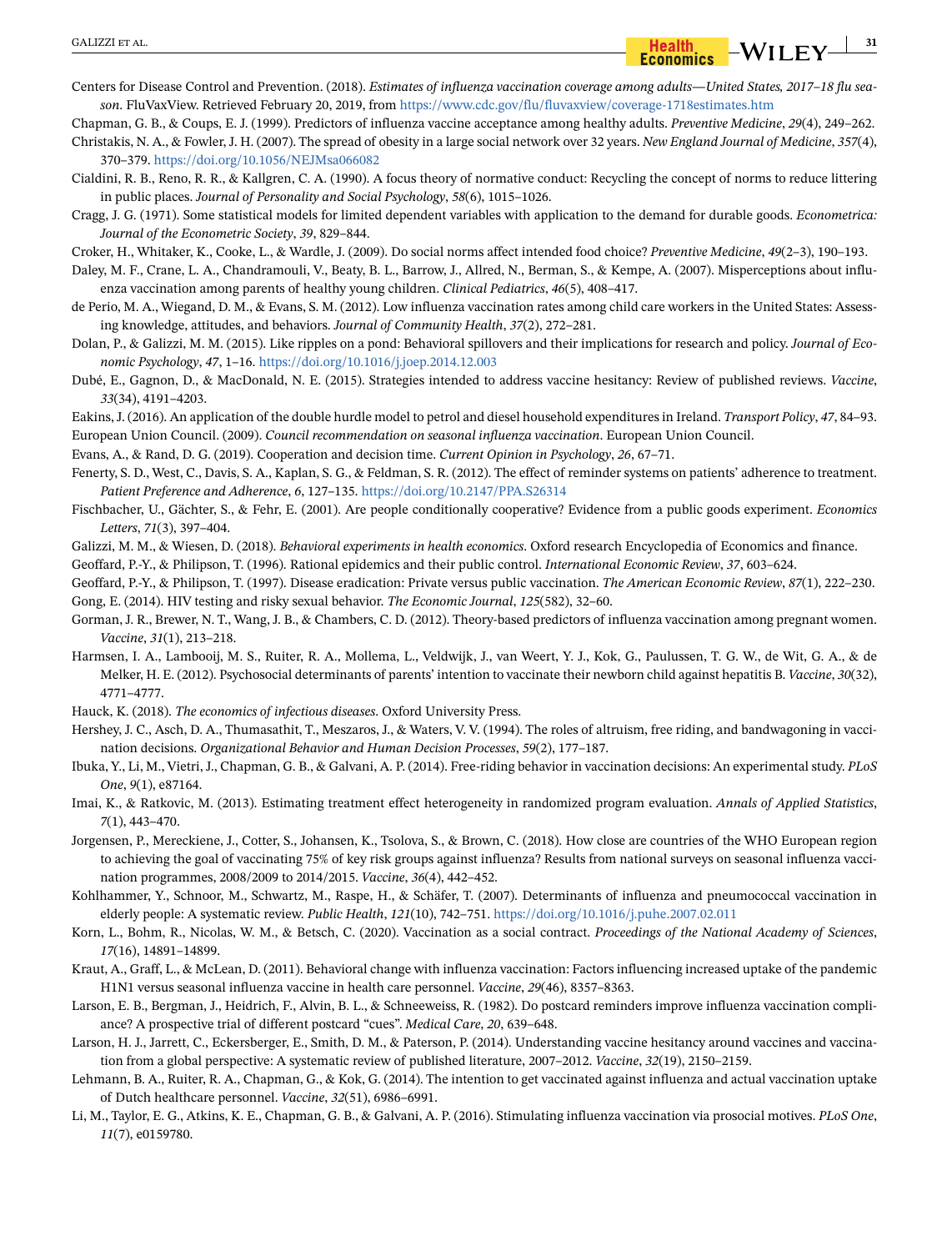# **32** WILEY-**Fiealth CALIZZI ET AL.**

- <span id="page-31-18"></span>Lu, P.-j., O'Halloran, A., Williams, W. W., Lindley, M. C., Farrall, S., & Bridges, C. B. (2015). Racial and ethnic disparities in vaccination coverage among adult populations in the US. *Vaccine*, *33*, D83–D91.
- <span id="page-31-13"></span>Mahler, H. I., Kulik, J. A., Butler, H. A., Gerrard, M., & Gibbons, F. X. (2008). Social norms information enhances the efficacy of an appearance-based sun protection intervention. *Social Science & Medicine*, *67*(2), 321–329.
- <span id="page-31-15"></span>McFadden, D. (1974). The measurement of urban travel demand. *Journal of Public Economics*, *3*(4), 303–328. [https://doi.](https://doi.org/10.1016/0047-2727(74)90003-6) [org/10.1016/0047-2727\(74\)90003-6](https://doi.org/10.1016/0047-2727(74)90003-6)
- <span id="page-31-23"></span>Meszaros, J. R., Asch, D. A., Baron, J., Hershey, J. C., Kunreuther, H., & Schwartz-Buzaglo, J. (1996). Cognitive processes and the decisions of some parents to forego pertussis vaccination for their children. *Journal of Clinical Epidemiology*, *49*(6), 697–703.
- <span id="page-31-6"></span>Milkman, K. L., Beshears, J., Choi, J. J., Laibson, D., & Madrian, B. C. (2011). Using implementation intentions prompts to enhance influenza vaccination rates. *Proceedings of the National Academy of Sciences*, *108*, 10415–10420.
- <span id="page-31-7"></span>Milkman, K. L., Patel, M. S., Gandhi, L., Graci, H. N., Gromet, D. M., Ho, H., Kay, J. S., Lee, T. W., Akinola, M., Beshears, J., Bogard, J. E., Buttenheim, A., Chabris, C. F., Chapman, G. B., Choi, J. J., Dai, H., Fox, C. R., Goren, A., Hilchey, M. D., … Duckworth, A. L. (2021). A megastudy of text-based nudges encouraging patients to get vaccinated at an upcoming doctor's appointment. *Proceedings of the National Academy of Sciences*, *118*(20).
- <span id="page-31-24"></span>Newman, C., Henchion, M., & Matthews, A. (2003). A double-hurdle model of Irish household expenditure on prepared meals. *Applied Economics*, *35*(9), 1053–1061.
- <span id="page-31-25"></span>Office for National Statistics. (2016). National records of Scotland; Northern Ireland statistics and research agency. In *2011 Census Aggregate Data*.
- <span id="page-31-4"></span>Office of Disease Prevention and Health Promotion. (2019). *Healthy people 2020 immunization and infectious diseases objectives*. [https://www.](https://www.healthypeople.gov/2020/topics-objectives/topic/immunization-and-infectious-diseases/objectives) [healthypeople.gov/2020/topics-objectives/topic/immunization-and-infectious-diseases/objectives](https://www.healthypeople.gov/2020/topics-objectives/topic/immunization-and-infectious-diseases/objectives)
- <span id="page-31-26"></span>Peer, E., Brandimarte, L., Samat, S., & Acquisti, A. (2017). Beyond the Turk: Alternative platforms for crowdsourcing behavioral research. *Journal of Experimental Social Psychology*, *70*, 153–163.
- <span id="page-31-27"></span>Plans-Rubió, P. (2012). The vaccination coverage required to establish herd immunity against influenza viruses. *Preventive Medicine*, *55*(1), 72–77.
- <span id="page-31-9"></span>Posner, R. A. (1993). *Private choices and public health: The AIDS epidemic in an economic perspective*. Harvard University Press.
- <span id="page-31-5"></span>Public Health England. (2018). *Seasonal influenza vaccine uptake in GP patients: Winter season 2017 to 2018*. Public Health England.
- <span id="page-31-3"></span>Public Health England. (2019). *The national flu immunisation programme 2019/20*. [https://www.england.nhs.uk/wp-content/uploads/2019/03/](https://www.england.nhs.uk/wp-content/uploads/2019/03/annual-national-flu-programme-2019-to-2020-1.pdf) [annual-national-flu-programme-2019-to-2020-1.pdf](https://www.england.nhs.uk/wp-content/uploads/2019/03/annual-national-flu-programme-2019-to-2020-1.pdf)
- <span id="page-31-0"></span>Putri, W. C., Muscatello, D. J., Stockwell, M. S., & Newall, A. T. (2018). Economic burden of seasonal influenza in the United States. *Vaccine*, *36*(27), 3960–3966.
- <span id="page-31-1"></span>Quinn, S. C., Hilyard, K. M., Jamison, A. M., An, J., Hancock, G. R., Musa, D., & Freimuth, V. S. (2017). The influence of social norms on flu vaccination among African American and White adults. *Health Education Research*, *32*(6), 473–486.
- <span id="page-31-16"></span>Rand, D. G. (2016). Cooperation, fast and slow: Meta-analytic evidence for a theory of social heuristics and self-interested deliberation. *Psychological Science*, *27*(9), 1192–1206.
- <span id="page-31-14"></span>Reiter, P. L., McRee, A.-L., Katz, M. L., & Paskett, E. D. (2015). Human papillomavirus vaccination among young adult gay and bisexual men in the United States. *American Journal of Public Health*, *105*(1), 96–102.
- <span id="page-31-8"></span>Sadaf, A., Richards, J. L., Glanz, J., Salmon, D. A., & Omer, S. B. (2013). A systematic review of interventions for reducing parental vaccine refusal and vaccine hesitancy. *Vaccine*, *31*(40), 4293–4304.
- <span id="page-31-19"></span>Schmid, P., Rauber, D., Betsch, C., Lidolt, G., & Denker, M.-L. (2017). Barriers of influenza vaccination intention and behavior–a systematic review of influenza vaccine hesitancy, 2005–2016. *PLoS One*, *12*(1), e0170550.
- <span id="page-31-28"></span>Schubert, C. (2017). Green nudges: Do they work? Are they ethical? *Ecological Economics*, *132*, 329–342.
- <span id="page-31-30"></span>Schultz, P. W., Messina, A., Tronu, G., Limas, E. F., Gupta, R., & Estrada, M. (2016). Personalized normative feedback and the moderating role of personal norms: A field experiment to reduce residential water consumption. *Environment and Behavior*, *48*(5), 686–710.
- <span id="page-31-12"></span>Sunstein, C. R. (1996). Social norms and social roles. *Columbia Law Review*, *96*(4), 903–968.
- <span id="page-31-11"></span>Takayanagi, I. J., Cardoso, M. R. A., Costa, S. F., Araya, M. E. S., & Machado, C. M. (2007). Attitudes of health care workers to influenza vaccination: Why are they not vaccinated? *American Journal of Infection Control*, *35*(1), 56–61.
- <span id="page-31-29"></span>Truelove, H. B., Carrico, A. R., Weber, E. U., Raimi, K. T., & Vandenbergh, M. P. (2014). Positive and negative spillover of pro-environmental behavior: An integrative review and theoretical framework. *Global Environmental Change*, *29*, 127–138.
- <span id="page-31-17"></span>Vervloet, M., Linn, A. J., van Weert, J. C. M., de Bakker, D. H., Bouvy, M. L., & van Dijk, L. (2012). The effectiveness of interventions using electronic reminders to improve adherence to chronic medication: A systematic review of the literature. *Journal of the American Medical Informatics Association: JAMIA*, *19*(5), 696–704. <https://doi.org/10.1136/amiajnl-2011-000748>
- <span id="page-31-10"></span>Vietri, J. T., Li, M., Galvani, A. P., & Chapman, G. B. (2012). Vaccinating to help ourselves and others. *Medical Decision Making*, *32*(3), 447–458.
- <span id="page-31-20"></span>Ward, L., & Draper, J. (2008). A review of the factors involved in older people's decision making with regard to influenza vaccination: A literature review. *Journal of Clinical Nursing*, *17*(1), 5–16.
- <span id="page-31-22"></span>Wheelock, A., Miraldo, M., Thomson, A., Vincent, C., & Sevdalis, N. (2017). Evaluating the importance of policy amenable factors in explaining influenza vaccination: A cross-sectional multinational study. *BMJ Open*, *7*(7), e014668. <https://doi.org/10.1136/bmjopen-2016-014668>
- <span id="page-31-21"></span>Wheelock, A., Parand, A., Rigole, B., Thomson, A., Miraldo, M., Vincent, C., & Sevdalis, N. (2014). Socio-psychological factors driving adult vaccination: A qualitative study. *PLoS One*, *9*(12), e113503.
- <span id="page-31-2"></span>World Health Assembly. (2003). *Fifty-sixth world health assembly* (p. 122). World Health Organization.